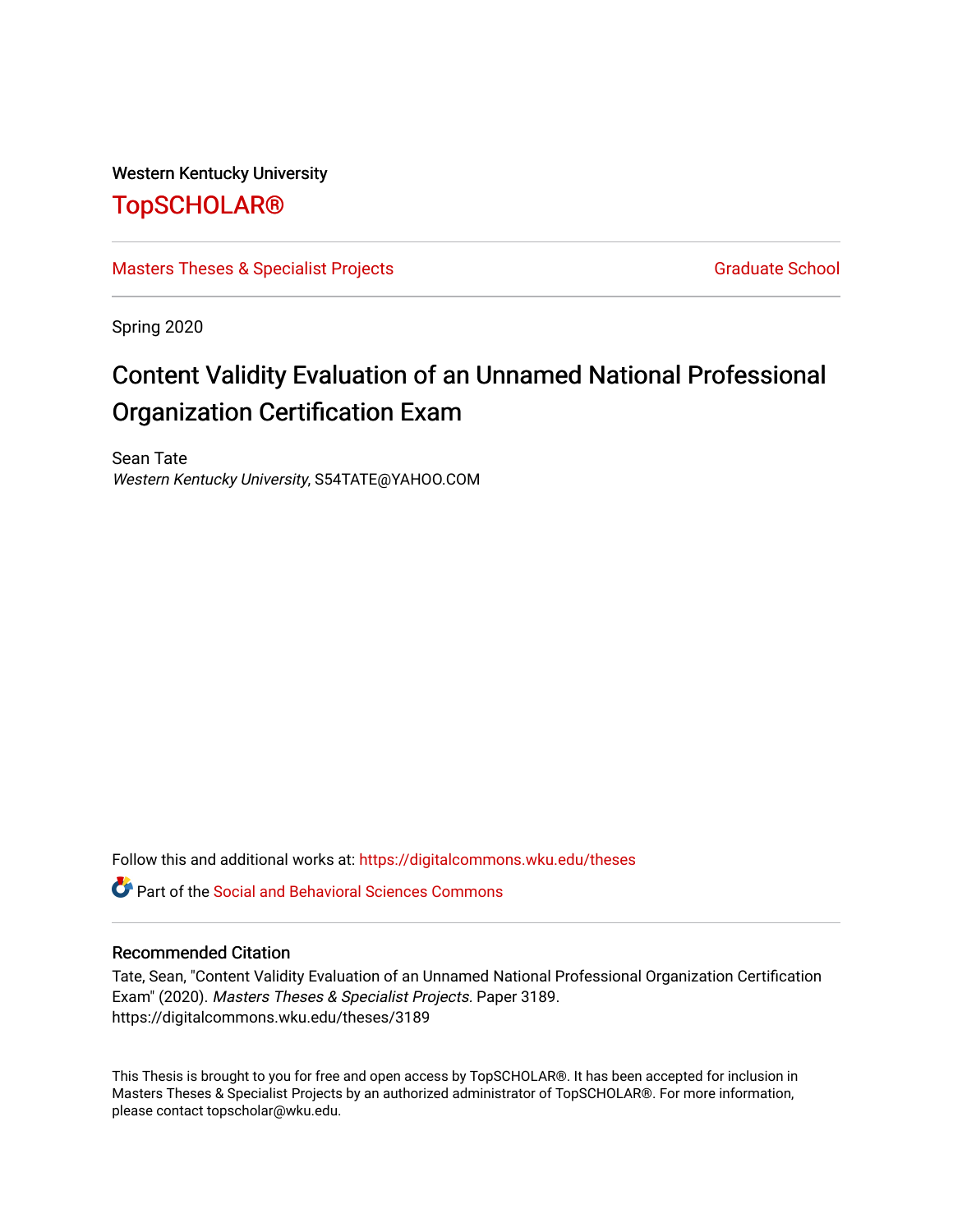#### CONTENT VALIDITY EVALUATION OF AN UNNAMED NATIONAL PROFESSIONAL ORGANIZATION CERTIFICATION EXAM

A Thesis Presented to The Faculty in the Department of Psychological Sciences Western Kentucky University Bowling Green, Kentucky

> In Partial Fulfillment Of the Requirements for the Degree Master of Science

> > By Sean Michael Tate

> > > May 2020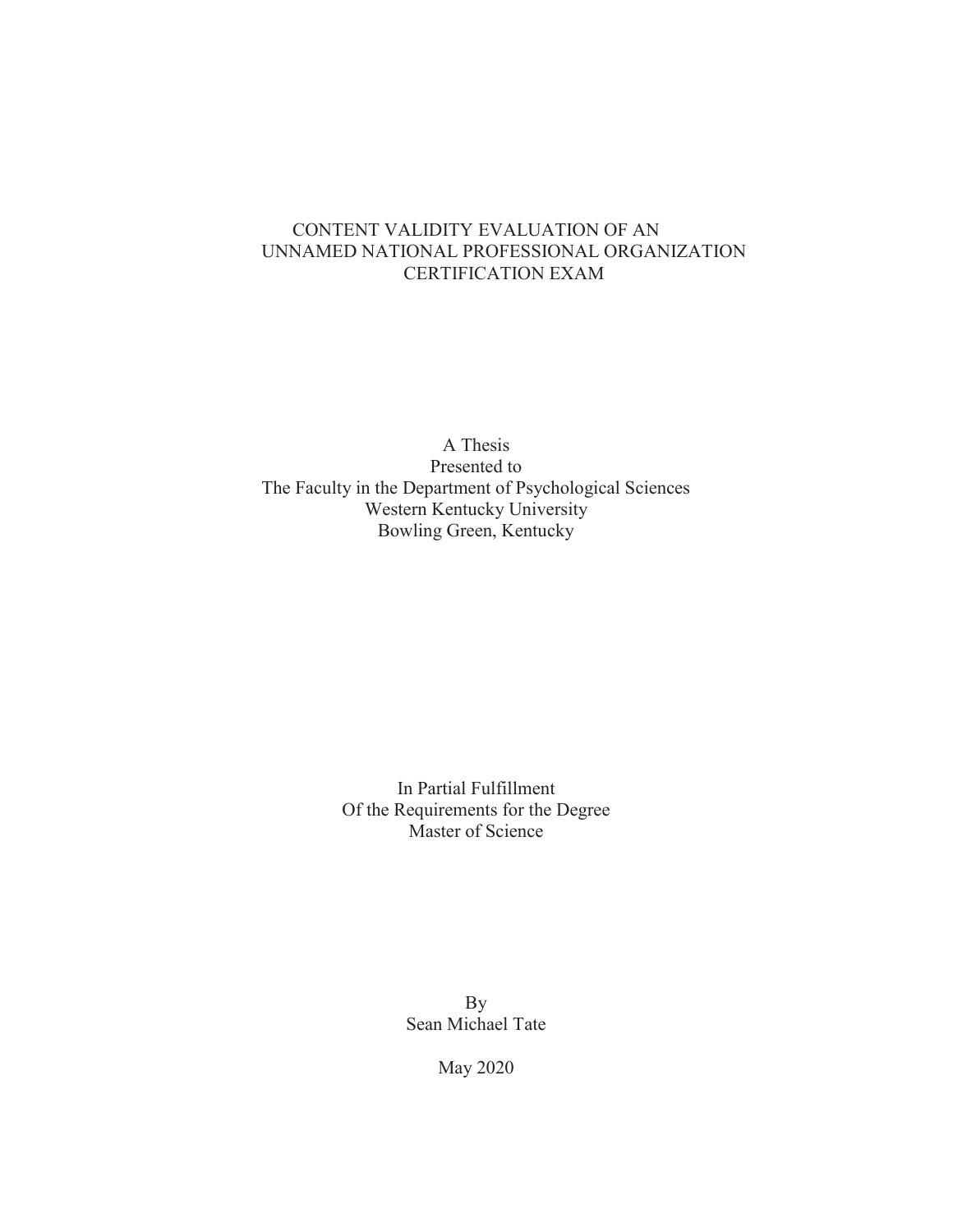# CONTENT VALIDITY EVALUATION OF AN UNNAMED NATIONAL PROFESSIONAL ORGANIZATION CERTIFICATION EXAM

|                            | May 8, 2020<br>Date Recommended                                                                         |  |  |  |  |
|----------------------------|---------------------------------------------------------------------------------------------------------|--|--|--|--|
| Elizabeth<br>Shoenfelt     | Digitally signed by Elizabeth<br>Shoenfelt<br>Date: 2020.05.08 12:50:00<br>$-05'00'$                    |  |  |  |  |
|                            | Dr. Elizabeth Shoenfelt, Director of Thesis                                                             |  |  |  |  |
|                            | Digitally signed by Reagan<br><b>Brown</b><br>Reagan Brown Brown Date: 2020.05.08 13:28:13<br>$-05'00'$ |  |  |  |  |
| Dr. Reagan D. Brown        |                                                                                                         |  |  |  |  |
| Katrina A.<br><b>Burch</b> | Digitally signed by Katrina A.<br><b>Burch</b><br>Date: 2020.05.08 14:38:48<br>$-05'00'$                |  |  |  |  |
|                            |                                                                                                         |  |  |  |  |

Dr. Katrina Burch

| Cheryl D<br>Davis     | Digitally signed by Cheryl<br>D Davis<br>Date: 2020.05.12<br>08:41:49 -05'00' | 5/12/2020 |
|-----------------------|-------------------------------------------------------------------------------|-----------|
| Dean, Graduate School |                                                                               | Date      |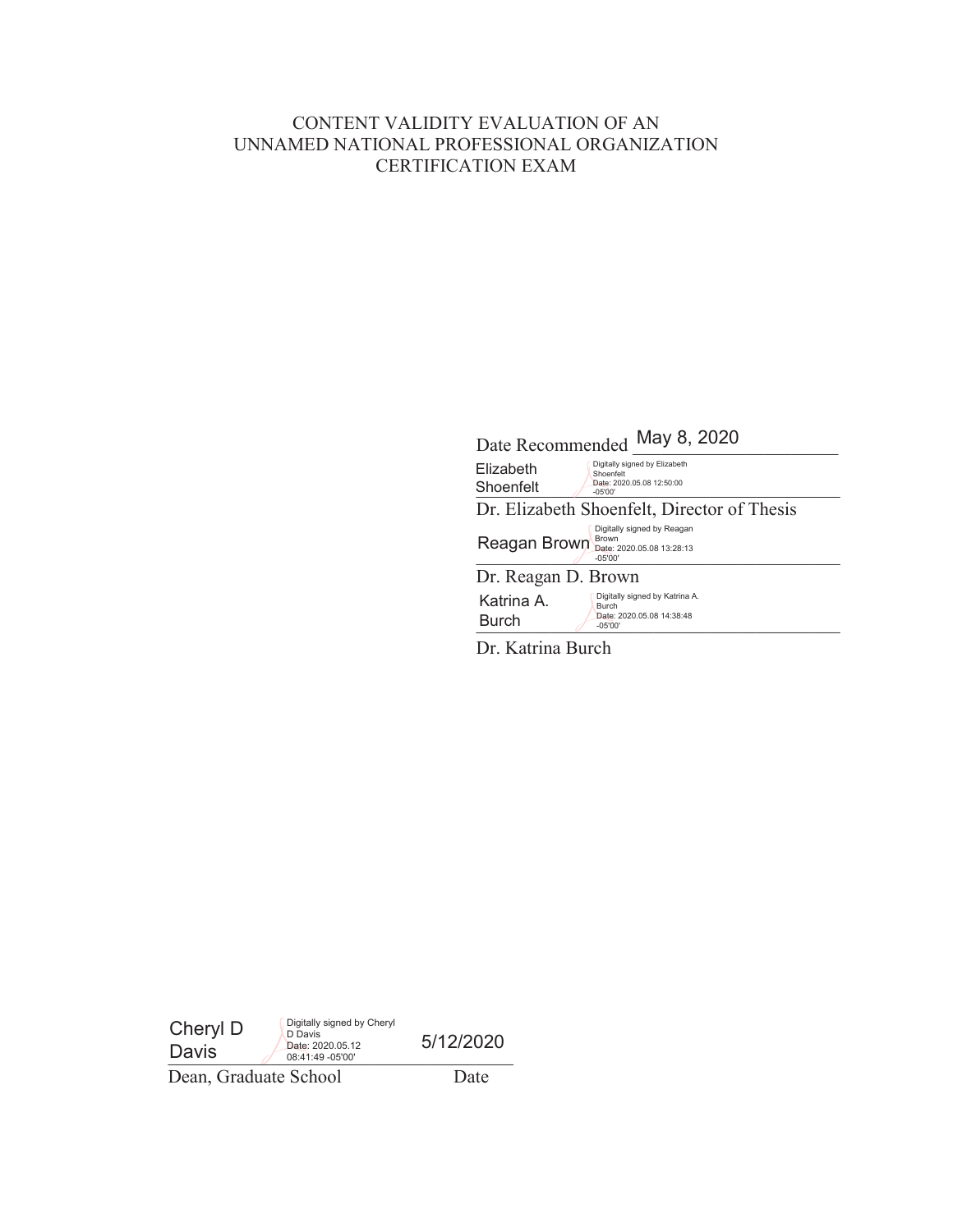I dedicate this thesis to my wife, Missy, without her love and support I would not be where I am today. I also dedicate this work to my parents who have always supported me and pushed me to better myself.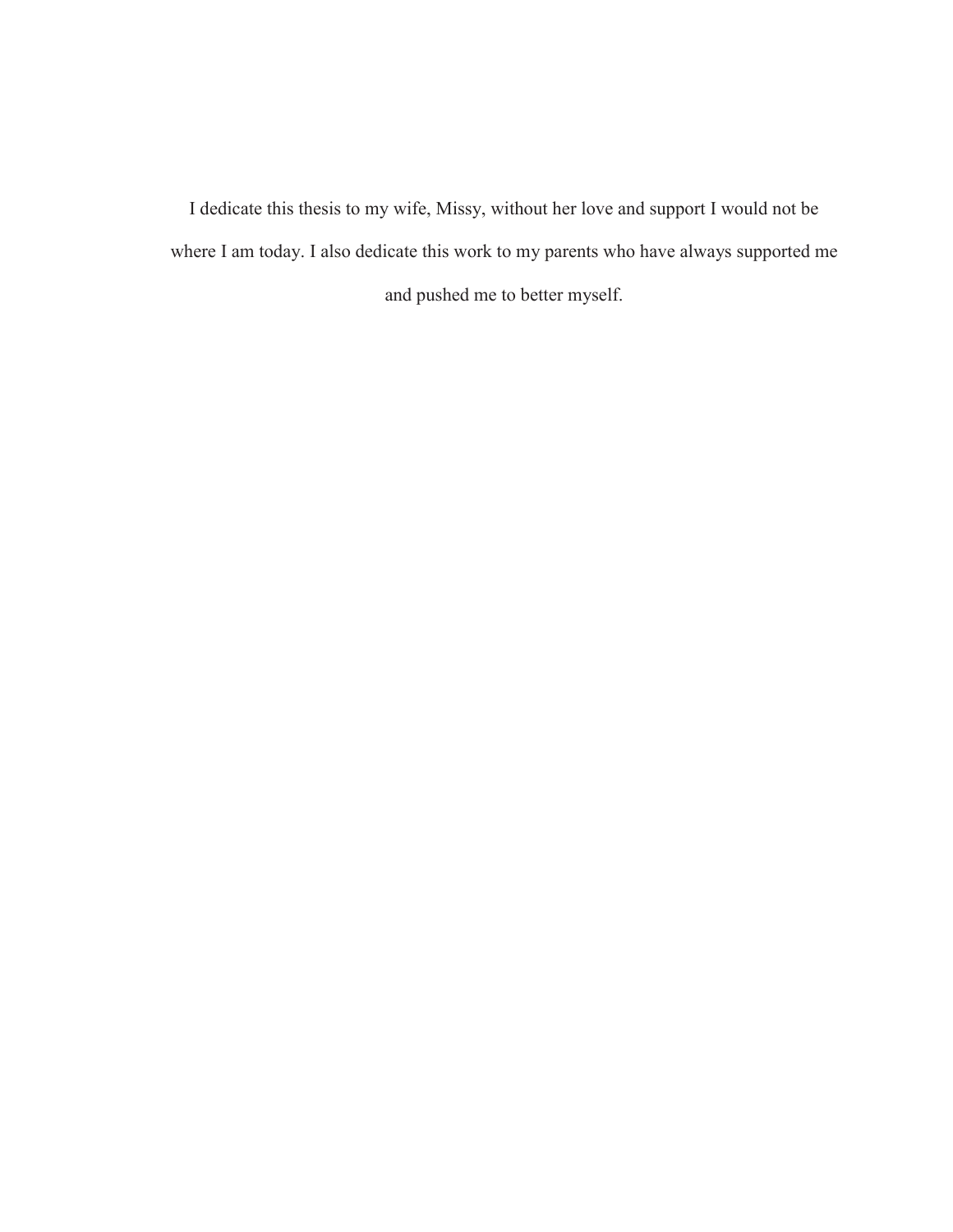| Appendix A: Psychology Practitioner Job Task Analysis & Draft Test Specifications35   |
|---------------------------------------------------------------------------------------|
| Appendix B: Revised Psychology Practitioner Certification Exam Test Specifications 49 |
| Appendix C: SME Domain: Unique Item Numbers and Corresponding Domain56                |
| Appendix D: SME KG: Unique Item Number and Corresponding KG 57                        |
|                                                                                       |
| Appendix F: Knowledge Group Original Consensus - Unique Item Number 60                |
|                                                                                       |
|                                                                                       |
|                                                                                       |

# TABLE OF CONTENTS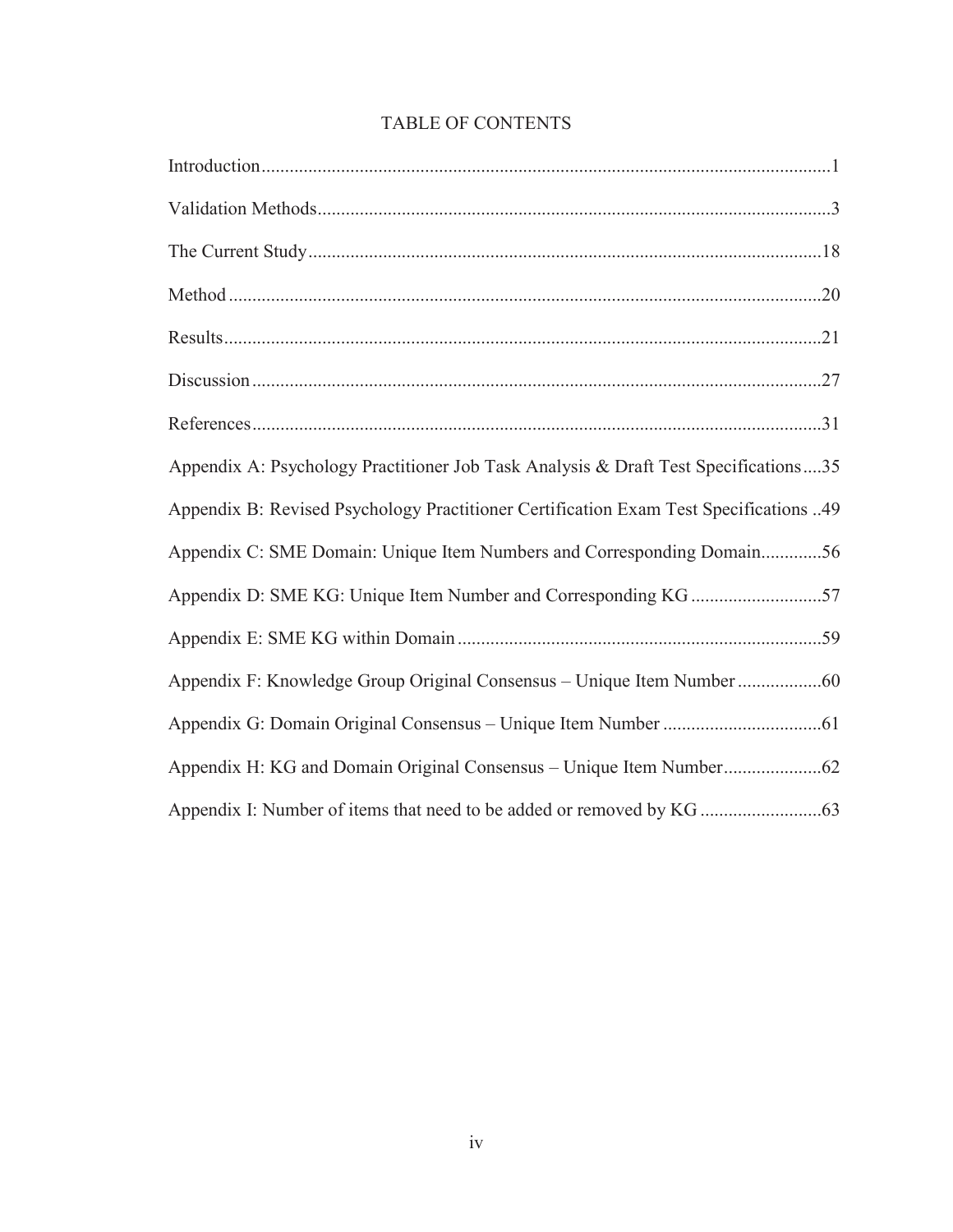#### CONTENT VALIDITY EVALUATION OF AN UNNAMED NATIONAL PROFESSIONAL ORGANIZATION CERTIFICATION EXAM

Sean Tate May 2020 May 2020 65 Pages

Directed by: Elizabeth Shoenfelt, Reagan D. Brown, Katrina Burch

Department of Psychological Sciences Western Kentucky University

There are three validation strategies utilized for evaluating tests, content validity, construct validity, and criterion-related validity. Each of these methods serves a different and unique purpose when it comes to the validation of tests. Content validity pertains to whether the content measured by the test is representative of the content domain. Verifying content validity is a multi-step process involving conducting a job analysis, identifying content domains, creating test specifications, creating test items, and then conducting analyses to identify whether or not the test items are representative and in accordance with the test specifications. The three SMEs chosen for this study were current members of the Unnamed National Professional Organization and had scored in the top 10 percent of all test takers on the national certification exam. There were substantial differences in what the SMEs reported versus what the test specifications outlined in regard to Knowledge Group and Domain. There are 15 test items can be utilized to refine the exam and correct some of the identified deficiencies.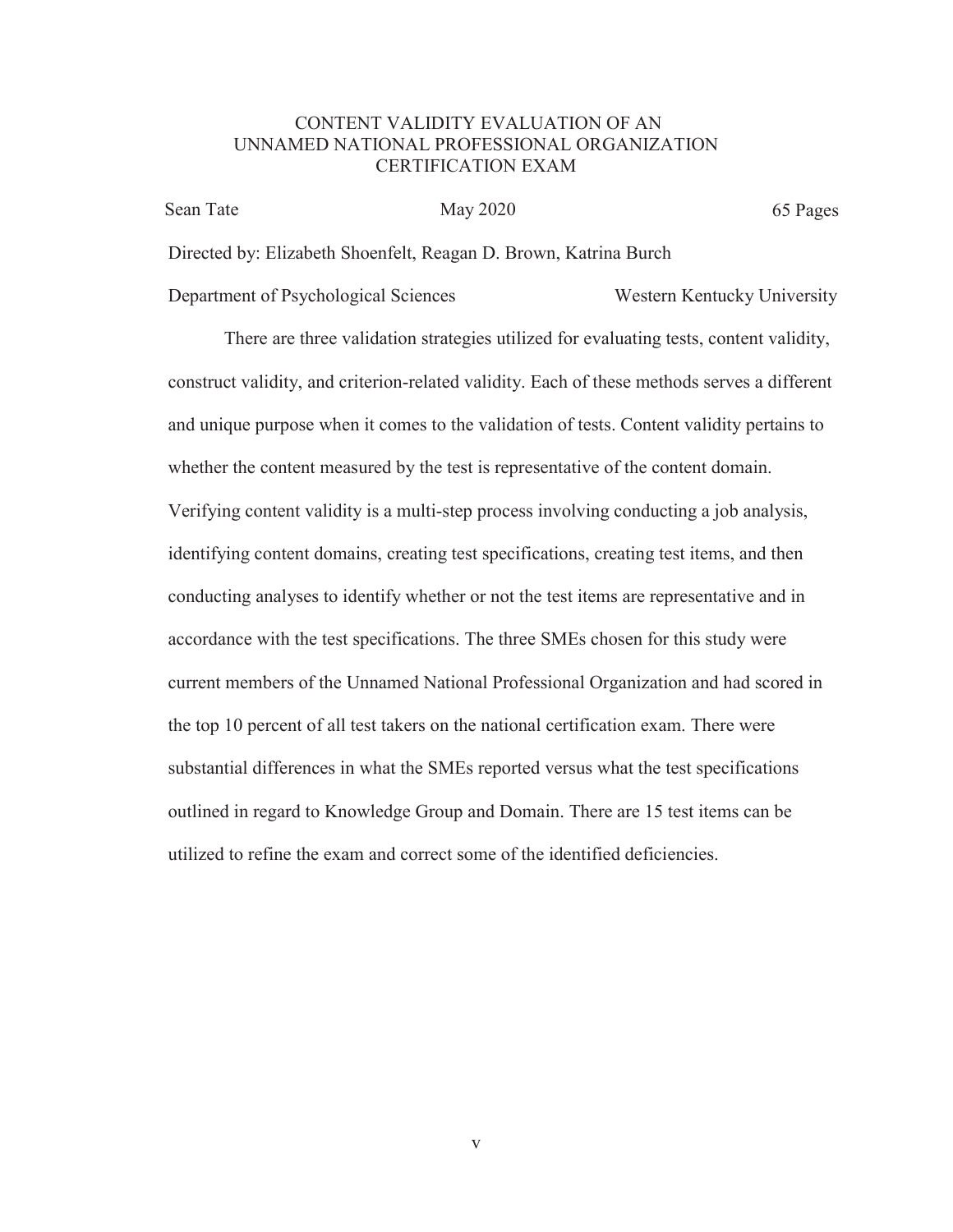#### Introduction

Test validation is a process that many Industrial-Organizational (I-O) psychologists will have to endure in some compacity at some point during their career. Because of widespread utilization and reach, it is vital to understand different validation methods, what they are used for, and the processes in each validation method. Once an individual understands the differences and nuances of each validation method, they will be able to select the appropriate validation method for the test they are working with. Arguably, validation is one of the most important concepts when it comes to measurement. The Standards for Educational and Psychological Testing (1999), defines validity as "the degree to which accumulated evidence and theory support specific interpretations of test scores entailed by proposed uses of a test." A measure or test that is not valid serves little purpose as it cannot be used to draw accurate or reliable inferences or make any comparisons. Guion (1998) stated that validity concepts further enhanced the meaning of test scores and offer support for interpretations based on scores and individuals with those scores. Sireci (1998) stated that when it comes to test validity there are two prevalent groups: one holds that there are three distinct and separate forms of validity, and the other holds that validity is a unitary concept that is centered around construct validity. In this paper I will examine validity and how the different forms are related and different. Additionally, this paper will serve as a content validation study for the certification exam of an unnamed national professional organization, hence forth referred to as the UNPO.

There are three strategies for providing evidence of validity. Criterion-related validity has to do with predictive inferences (i.e., do the scores on a given test predict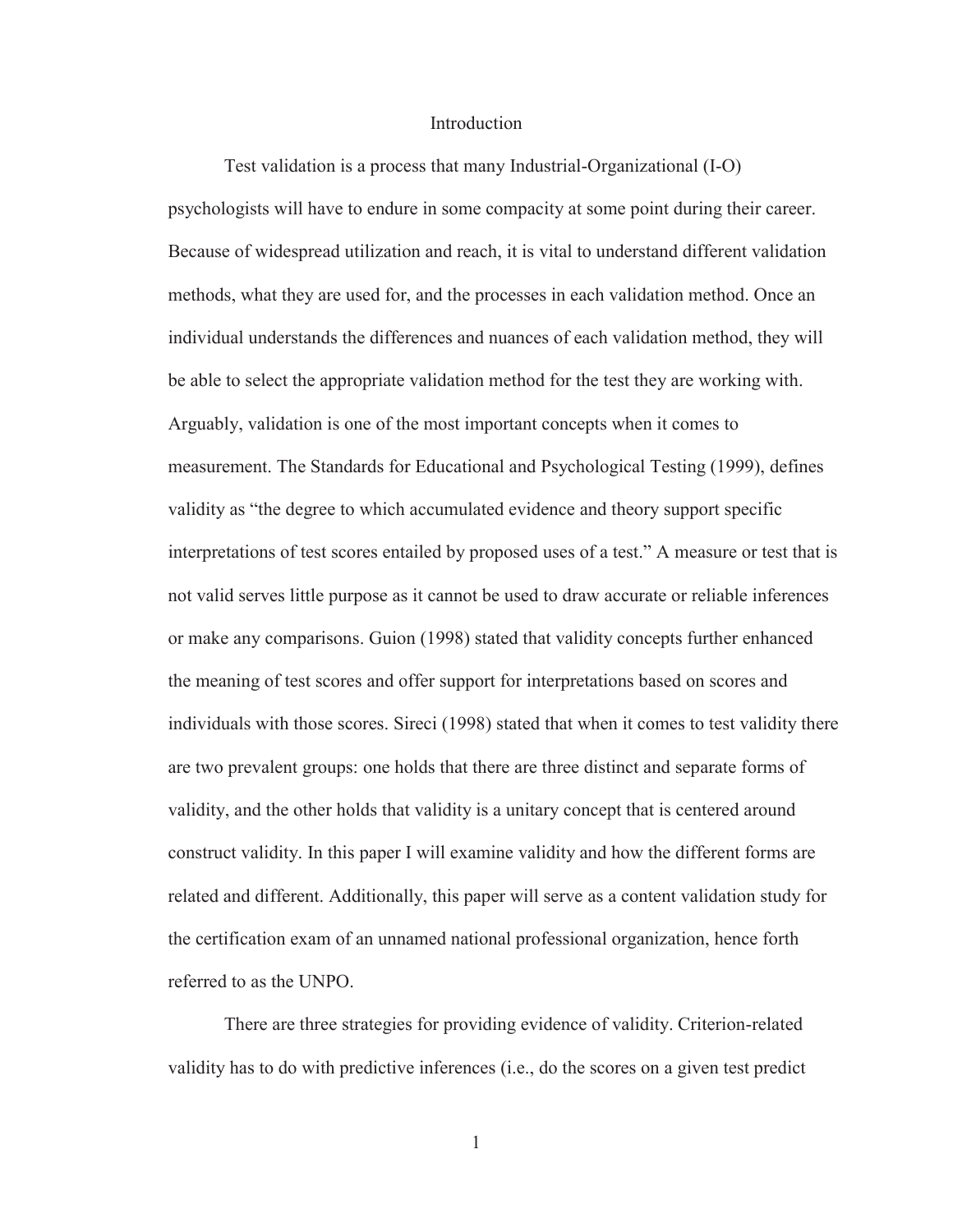performance on a criterion?). There are two main questions answered by criterion-related validity. The first evaluates whether a relationship exists between a predictor and a criterion. The second question examines this relationship and determines the magnitude of the relationship (Guion, 1998). In mathematical terms, the criterion *Y* is a function of the predictor *X*. The first and arguably most important requirement of establishing criterion-related validity is choosing a well measured and sound criterion.

Another means by which evidence can be gathered is construct validity, which is utilized to determine if there is support that a test or assessment is actually measuring what it was intended to measure. Within construct validity, there are convergent and discriminant validities provide support for claims of construct validity. Construct validity involves identifying constructs (clusters of covarying behaviors) and measures for those constructs, and then comparing results from those measures to results from measures that are purported to measure the same construct (i.e., convergent validity) or different independent constructs (i.e., discriminant validity; Binning & Barrett, 1989). That is, evidence for construct validity exists if the measure is related to other measures of the same construct and unrelated to measures of constructs.

The final strategy for gathering evidence is content validity, which supports claims that the knowledges measured by the test are representative of the knowledges identified in the content domain. There are several steps involved in developing support for content validity. These include conducting a job analysis and developing test specifications. The job analysis is vital in identifying and defining the domain that is to be measured, and the test specifications act as a blueprint against which to compare the test. A job analysis is an examination of a particular job and the work (e.g., tasks and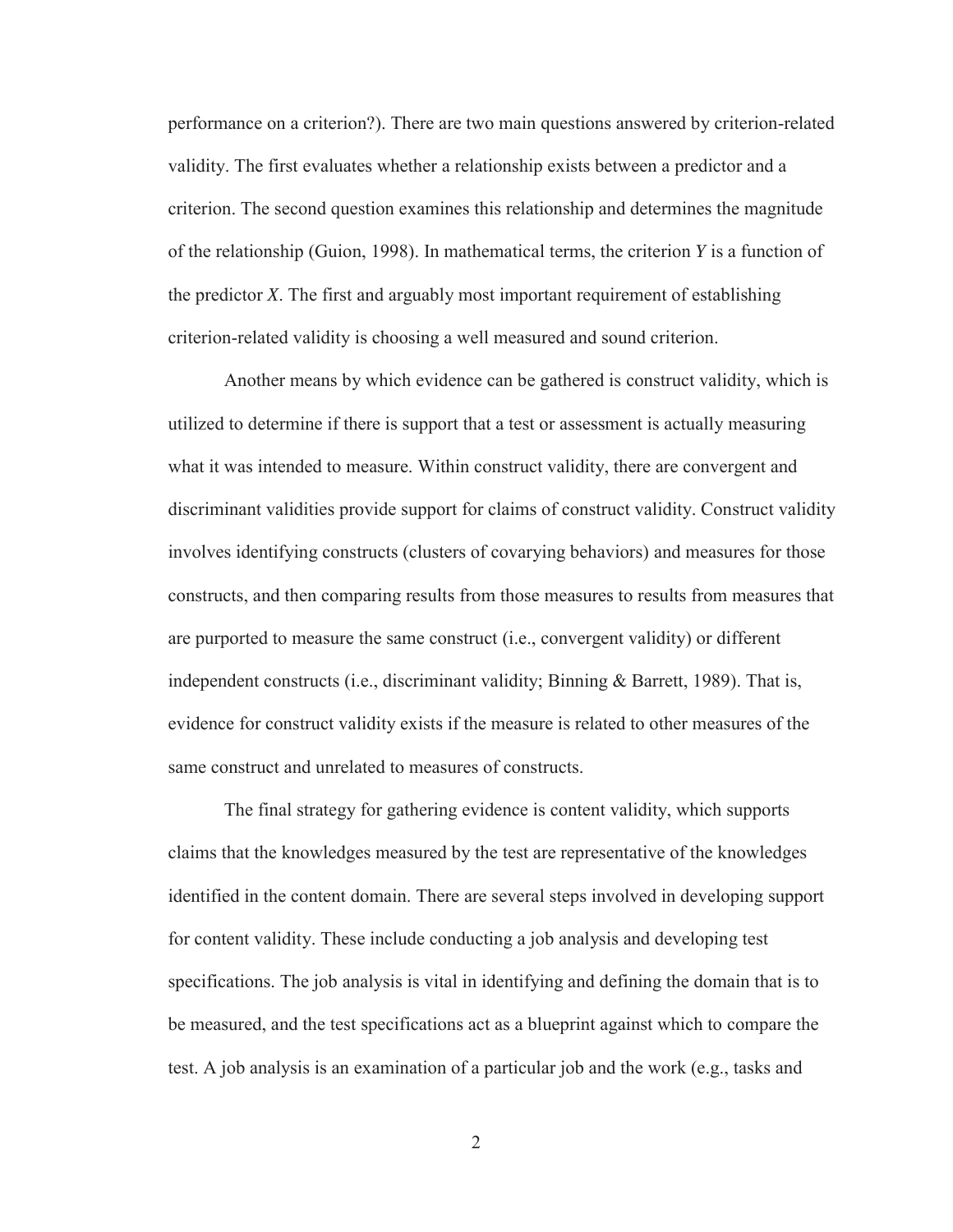responsibilities) and the worker (knowledge, skills, and abilities) associated with that job. Test specifications are a map of what knowledges will be included in a test, how many items should assess each knowledge, and the difficulty of the items. The degree to which the test matches the blueprint is the basis behind content validity (Cronbach, 1971). Additionally, when examining a test for content validity, the test should ideally only be measuring the test taker on the targeted domains; the test should not contain extraneous material (Sireci, 1998).

#### **Validation Methods**

#### **History of Validity**

Throughout the history of psychometrics and validity theory, a consensus has been reached that it is unlikely that practitioners will be able to prove that they are measuring what they are intending to measure (Sireci, 2007). Therefore, the goal of validation theory, psychometricians, and practitioners should be to accumulate evidence in support of a test for a particular use. This thought about psychological testing dates back to the early 1900's when test scores were being correlated with external criteria in efforts to support the utility of those tests (Sireci, 1998).

As mentioned, there have been two perspectives regarding validity. The first perspective was that there are three distinct types of validity: content, criterion, and construct; this perspective has been rejected. The current perspective contends that validity is a unitary concept. These two perspectives exist in part because early psychologists began to question the use of the validity coefficients obtained through correlational studies as evidence of a test's validity (Sireci, 1998). In 1931, Thorndike discussed the difficulty of providing evidence for relating the purpose of the test to the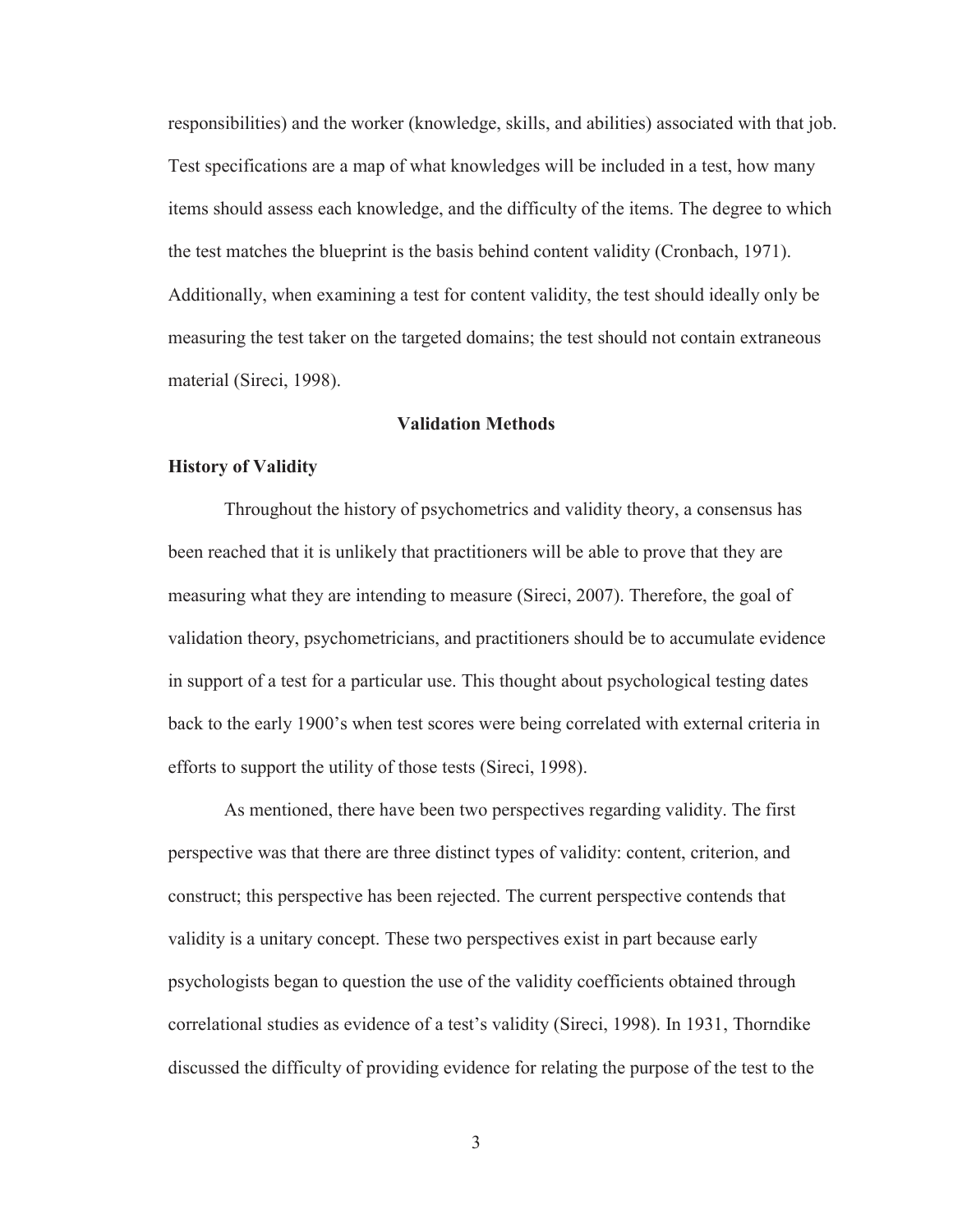chosen criterion. Additionally, Thorndike (1931) and other behavioral scientists expressed that it was too restricting to view validation from a purely statistical standpoint. The gradual realizations of the shortcomings of validity coefficients coupled with behavioral scientists experimenting with other methods to validate their tests led to the eventual development of the three validation methods currently utilized: construct, criterion, and content validity (Sireci, 1998). One key member in the progression of validation was P.J. Rulon. Rulon's (1946) instrument validation approach was centered around four major elements. The first element indicated that validity pertains to the specific use of an instrument. The second stated that a validity assessment must include a content assessment, and the third expressed that different instruments require different forms of validity evidence. The fourth and final element stated that instruments can be "obviously valid" and do not need to be studied any further (Rulon, 1946). Another notable researcher in the development of validation was Gulliksen (1950) who agreed that evaluating the content of the measure was of paramount importance when validating a measure, and that those evaluations should be empirical. He agreed with this concept so much that he promoted three empirical procedures that could be used to examine intrinsic or content validity. The first procedure was to evaluate test scores before and after individuals received training in the relevant content. The second procedure was to assess the interrater agreement in the judgments made by subject matter experts (SME) about the test content. The final promoted procedure was to assess the test in relation to tests that supposedly measure the same thing (Gulliksen, 1950).

Arguably, the most important outcome of this change in the conceptualization and practice of validity was that the appropriateness of the content of the test in relation to the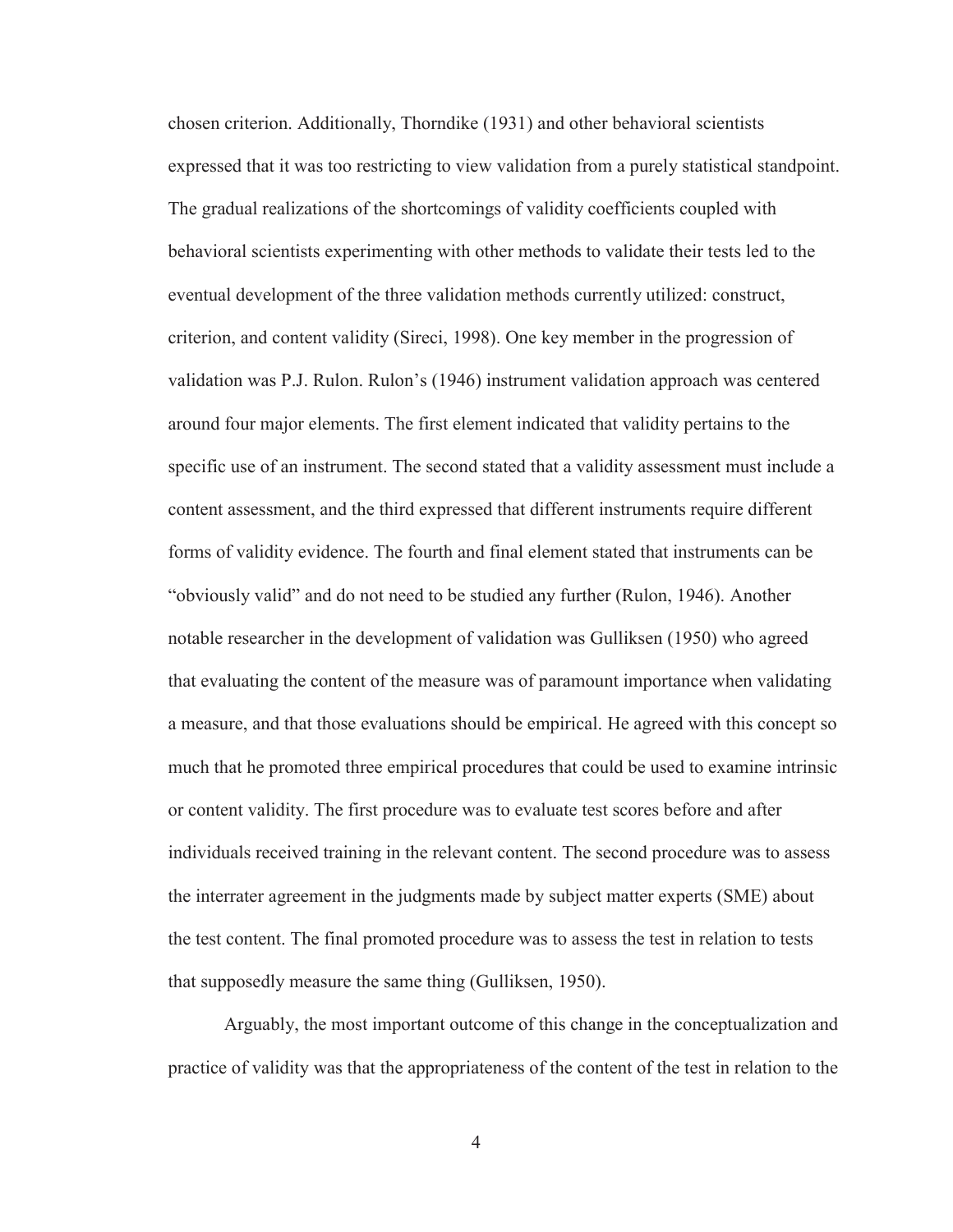purpose of the testing must be considered and stressed. Topics in validity that have been developed as a result of changes to the way scientists view validity include the criterion problem, predictive and concurrent validities within criterion validity, convergent and discriminant validities within construct validity. In many cases the three validation methods overlap and have many commonalities in what they are assessing and their overall purposes, which will be discussed later. However, the majority of this paper will discuss and examine the three validities, their nuances, and their procedures as separate entities to better highlight to their distinct purposes.

#### **Criterion-related Validity**

 Criterion-related validity is defined as how well a measure predicts performance or behavior in another situation (e.g., ACT scores and college GPA). The main purpose of this validity approach is to accumulate evidence to be able to make predictive inferences. Take for example the SAT or ACT, a score on either one of those measures should predict how well an individual will perform in college. According to Guion (1998), the criterion *Y* is a mathematical function of the predictor *X*. This hypothesis can be tested directly by conducting a criterion-related validation study (Guion, 1998). This method for gathering validity evidence specifies something that has been identified as worth predicting, the criterion *Y*, and a way to assess the predictor *X*. Time plays a pivotal role in the realm of criterion-related validity. This is clearly outlined in the predictive and concurrent methods that can be utilized to evaluate the validity of a measure.

 Predictive and concurrent validity are two ways in which a criterion-related validity study can be conducted. A study is predictive if the criterion is obtained after the test is administered, and a study is concurrent if the criterion is obtained at approximately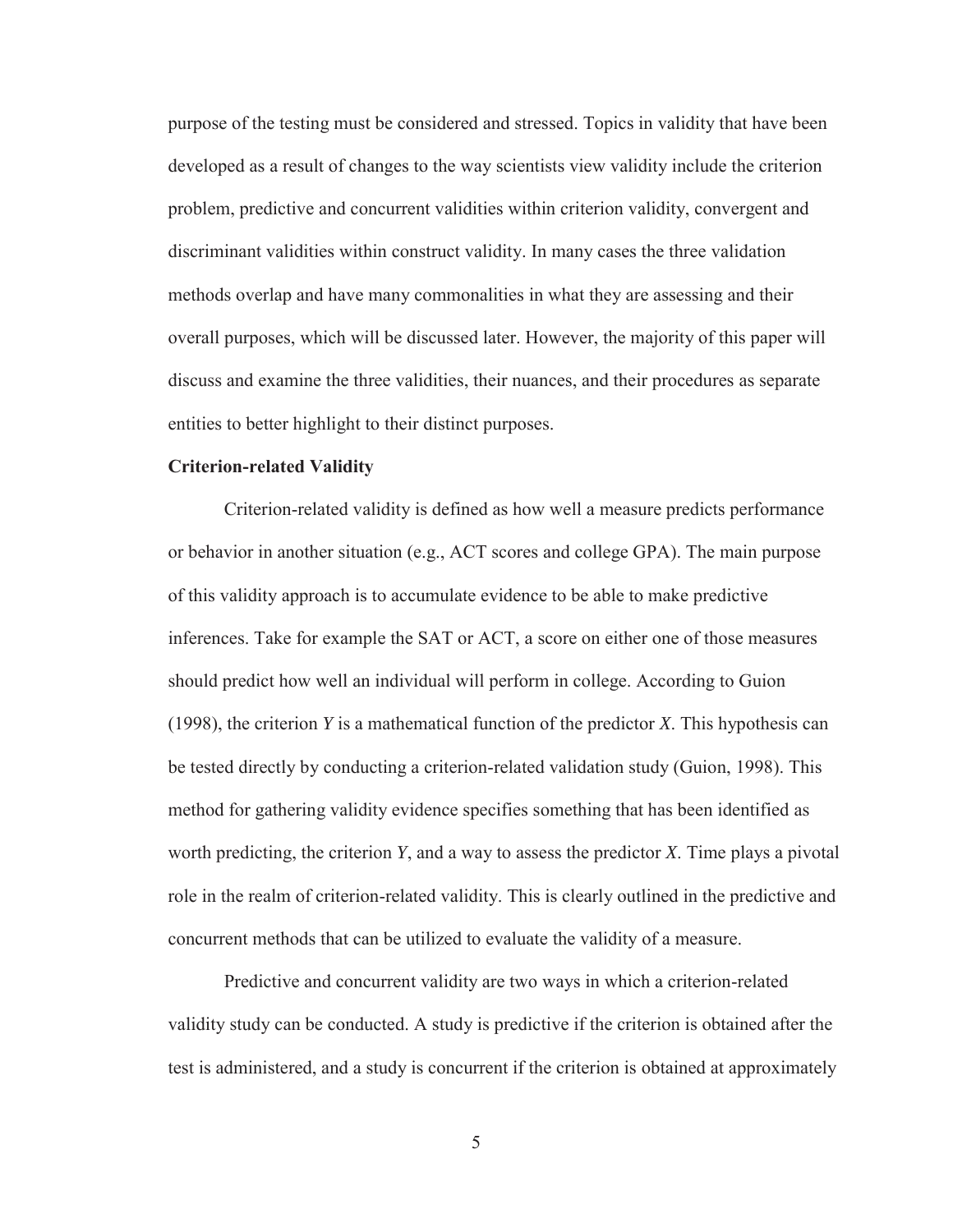the same time that the test is administered (Cronbach & Meehl, 1955). The predictive model takes more time to complete than the concurrent model because in the predictive model the test is administered to individuals who are not currently a part of the context that the test is intended to measure. To explain this model, consider individuals who are applying for a job. The applicants would be given a test, individuals who earn scores that fall into a predetermined range would be selected for the job. After a predetermined amount of time has passed with those individuals working in their new roles, their job performance would be measured. Their test scores then would be correlated with their performance scores. The test would be considered valid if those who earned high scores on the test performed well on the job and those who earned low scores performed poorly on the job. For the concurrent model, the difference would be that the individuals who take the test would already be working in the job. The concurrent model can be conducted more quickly because the researcher does not have to wait to see how the individuals will perform on the job; they can simply look at their already completed performance reviews and correlate those with their test scores.

There are two major issues when conducting a criterion-related validity study: the criterion problem and range restriction. The criterion problem has to do with defining the criterion well both conceptually and operationally. When underlying constructs are poorly defined or left unspecified, it becomes difficult to make inferences and interpret the measures (Guion, 1998). Range restriction also is a prevalent issue when it comes to conducting criterion-related validity studies. Range restriction is associated with the truncation of one or more variables; when the variance of a variable is significantly less in a sample than the variance in a population, the sample coefficient will not accurately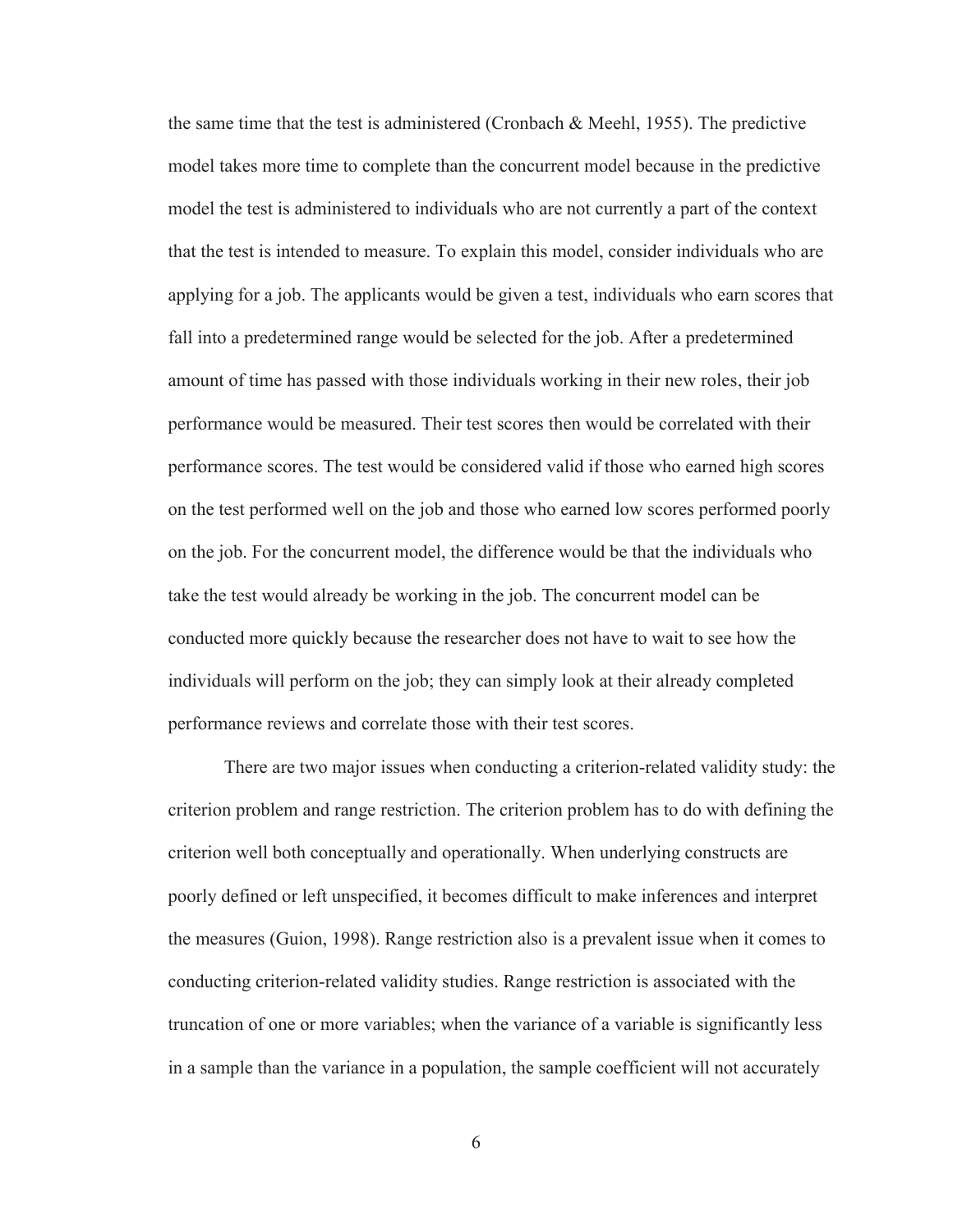represent the population validity (Guion, 1998). Range restriction dilutes the relevant population and, when present, significantly reduces the strength of the correlations thus making interpretations of the data difficult and inaccurate. A graphic representation of range restriction can be seen in Figure 1. In range restriction, there is a set of data (a) into which a selection cutoff is introduced  $(b)$ . As can be seen  $(c)$ , this significantly reduces the sample variance as compared to the population variance.





There are several ways in which range restriction can be avoided. One way involves utilizing a random selection procedure in which applicants are randomly selected rather than basing selection on test scores. Another way incorporates the use of a second test. In this approach, individuals would take two tests: the one that is being validated and another test with established relevance. Selection would be based on the scores from the test with established relevance. This method would still result in some range restriction because it is not a random selection procedure; however, this results in indirect range restriction which has less significant effects on the data and study as a whole.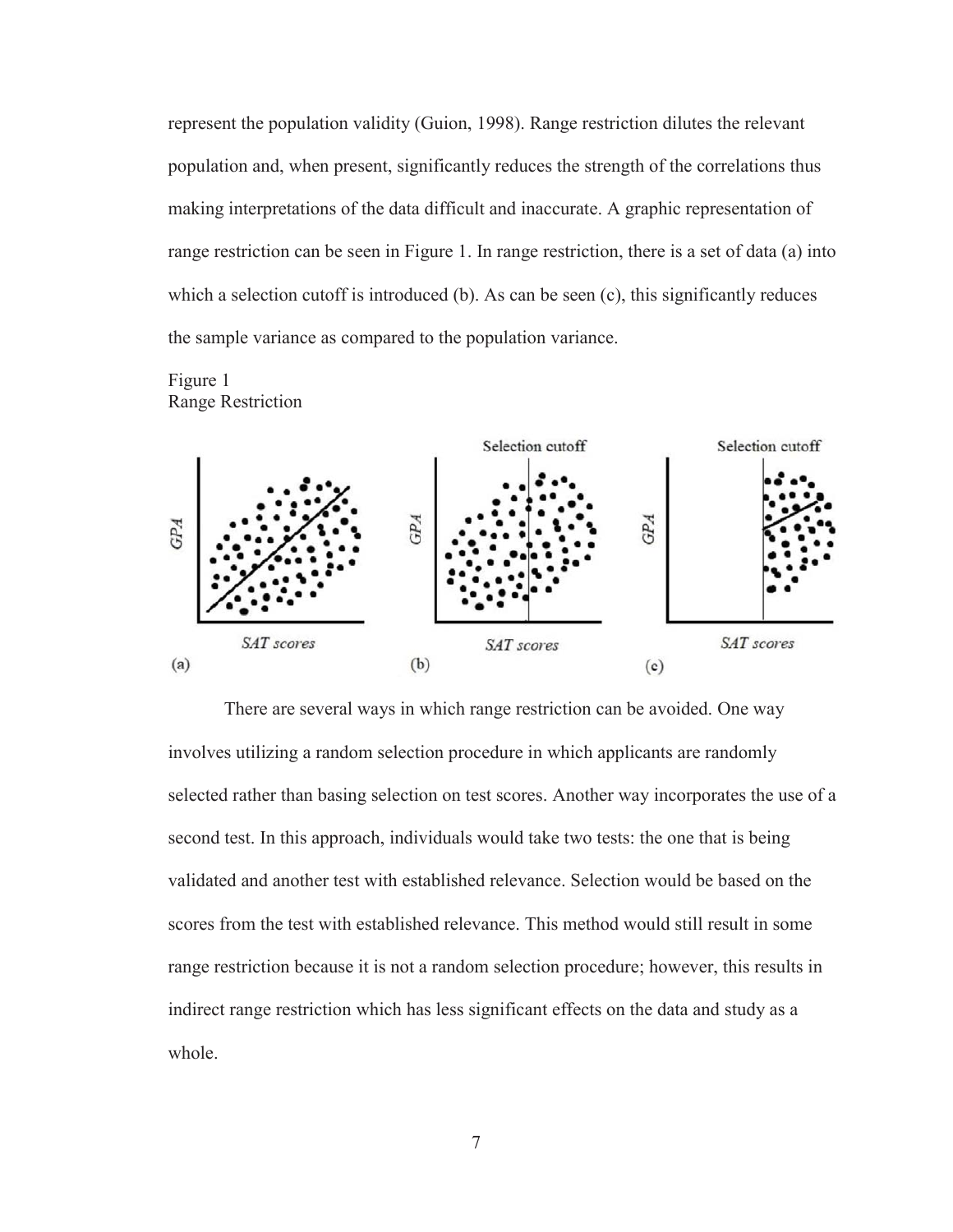#### **Construct Validity**

In the minds of researchers who follow the unitary concept of validation, construct validity is seen as the primary, or all-encompassing, method for validation. In other words, construct validity is the basis for all test validation as it contains many facets and is a scientific process (Barrett, 1992). The purpose of construct validity is to gather evidence for inferences about a measure's meaning. A researcher may consider construct validation when they believe none of the relevant criterion available are fully valid (Cronbach & Meehl, 1955). Constructs in the psychological sense are defined as labels for groups of covarying behaviors (Binning & Barrett, 1989). In the development of construct validity, two approaches emerged: convergent and discriminate validities. These two sub-validities coupled with a Multi-Trait Multi-Method (MTMM) matrix provide evidence for claims of construct validity.

Convergent validity refers to comparing the test under examination to other tests that appear to be valid measures of the construct you are targeting. In convergent validation, individuals take the test that the researcher is attempting to validate and also take other tests that are known measures of the same construct. The scores are then correlated and, if all of the tests are mono-trait and hetero-method, the correlations should be significantly different from zero in addition to being sufficiently large (Bagozzi, Yi, & Philips, 1991). To establish discriminant validity, the individuals also take tests using multiple methods that are known measures of other constructs. Those scores are then correlated and should ideally result in correlation coefficients of zero or coefficients that are sufficiently low. This follows the logic that tests that measure the same construct should correlate well with each other even when administered in different methods and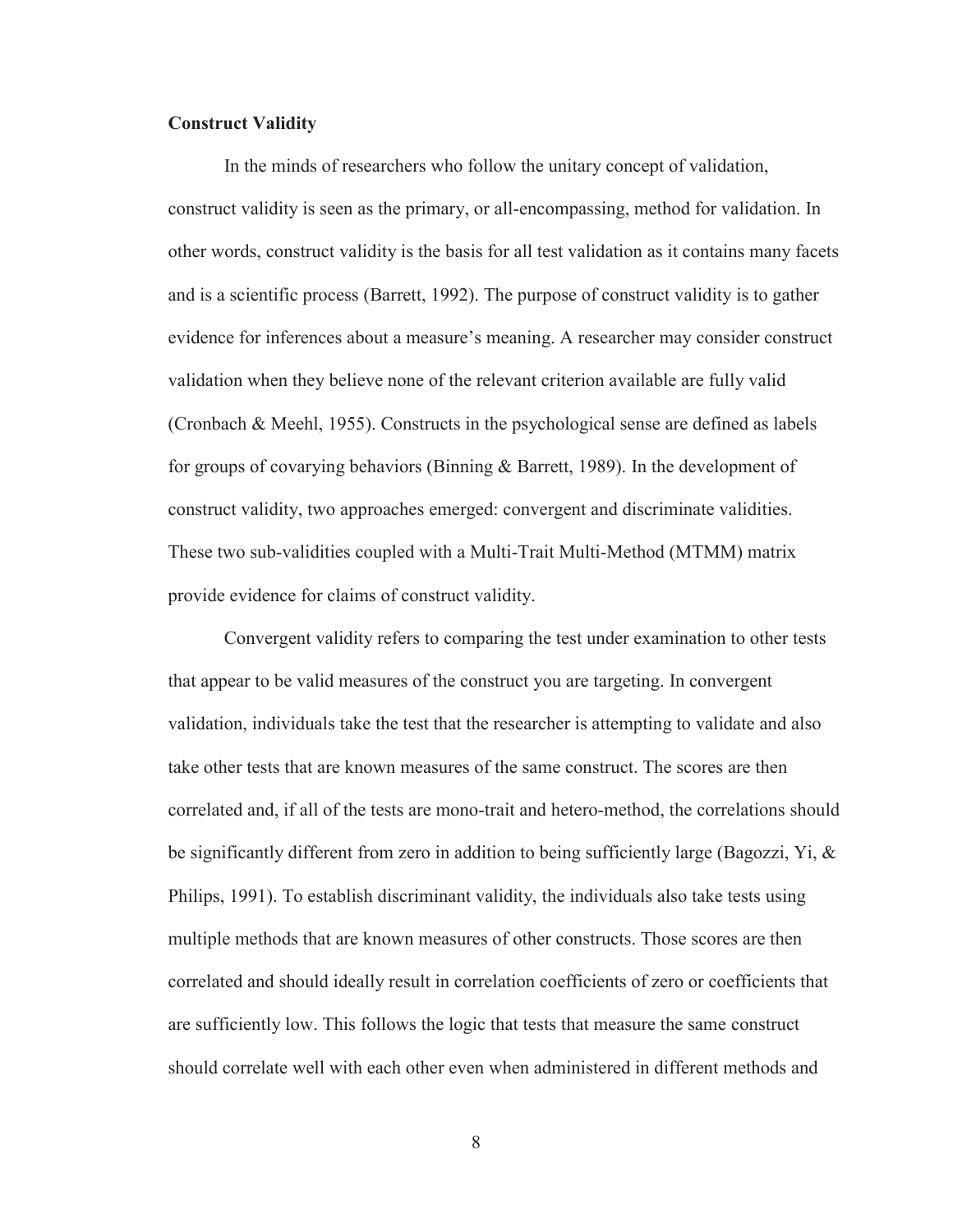tests that measure different constructs should not correlate well. All of these correlation coefficients are organized in a table known as a Multi-Trait Multi-Method matrix (Figure 2). The convergent validity coefficients are located diagonally outside of the triangles and the discriminant validity coefficients are located in clusters inside of the triangles. Additionally, the measure reliability is located in the parenthesis along the top diagonal line.

#### Figure 2 Multi-Trait Multi-Method Matrix



Note. Reprinted from "Multitrait–multimethod matrix" (Eid, 2010).

#### **Content Validity**

In the early 1950s, as theories and concepts of validity were emerging and developing, a need to clearly define and summarize the new conceptualizations of validity also was emerging (Sireci, 1998). One of the first researchers to undertake this task was Cureton, whose work was one of the earliest mentions of content validity. His validity chapter in *Educational Measurement* summarized content validity utilizing newer concepts, while also referencing older notions including correlations with external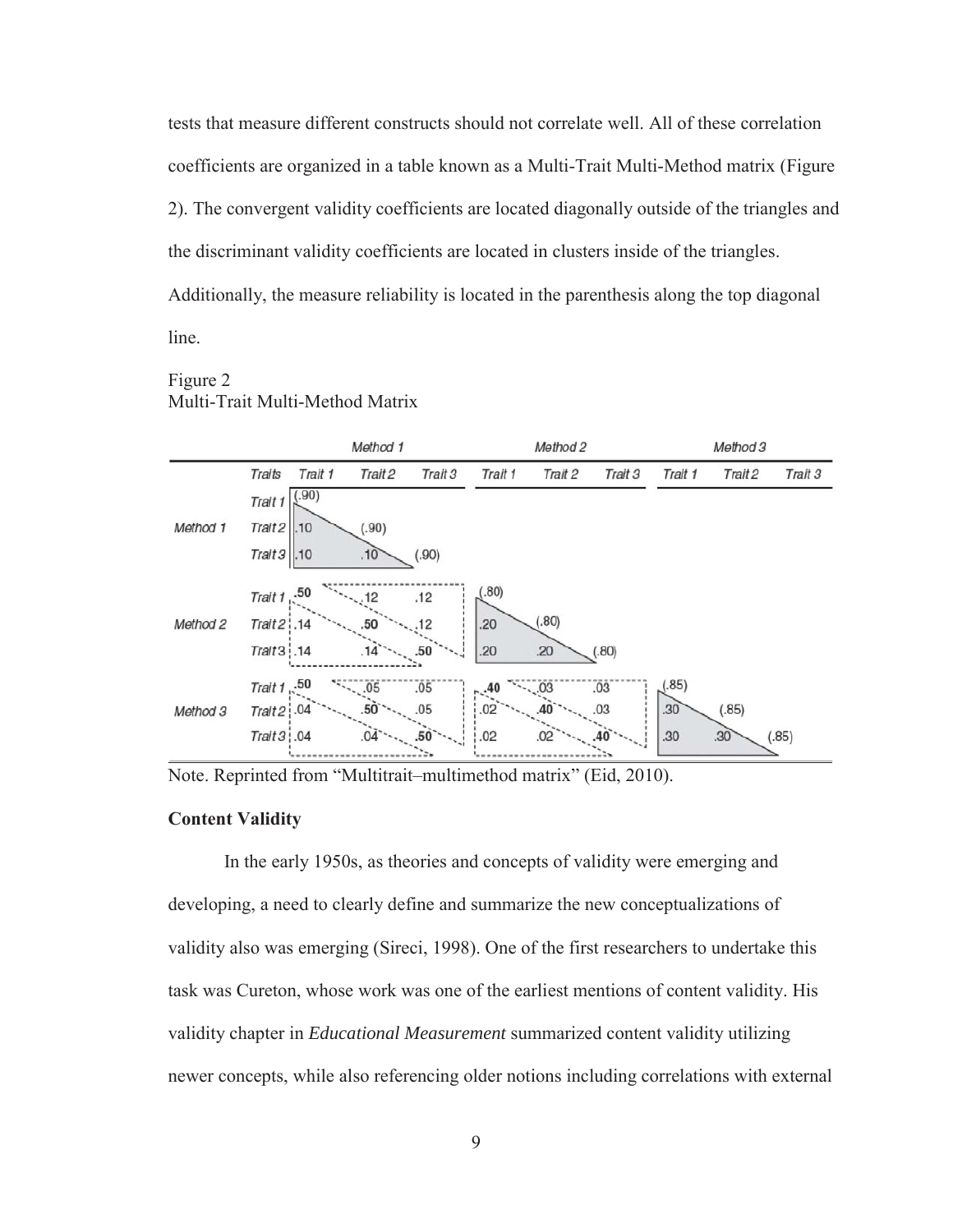criteria (Linquist, Anderson, Chauncey, Conrad, Cook, & Cureton, 1955). In addition to covering topics such as relevance and reliability within validity, Cureton also highlighted a need for the curriculum or content to be relevant in certain circumstances. Over the years, the concept of content validity has been defined and then challenged by numerous people and agencies. However, in addition to these challenges, it has also seen growth and acceptance.

Due to the recent emergence and growth of the content validity concept, a panel was commissioned in 1951 by the American Psychological Association (APA). This panel was tasked with proposing test standards to be utilized for the construction, use, and interpretation of psychological tests (Sireci, 1998). Despite the fact that this APA committee recognized content validity, they also limited its relevance while simultaneously governing it with a strict set of standards. The definition and realm of functional use of content validity changed several times between 1951 and 1954. The importance of content validity was continuing to increase as it was now also seen as relevant to industrial and personnel testing (Sireci, 1998). Unfortunately, caveats pertaining to perceived limitations surrounding content validity remained prevalent. The 1954 *Technical Recommendations* publication popularized the idea that there were three separate, but equal types of validity. However, this idea was not accepted by all researchers, and the controversy surrounding content was prevalent. Over the years, many researchers including Cronbach and Meehl (1955), Guion (1977), and Murphy (2009) would express their concerns and distain with various aspects of content validity.

Murphy (2009) claimed that content validation has many uses, however, validity is not one of them. Murphy identified three methods in which content validity can be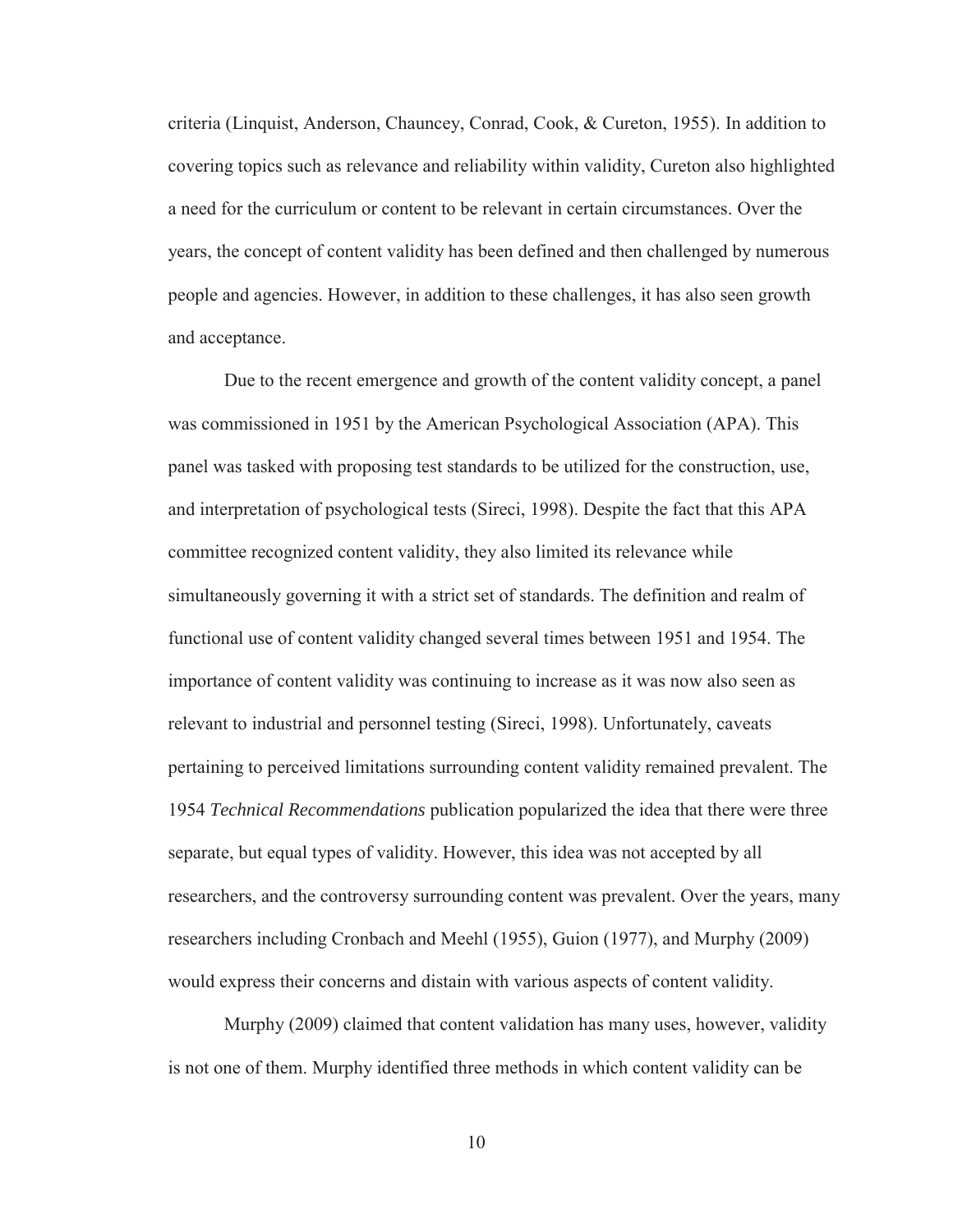demonstrated. The first method he identified was when the test is representative of the work domain. The second was when the test measures knowledge, skills, and abilities (KSA) that are required for the job. The final method identified involved utilizing subject matter experts (SME) to judge whether or not, and the degree to which, the KSAs required to perform well on the test overlap with the KSAs required to perform well on the job (Murphy, 2009).

According to these three methods, claims that a test will be a good predictor of future performance revolves around the extent to which the content of the test and the content of the job overlap (Murphy, 2009). The main claims made by Murphy are that this overlap, or lack of overlap, actually has minimal effect on whether or not the test will predict future job performance, and that there is minimal theoretical and empirical support that content validity influences criterion-related validity. He claims that a welldeveloped measure will most likely be a good predictor of performance regardless of its match to job content.

There are several reasons why Murphy claimed that content validity has no use as a method for validating selection tests: a lack of supporting evidence, and consistent ineffectiveness of content matching tests (Murphy, 2009). Empirical studies that examine the relationship between the congruence of test content and job content and the validity of those tests as predictors of future performance are few and far between. Considerable research has examined the Armed Services Vocational Aptitude Battery (ASVAB) and the General Aptitude Test Battery (GATB), and the same conclusions were reached: both were generally good predictors of performance; however, regardless of whether or not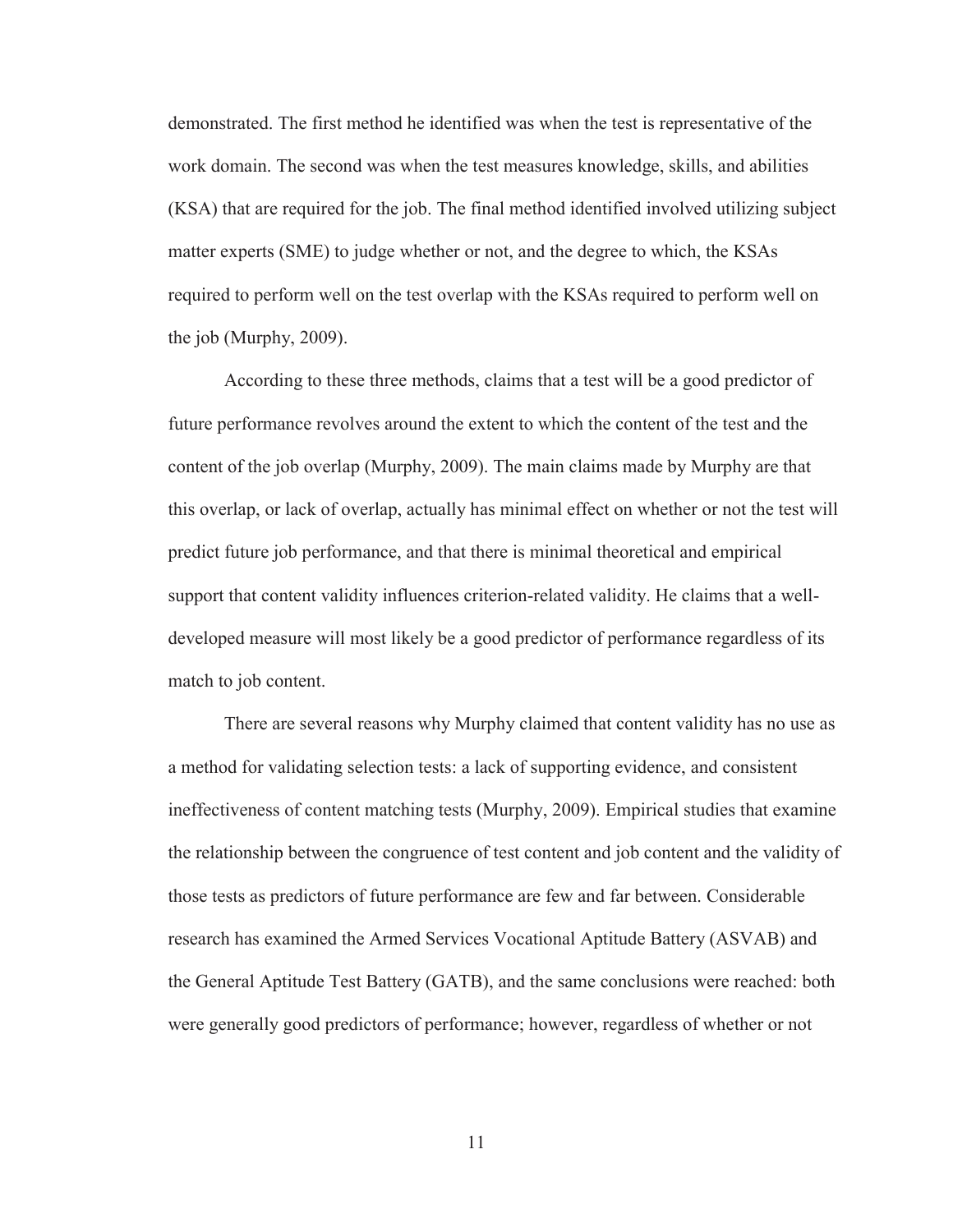there was a match between test content and job content, there was no meaningful difference in the validities of the tests.

Additionally, Guion explained misguided uses of the term content validity, stating that when people describe content validity, they are actually describing either special cases of construct validity or operational definitions and not validity at all (Guion, 1977). In Guion's 1978 article *Content Validity in Moderation*, he explained that many cases of content validity actually have little to do with validity and instead deal with contentrelated test construction. Furthermore, Guion detailed that just because the test content is representative of the content domain, that does not necessarily equate to validity (Guion, 1978). Despite the claims and arguments made by Murphy and several other researchers, many in the scientific community have defended the use of content validity and have provided support refuting the claims.

The claim that content matching is not evidence of validity has been vehemently refuted by many researchers. Thornton (2009) referenced the 1999 *Standards* saying that for arguments of validity to be sound, they need to incorporate various strands of evidence and should include all relevant evidence, including evidence of content matching. These various strands of evidence can be found within the processes of a content validity study; these studies involve thorough analyses of the job and KSAs, meticulous test development to include eliminating unfair content, reliability in the form of inter-rater agreement, and SME confirmations that the test content and responses match the job (Thornton, 2009). Thornton provided an example of content validity being probative by stating that one could infer that scores on a test of speed and accuracy in data entry would be predictive of those tasks in a work environment (Thornton, 2009).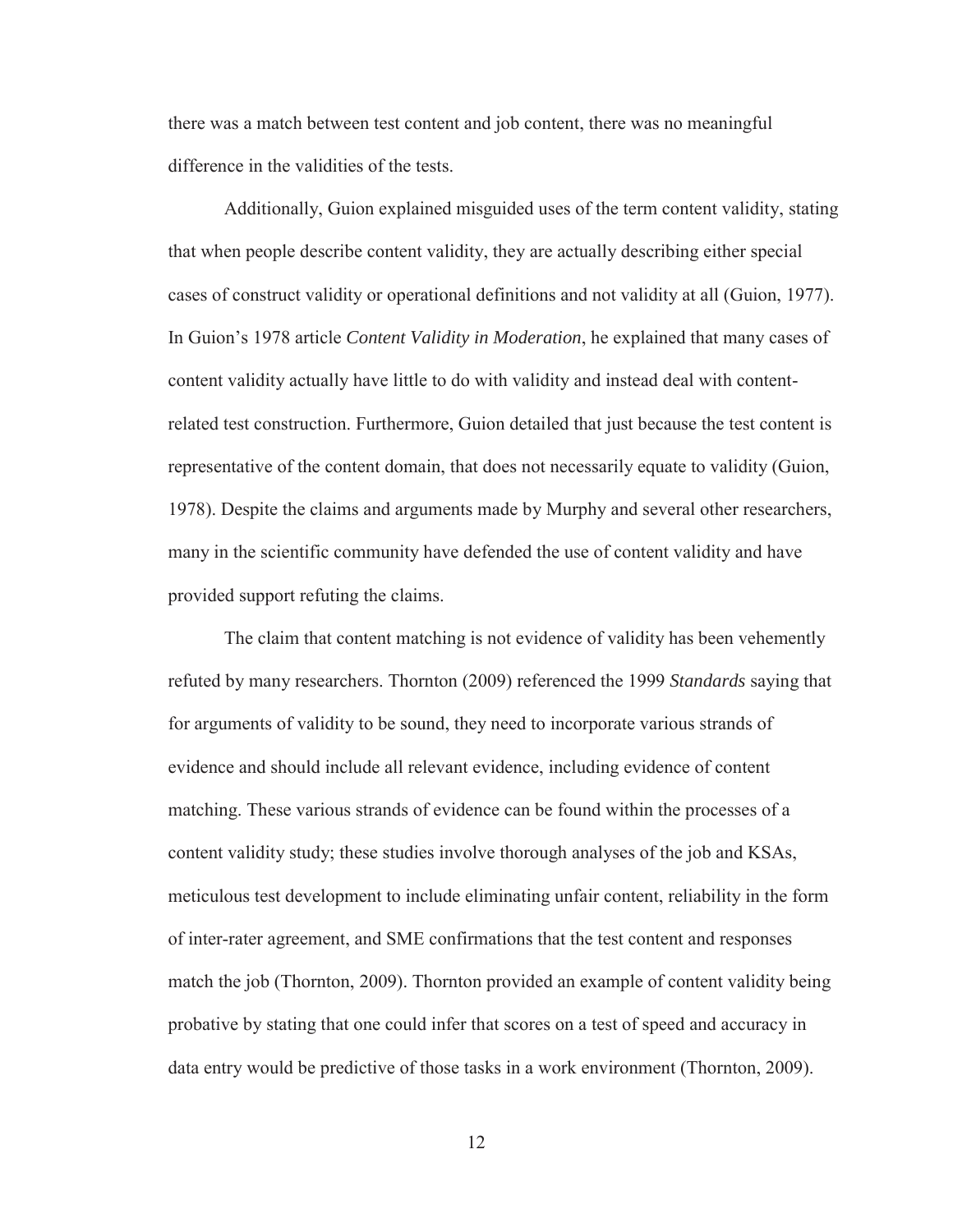The idea that when test content is matched with job content has little effect on whether a test will be a good predictor of performance has been put to the test in several studies. Further evidence that content matching matters and provides evidence of validity was provided by Tan (2009). Tan highlighted a study that demonstrated that the validity of job knowledge tests was higher  $(r = .31)$  when the test contents matched the job contents as compared to those with moderate  $(r = .17)$  or low  $(r = .16)$  job and test content overlap (Tan, 2009). Additionally, similar results of increased validity for predictors were demonstrated with situational and job-related interviews compared to psychological interviews, and for situational judgement tests based on job analysis compared to situational judgment tests not based on job analysis (Tan, 2009).

**Refining the Concept of Content Validity**. Two additional proponents of content validity, Kim and Oswald (2009), attempted to further clarify the context and concept of content validity. They proposed that the purpose of content validity is to identify constructs and construct relationships that are relevant to the selection of personnel, and to measure how selection and criterion measures content is representative of the aforementioned constructs (Kim & Oswald, 2009). This is a broad process that involves theories, research, and job-related information. One of the practical values of the content validation processes is that it can reduce selection error; predictor and criterion measures that are psychometrically sound and job-relevant are able to be introduced into personnel selection systems. Kim and Oswald (2009) also mentioned that another benefit of content validity is that while gathering evidence for content validity, people may be less likely to overlook other constructs such as personality and motivation that have demonstrated ability to predict several performance criteria.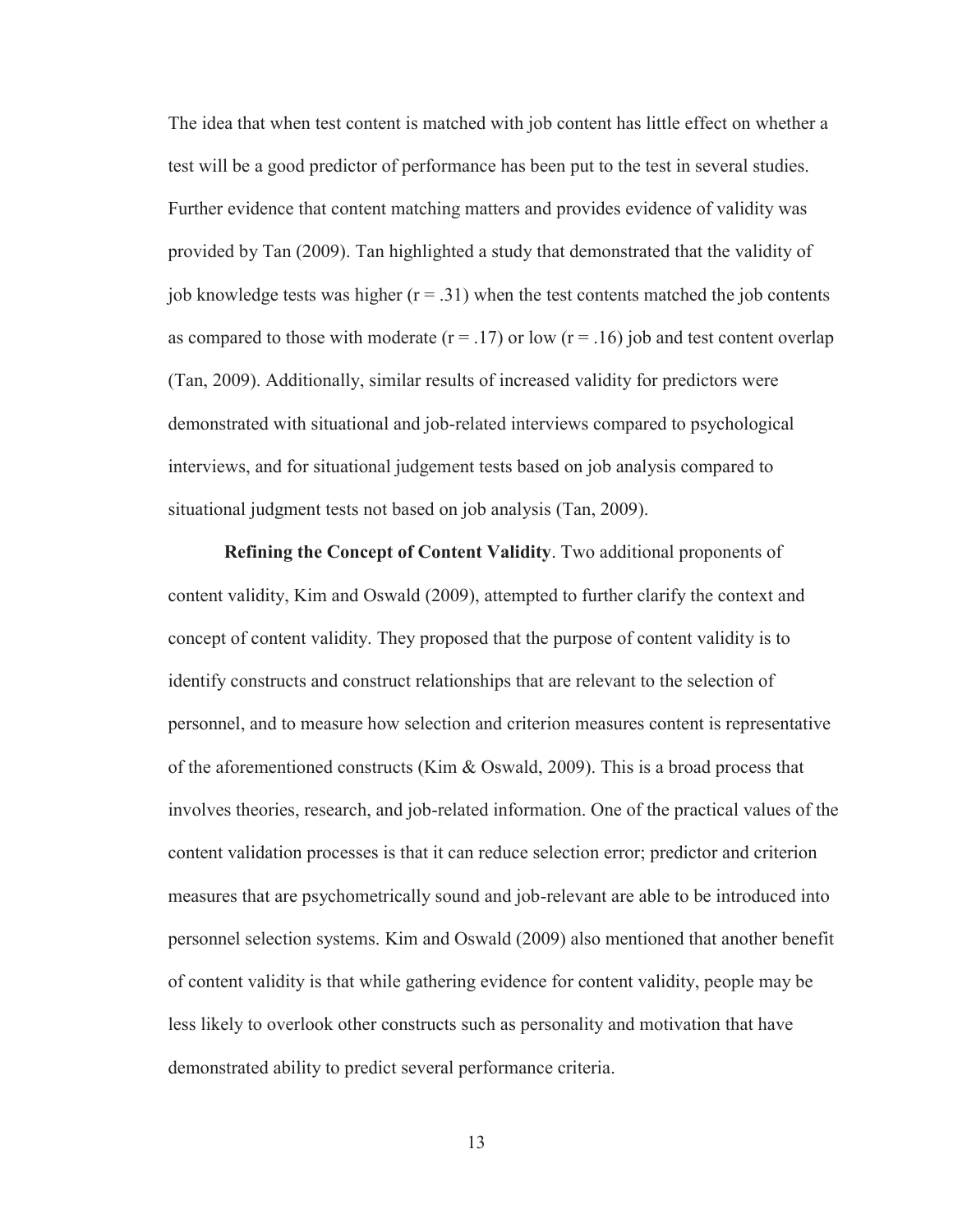A common theme in the writings of those who critique content validity seems to be a confusion of meanings or a confounding of terms. The way that content validity is defined in literature on selection does not align with the current thinking on validity (Highhouse, 2009). There seems to be a thought that through content validity the test will measure the job, when actually they are measuring attributes of job candidates. More specifically, researchers should be measuring attributes that have been deemed as important to performance on the job (Highhouse, 2009). When talking about content validation, it should be applied to test items that measure the specified attribute(s), and their representativeness and relevance to the attribute(s). Additionally, there seems to be confusion when discussing job relatedness and content validity. As previously mentioned, content validity refers to items and their relevance and representativeness in relation to an attribute, whereas job relatedness refers to a predictive relationship between the test and job performance or the relationship between the attributes on the test and the attributes involved in performance of the job (Highhouse, 2009). Another issue where there seems to be a disconnect is the relationship between content validity and criterion-related validity in relation to personality tests.

More recent definitions and approaches to content validity have been proposed in an effort to further clarify the concept. Haynes, Richard, and Kubany (1995, p. 238), summarized many definitions into this: "content validity is the degree to which elements of an assessment instrument are relevant to and representative of the targeted construct for a particular assessment purpose." One key element of content validity is face validity. Face validity refers to whether or not a measure looks reasonable to those who would take it and that the test appears to be representative of the domain, that is, face validity is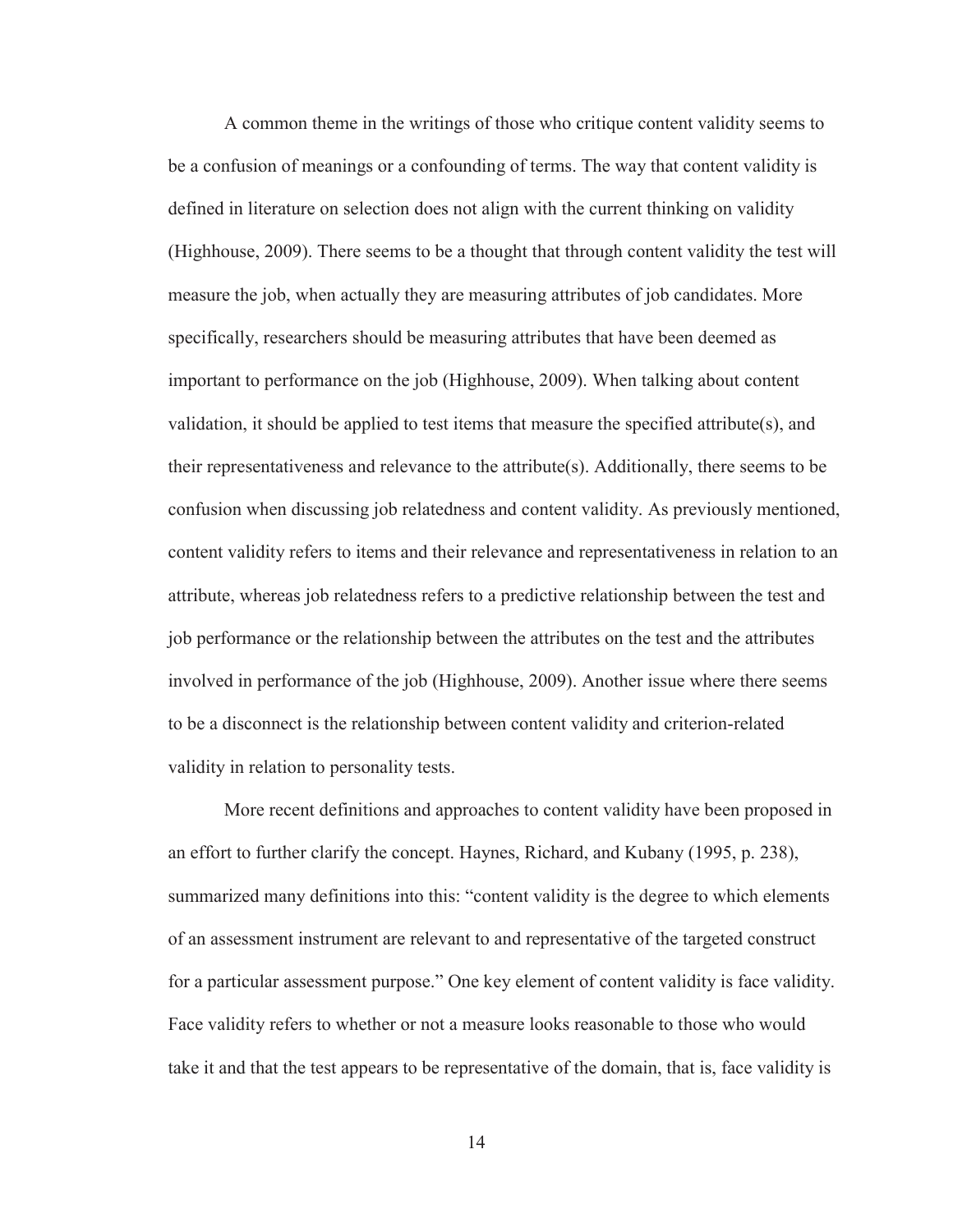related to the acceptance of the measure. Face validity is not tested or confirmed statistically; in most cases SMEs judge if a test is face valid (Bannigan & Watson, 2009). The importance of face validity lies in that the acceptance of a test can affect the utility of the test (Bannigan & Watson, 2009). Content validation methods can provide many things including information about data obtained from measures, related inferences, and the measure itself. Additionally, content validity is both a quantitative and qualitative process (Haynes, Richard, & Kubany, 1995). Due to the dynamic nature of constructs, there are four implications: content validity cannot be thought to remain stable, content validity should be periodically re-examined, inferences from unrevised assessments may be erroneous (Haynes, Richard, Kubany, 1995). Future directions for content validity that could help in decreasing its misuse are the incorporation of validation transportability and synthetic validity. These two methods utilize correlational evidence further than traditional methods while not lacking in job content (Tonowski, 2009). Transportability validity utilizes similarities between the original situation being validated and future situations. Synthetic validity involves taking aspects of tests for specific job elements and tasks and combining them to create a new test to be used for a new job or tasks that share most elements (Tonowski, 2009). Furthermore, Haynes, Richard, and Kubany (1995) stated that content validation should not just be limited to examining new measures; it should also be used to re-examine measures that had previously been considered content valid.

**Content Validity and Personality Tests**. Murphy (2009) claimed that "the jury is still out" on the question of whether or not content validity has any effect in the context of personality tests. Davison and Bing (2009) argued the frame-of-reference effect found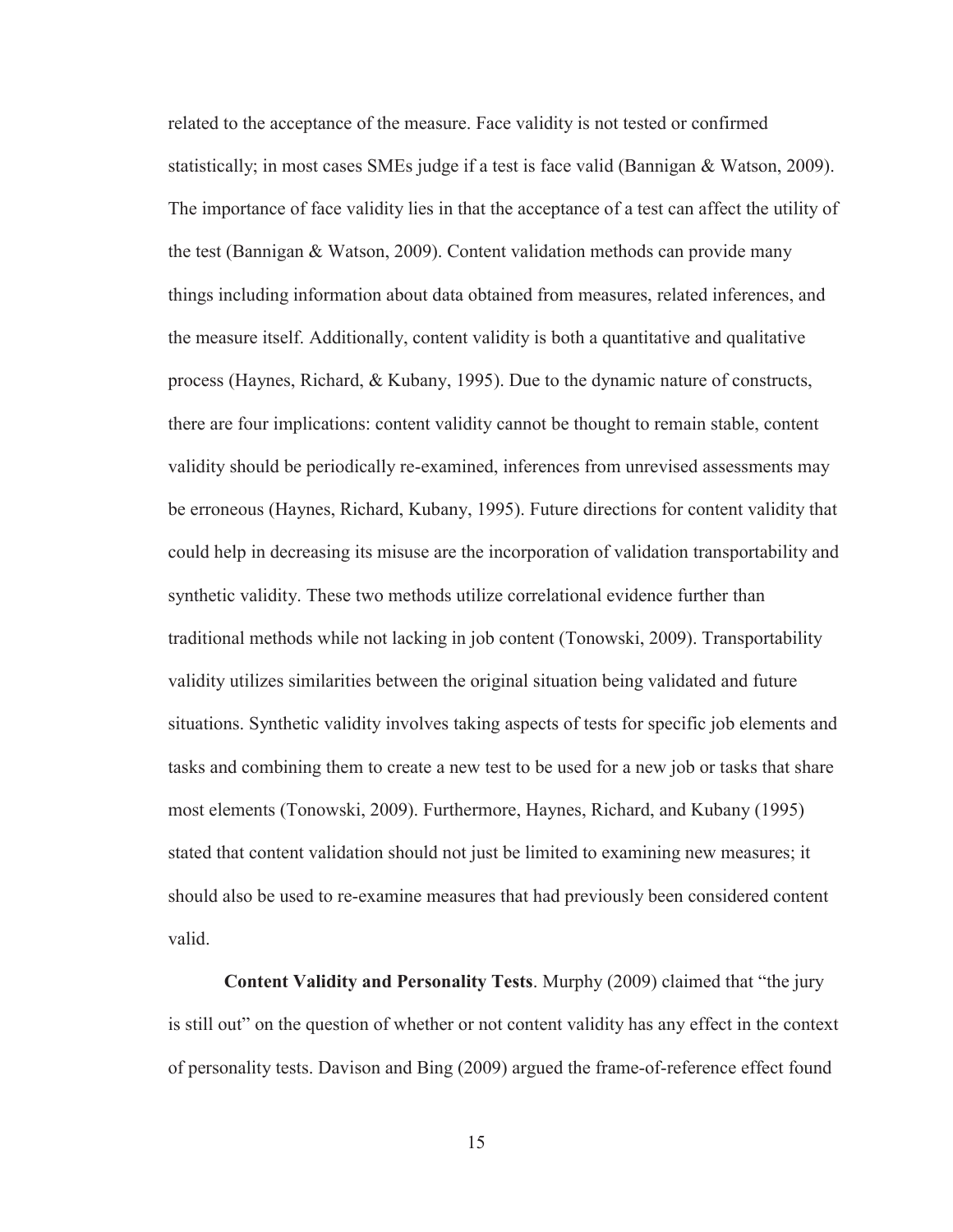in personality testing demonstrates that increases in content validity for personality tests would also increase the tests' criterion-related validity. Criterion-related validity and the reliability of personality tests can see increases when the content of the test items is altered to contextualize them to specific situations (Davison & Bing, 2009). Furthermore, O'Neill, Goffin, and Tett (2009) discussed how personality trait scale validities vary across jobs and that the use of content validation methods can aide in identifying traits that are more job relevant. These two rebuttals to Murphy's (2009) article provide evidence of the usefulness and credibility of content validity outside of conventional scenarios. Along a similar line of thought, Tippins (2009) was critical of criterion-related validity for individual psychological assessments (IPAs). Tippins expressed that in corporate settings it is difficult to conduct criterion-related validity studies of IPAs because of small sample sizes, varying job requirements, and the criterion problem. Tippins conceded that criterion-related validity studies are useful in establishing job relevance, predictive ability, and cut-off scores; however, similar validity evidence can also be gathered via content methods and that a properly conducted content validity study provides better justification for inferences than a poorly conducted criterion-related validity study.

**Content Validity in Test Development**. The process of conducting a content validity study and gathering evidence revolves around conducting a job analysis, defining the content domain, the creation of the test, and verifying that the test content overlaps with the job content. The focus of a job analysis should be on work behaviors and any tasks associated with them (Clifford, 1994). Conducting a job analysis enables a researcher to identify job tasks and duties, how often they are performed, when they are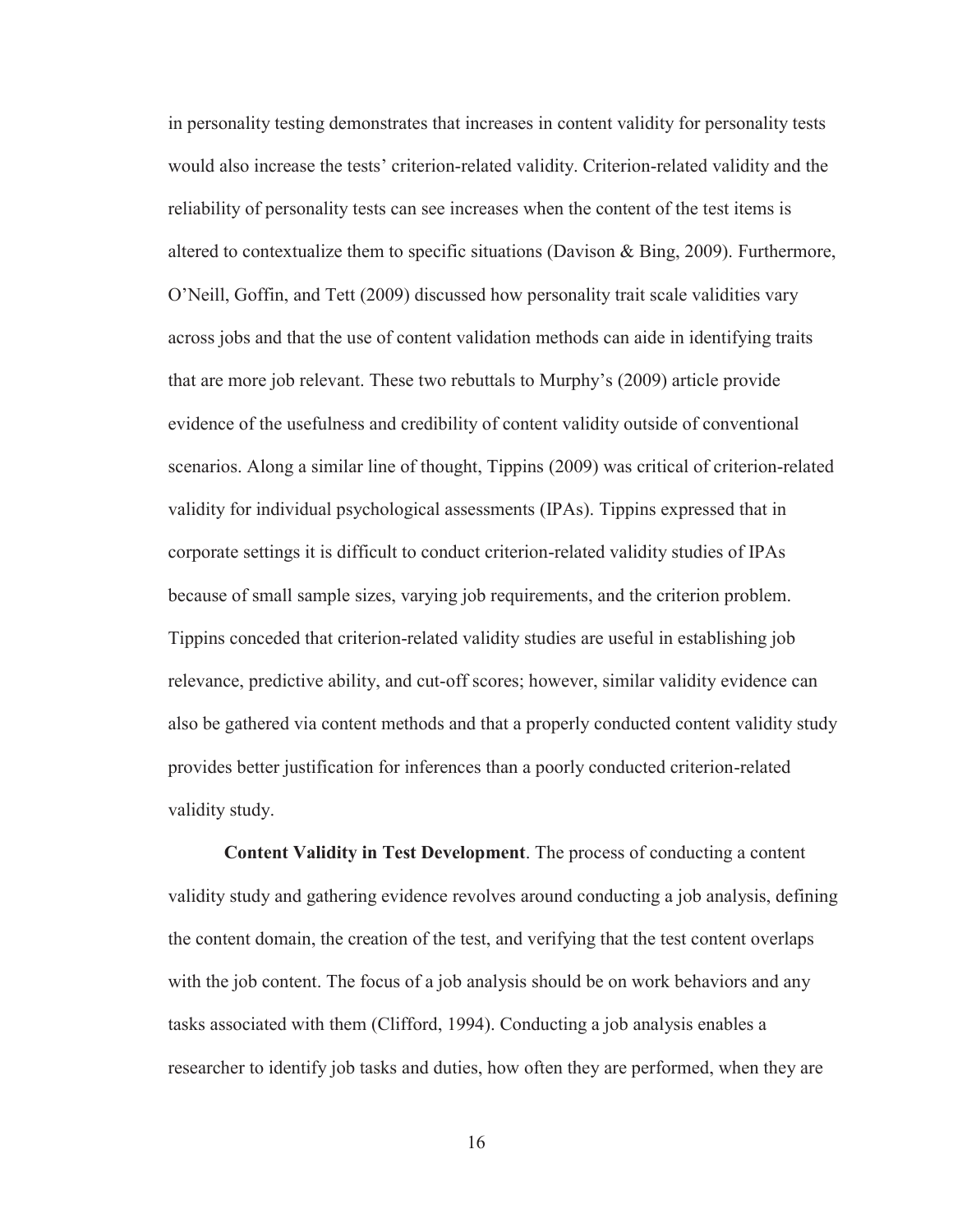performed, the conditions under which they are performed, and relevant knowledge, skills, and abilities. This can be accomplished with several methods, including observations, interviews, and surveys. With the resulting job analysis information, the content domain of a job can be clearly articulated and defined, which is a major step early in the content validity process. Additionally, this collection of information can be used to create a job description which can be used to set job requirements (Morgeson & Campion, 2000). The content domain is a compilation of all of the behaviors involved in a job or the activity that is being studied. When the tasks are identified, it is important to verify those tasks. This can be accomplished by having other incumbents in the job, superiors, and/or SMEs review the tasks and duties and rate them for criticality or importance. This will identify the time for completion, frequency, difficulty, and consequence of error for each task (Clifford, 1994). SMEs can identify the major facets of their specific occupation that can later be used in the creation of tests (American Educational Research Association, 1999). Once all of the tasks, behaviors, and KSAs have been identified, verified, and compiled, the test specifications can be created.

When developing a content valid test, a statement of purpose needs to be created along with identifying the content domain being measured. These two items then need to be transformed into a framework for the test, which will detail the extent of the domain that is to be measured (American Educational Research Association, 1999). What the test is meant to measure, the extent to which it is measured, and what inferences can be drawn from scores (i.e., the test objectives and outcomes) will be decided by the job analysis and SME judgements. It can be helpful to utilize a tool known as a table of specifications during this stage. This table lays out the major content areas on one margin and cognitive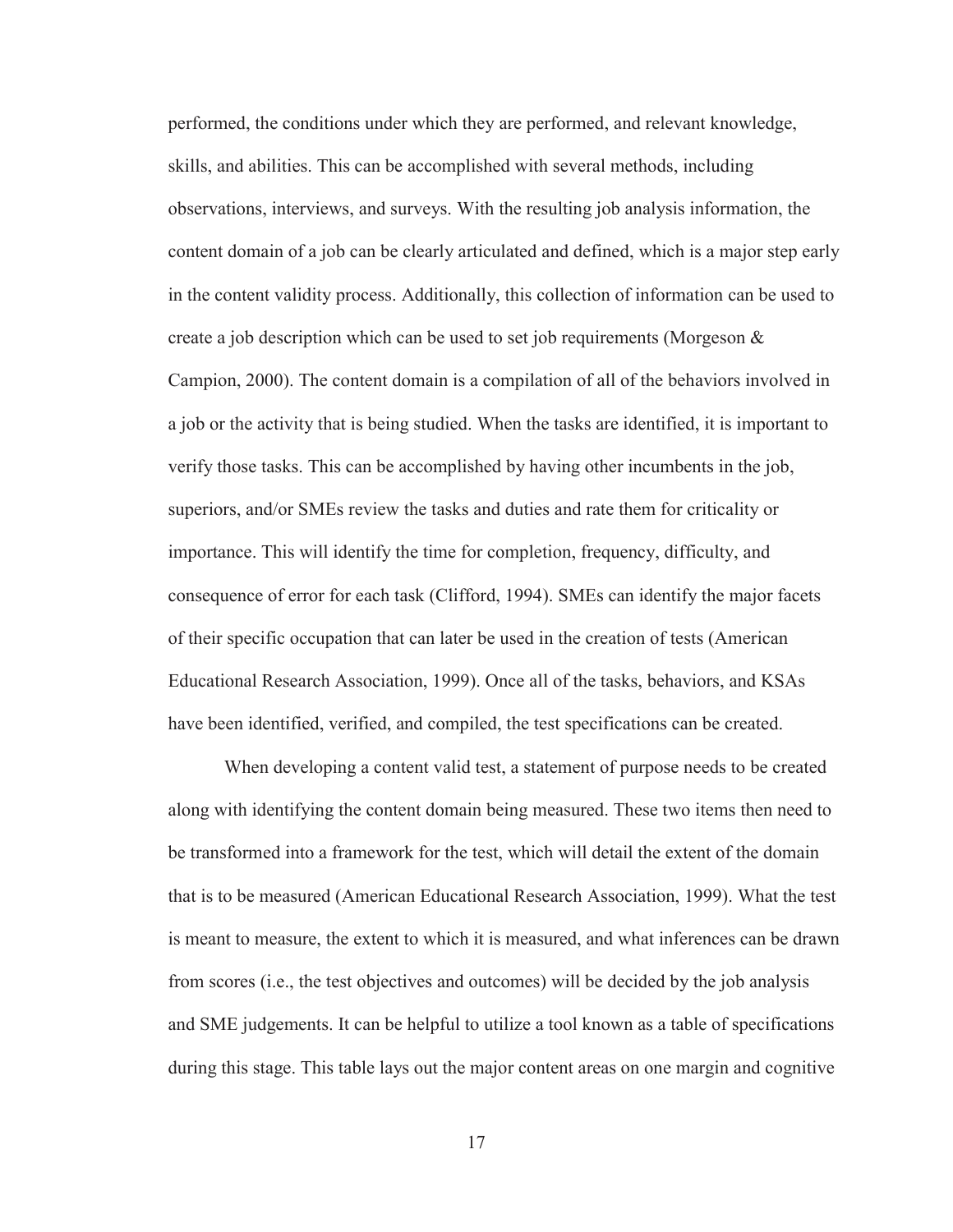processes on the other margin. Within this matrix, weights are assigned that indicate the relative emphasis of each area. The cell weights should total to 100 with each weight indicating a percentage of the total item count for the test (Crocker & Algina, 1986). Additionally, the format, length, timing, response format of the test will need to be identified and selected (Gavin, 1977). The next step is to begin creating pools of test items that coincide with the outline of the test content specifications. All of the test items should then be carefully reviewed with some items being chosen for inclusion on the test. At this point, the test should be created along with an official answer key (Crocker  $\&$ Algina, 1986). Then in the content validation process, a select group of SMEs would make judgements about the test items categorizing them into the knowledge and domain areas that were identified during the job analysis. Additionally, test instructions need to be created and the test be administered consistently to all test takers to help ensure its validity and reliability.

#### **The Current Study**

 In 2015, the UNPO decided to develop a certification program for psychology practitioners. Two psychometricians were contracted to lead the certification exam development process. A Job Task Analysis (JTA; i.e., a job analysis) was conducted for the role of psychological practitioner. The JTA identified six Task Domains that were used in the development of a certification exam. Each domain was weighted to represent its importance in the performance of the job of psychology practitioner. The six Task Domains and their respective weights may be found in Appendix A. Additionally, 38 knowledges were identified; however, the knowledges were not weighted, and the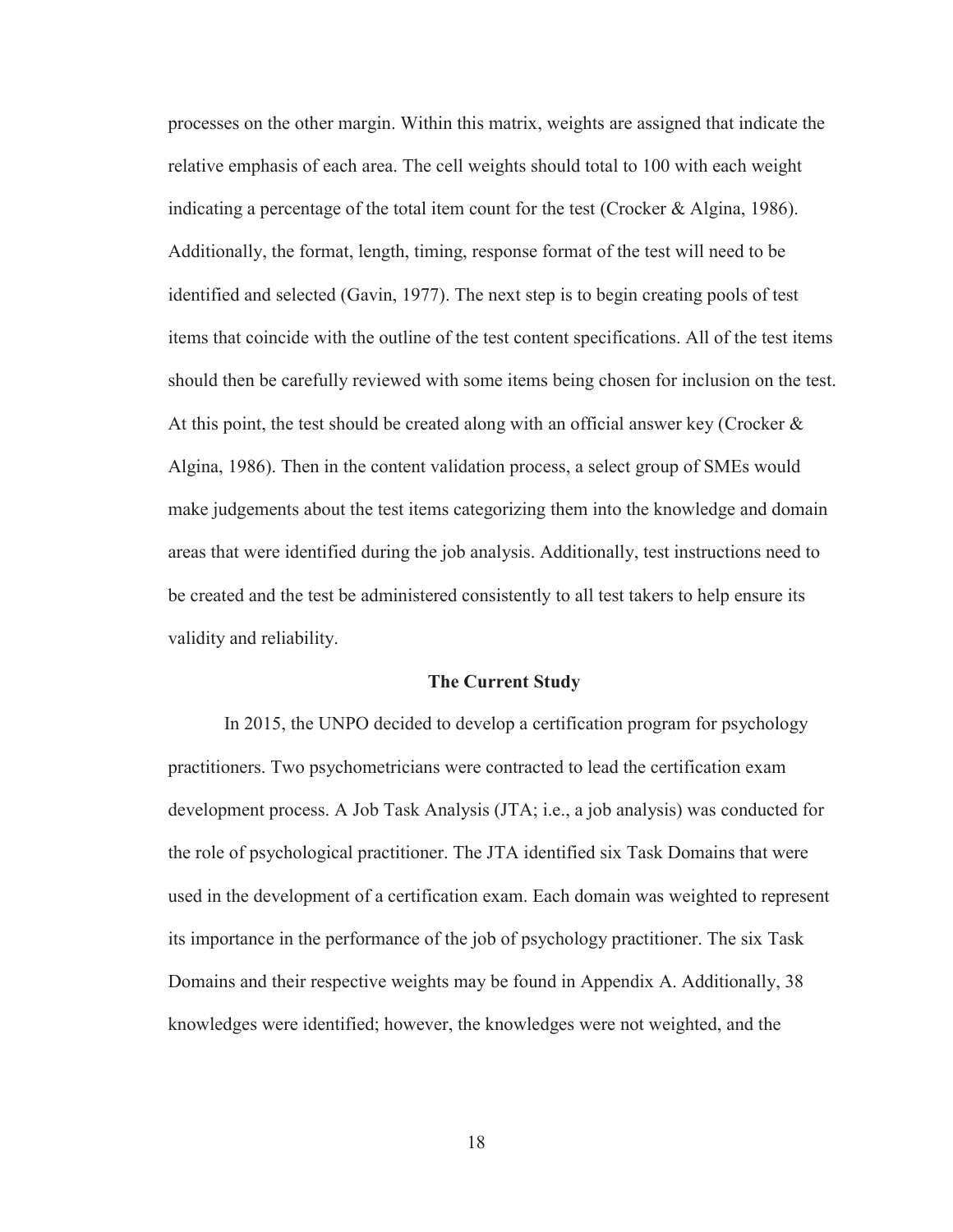number of knowledges linked to each task within a domain was not restricted. Items were developed at the domain level, an exam was created, and the exam was then put into use.

Several issues were identified in the original JTA that needed remediation to help ensure the test specifications and, thus, the basis for evaluating the content validity of the certification exam, were sound. Two primary problems were an inconsistent level of specificity in identifying tasks within a domain and failing to limit the number of knowledges linked to each task within a domain. An I-O Psychologist led a three-step process to remediate these issues. The process included reducing the 38 knowledges into 15 Knowledge Groups, establishing the weight of each Knowledge Group within each domain, and then revising the certification exam's test specification. Task Domains and component tasks were retained from the original JTA. Weights for a given Task Domain also were retained from the original JTA and reflect the proportion of the Certification Exam that should assess that domain. That is, the domain weight reflects how many test items out of 100 items should assess a given domain. The task domain weights across all six domains sum to 100, reflecting the 100 items on the Certification Exam.

Subject Matter Experts (SMEs) participated in a systematic quantitative process to weight the Knowledge Groups for each Task Domain. Weights for the Knowledge Groups within a Task Domain sum to the Task Domain weight and reflect, within a Task Domain, how many test items should assess a given Knowledge Group. The weights of all Knowledge Groups across all Task Domains sum to 100, again reflecting the 100 items on the Certification Exam. The Revised Test Specifications and the 15 Knowledge Groups and their respective weights may be found in Appendix B.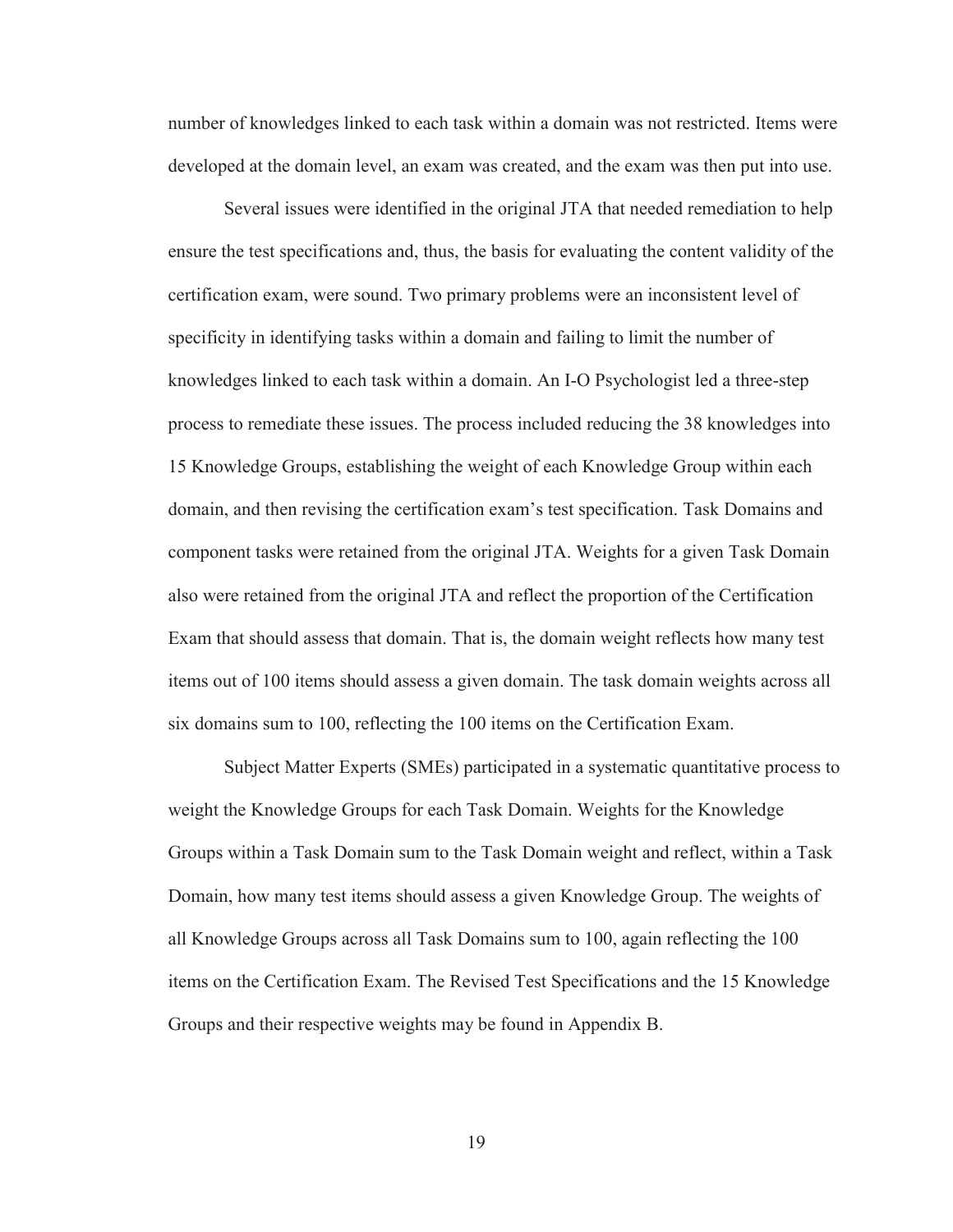In this thesis, I assessed the content representativeness of the Certification Exam using the Revised Test Specifications as the targeted exam content. This content validation study was conducted in an attempt to provide evidence that the knowledge measured by UNPO certification exam is representative of the knowledge required to perform the PP job. That is, evaluated the evidence that the content of the certification exam is representative of the content of the job as defined by the Revised Test Specifications. Additionally, the National Commission for Certifying Agencies (NCCA) requires evidence of exam validity for the UNPO certification program to be accredited. The UNPO chose to use a content validation strategy to support their certification exam.

#### **Method**

#### **Participants**

 Three current members of the UNPO served as SMEs. These individuals were chosen to serve as SMEs because they scored in the top 10 percent of all test takers on the national certification exam and, as such, should be knowledgeable of the content assessed by the exam. Additionally, they also were considered to be conscientious and trustworthy. All three participants in this study were Caucasian females, hold Ph.D.'s in psychology, and work as either a professor/associate provost, assistant professor, or consultant for the United States government. The average work experience of the SMEs is 14.33 years  $(SD = 4.04)$ .

The number of SMEs was limited to three for two reasons. First is a concern for test security. The exam is the national certification exam for the UNPO; there currently are no alternate forms. Security of the test items was of paramount importance. Accordingly, each SME was required to sign a confidentiality agreement prior to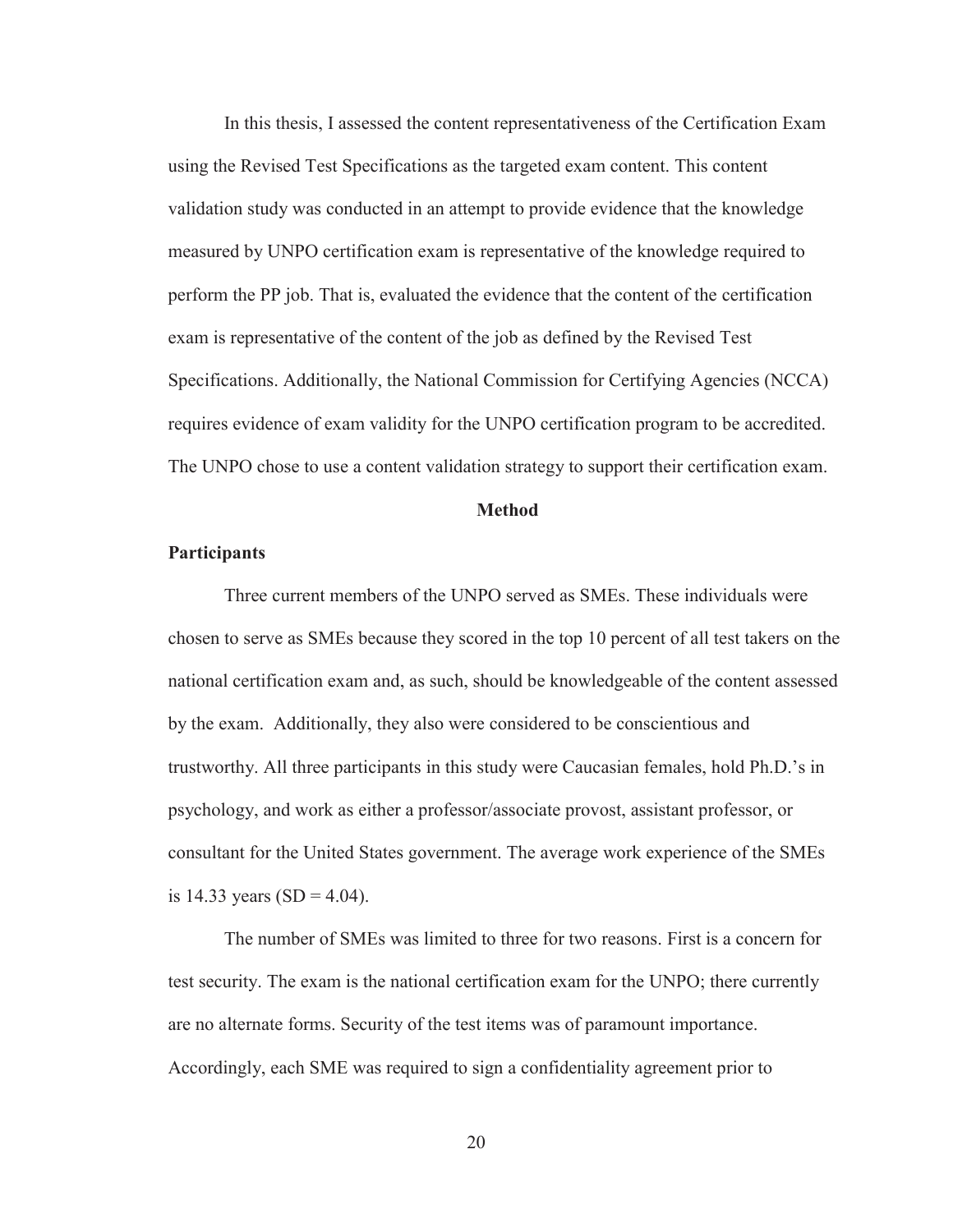completing any portions of the workshop. Second, potential SMEs needed to attend the UNPO annual conference where the workshop was held. Participating in the SME workshop required a commitment of a large block of time that otherwise could be used to attend conference sessions or networking. Some may have been reluctant to forfeit conference time to participate pro bono in the workshop.

#### **Procedure**

At the annual UNPO conference, the IO psychologist conducted a workshop with the three SMEs who used their knowledge and professional judgment to evaluate each test item to determine the Task Domain and Knowledge Group being assessed by the item. To help ensure the SMEs understood the task, they independently evaluated items on the first page of the worksheet; then the I-O psychologist led a discussion of each item until consensus was reached by the group on the Domain and Knowledge Group for that item. Each SME then independently identified the Domain and Knowledge Group for the remaining test items. When the SMEs finished, the I-O psychologist led the SMEs in a discussion of each item until they reach consensus on the most representative Domain and Knowledge Group for each item. It took approximately five hours to complete the process of categorizing 100 test items and 15 trial test items. The Domain and Knowledge Group data from the SME workshop were entered into a data base with each test item identified by a unique item number.

#### **Results**

The ultimate objective of the UNPO is to revise the exam based on item-level psychometric properties; bad items will need to be replaced. The UNPO will need to know what Domain and Knowledge Group the replacement items will need to represent.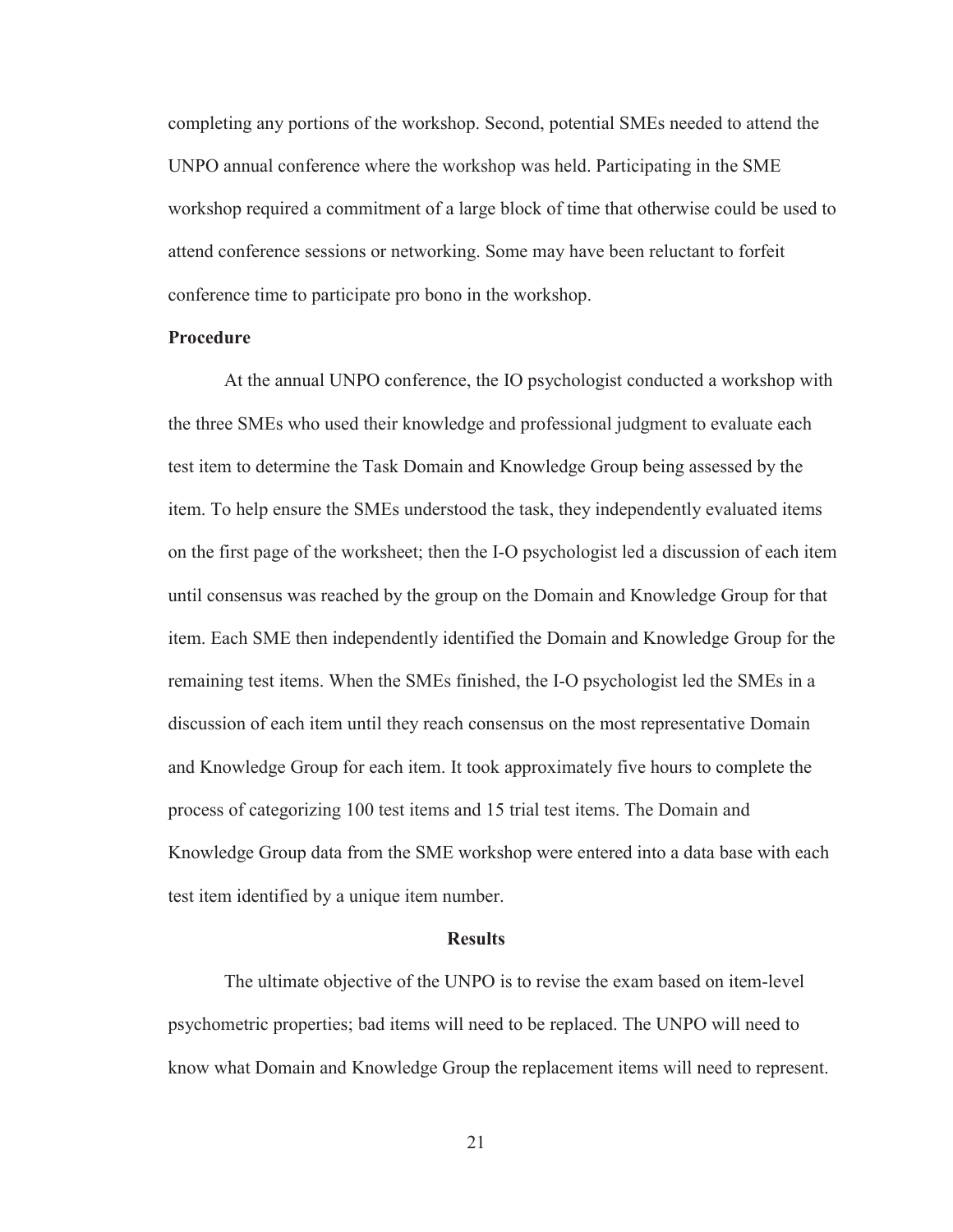To provide the necessary data to the UNPO to accomplish their objective, three primary analyses and three secondary analyses were conducted. The three primary analyses were:

1) A comparison of SME versus Test Specification Domain for each item.

2) A comparison of SME versus Test Specification Knowledge Group for each item.

3) A comparison of SME versus Test Specification Knowledge Group within Domain for each item.

The additional, secondary analyses examined the original consensus on (a) Knowledge Group alone, (b) Domain alone, and (c) Knowledge Group and Domain together.

A master spreadsheet was created in Excel by graduate students in a master's level I-O Psychology program. The students entered the Domain and Knowledge Group classifications that the SMEs provided for each item.

#### **Analysis 1: Comparison of SME Domain and Test Specification Domain**

Analysis 1, a comparison of SME Consensus Domain and Test-Specification Domain, was calculated by sorting the exam items in an Excel spreadsheet based on Domain. A separate spreadsheet was created for each individual Domain (1-6). The exam items within each SME Domain were counted and compared to the item total from the master spreadsheet.

The results from Analysis 1 revealed that the SMEs categorized six items into Domain 1; eighteen items into Domain 2; twenty-three items as into Domain 3; thirtyfive items into Domain 4; nine items into Domain 5; and nine items into Domain 6. The unique item numbers and their corresponding Domain can be found in Appendix C.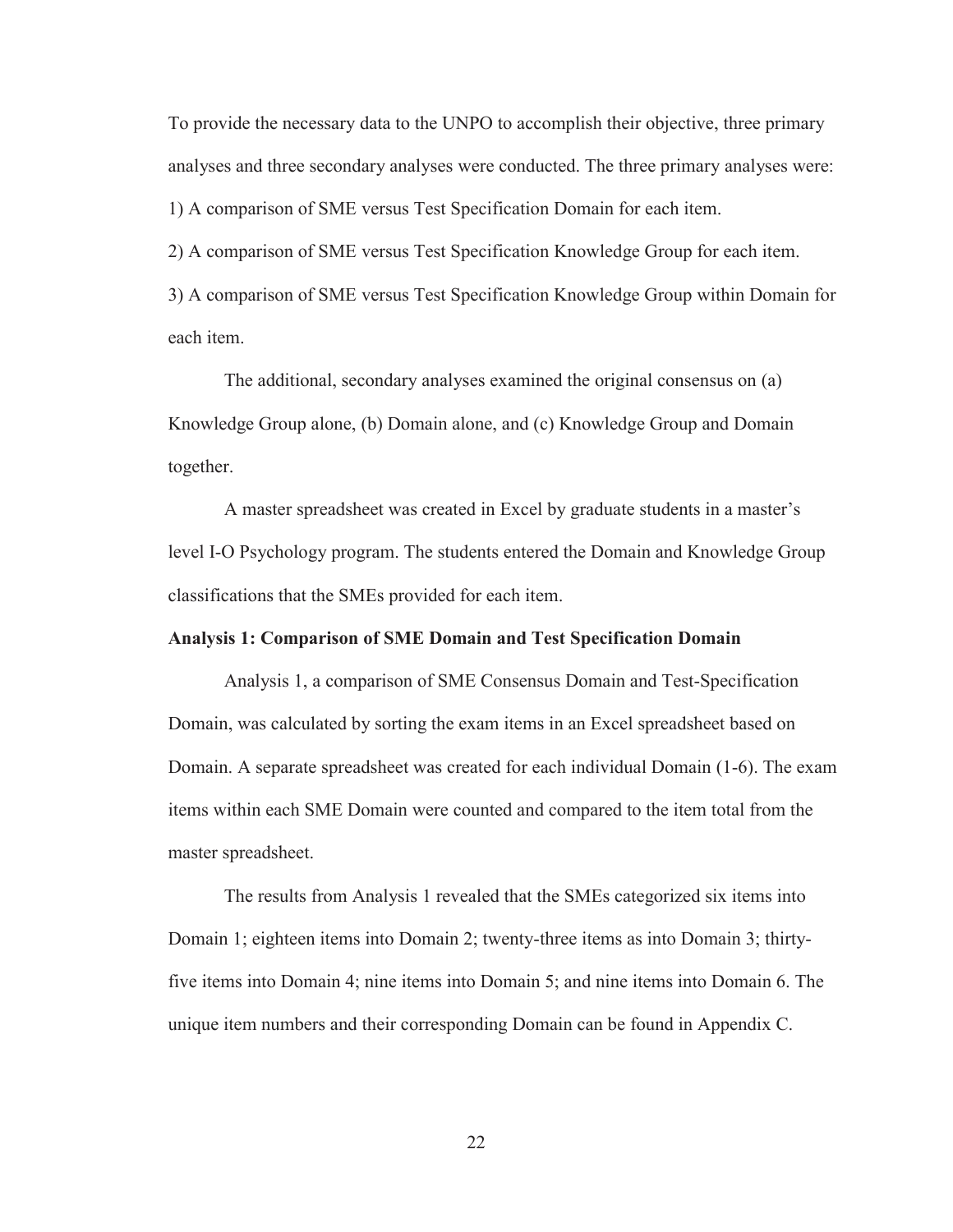The test specifications indicated there should be thirteen items in Domain 1; sixteen items in Domain 2; twenty items in Domain 3; thirty-five items in Domain 4; eleven items in Domain 5; and five items in Domain 6. The comparison between the SMEs categorizations and the test specifications are presented in Table 1.

|                                      | <b>Domain</b> |      |      | Domain Domain Domain Domain Domain |      |      | <b>Sum</b>                    |
|--------------------------------------|---------------|------|------|------------------------------------|------|------|-------------------------------|
|                                      |               |      | 3    | 4                                  | 5    | 6    |                               |
| <b>Test</b><br><b>Specifications</b> | 13            | 16   | 20   | 35                                 | 11   | 5    | 100                           |
| <b>SME</b>                           | 6             | 18   | 23   | 35                                 | 9    | 9    | 100                           |
| <b>Difference</b>                    | $-7$          | $+2$ | $+3$ | $\Omega$                           | $-2$ | $+4$ | Sum<br><b>ABV</b><br>$=$ [18] |

#### **Table 1 Domain Comparison of SME categorizations to Test Specifications.**

# **Analysis 2: Comparison of SME Knowledge Group and Test Specification**

# **Knowledge Group**

Analysis 2, a comparison of SME Consensus Knowledge Group and Test-Specification Knowledge Group, was calculated by sorting the exam items based on Knowledge Group. A separate spreadsheet was created for each individual Knowledge Group (A-O). The exam items within each SME Knowledge Group were counted and compared against the item total from the master spreadsheet. The results for Analysis 2 are summarized in Table 2. The results indicate that, according to the SME consensus, the exam missed the test specifications for knowledge group by 58 items; that is, 42 items match the test specifications in terms of the number of items per knowledge group. The unique item numbers and their corresponding Knowledge Group can be found in Appendix D.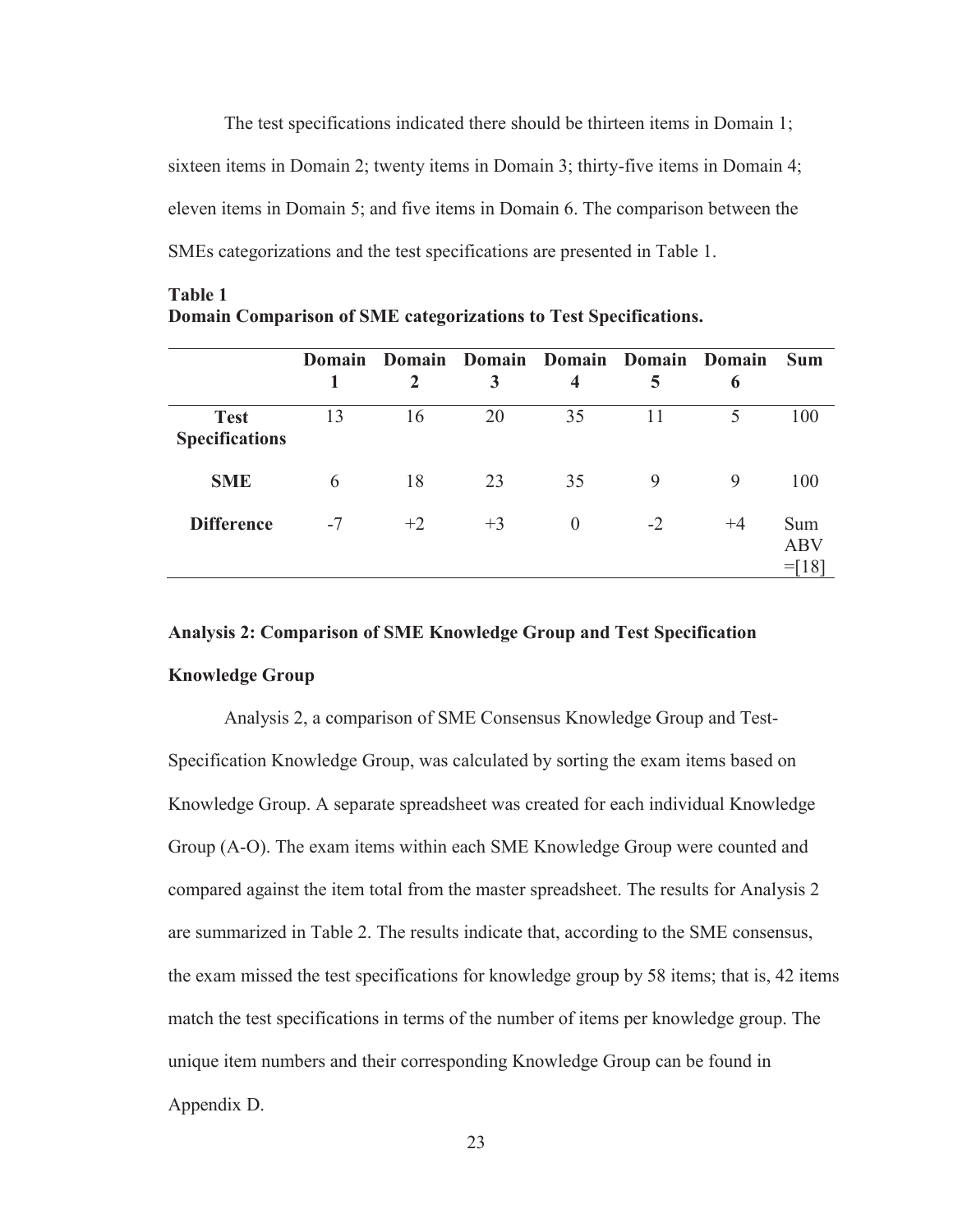# **Analysis 3: Comparison of SME versus Test Specifications for Knowledge Group within Domain**

Analysis 3, a comparison of SME versus Test-Specifications for Knowledge Group within Domain, was calculated by first totaling the number of items for each Knowledge Group within each individual Domain. To calculate their percentages, the number of items for each Knowledge Group was then divided by 100 (representing the

| Knowledge<br>Group        | <b>Test</b><br><b>Specifications</b> | <b>SMEs</b>    | <b>Difference</b>             |
|---------------------------|--------------------------------------|----------------|-------------------------------|
| A                         | 8                                    | 11             | $+3$                          |
| $\mathbf B$               | 11                                   | 8              | $-3$                          |
| $C^*$                     | 3                                    | $\overline{2}$ | $-1$                          |
| D                         | 6                                    | 5              | $-1$                          |
| E                         | 8                                    | 6              | $-2$                          |
| $\boldsymbol{\mathrm{F}}$ | 8                                    | 3              | $-5$                          |
| $G^*$                     | 9                                    | 31             | $+22$                         |
| $H^*$                     | 3                                    | $\overline{0}$ | $-3$                          |
| I                         | 3                                    | $\overline{4}$ | $+1$                          |
| J                         | 11                                   | 6              | $-5$                          |
| K                         | $\overline{2}$                       | $\overline{0}$ | $-2$                          |
| $L^*$                     | 11                                   | $\overline{7}$ | $-4$                          |
| $M^*$                     | 3                                    | $\overline{4}$ | $+1$                          |
| N                         | $\overline{2}$                       | $\overline{4}$ | $+2$                          |
| $\mathcal{O}$             | 12                                   | 9              | $-3$                          |
| Total/sum                 | 100                                  | 100            | $Sum = 0;$<br>Sum ABV= $[58]$ |

**Table 2 Knowledge Group Comparison of SME categorizations to Test Specifications** 

Note. \* one item not accounted for in the JTA.

total item count for the test). This allowed for the number of items for each Knowledge Group to be compared across each Domain. In Appendix E, the number of items that should allocated for each Knowledge Group within each Domain (i.e., test specifications) are compared to SME consensus.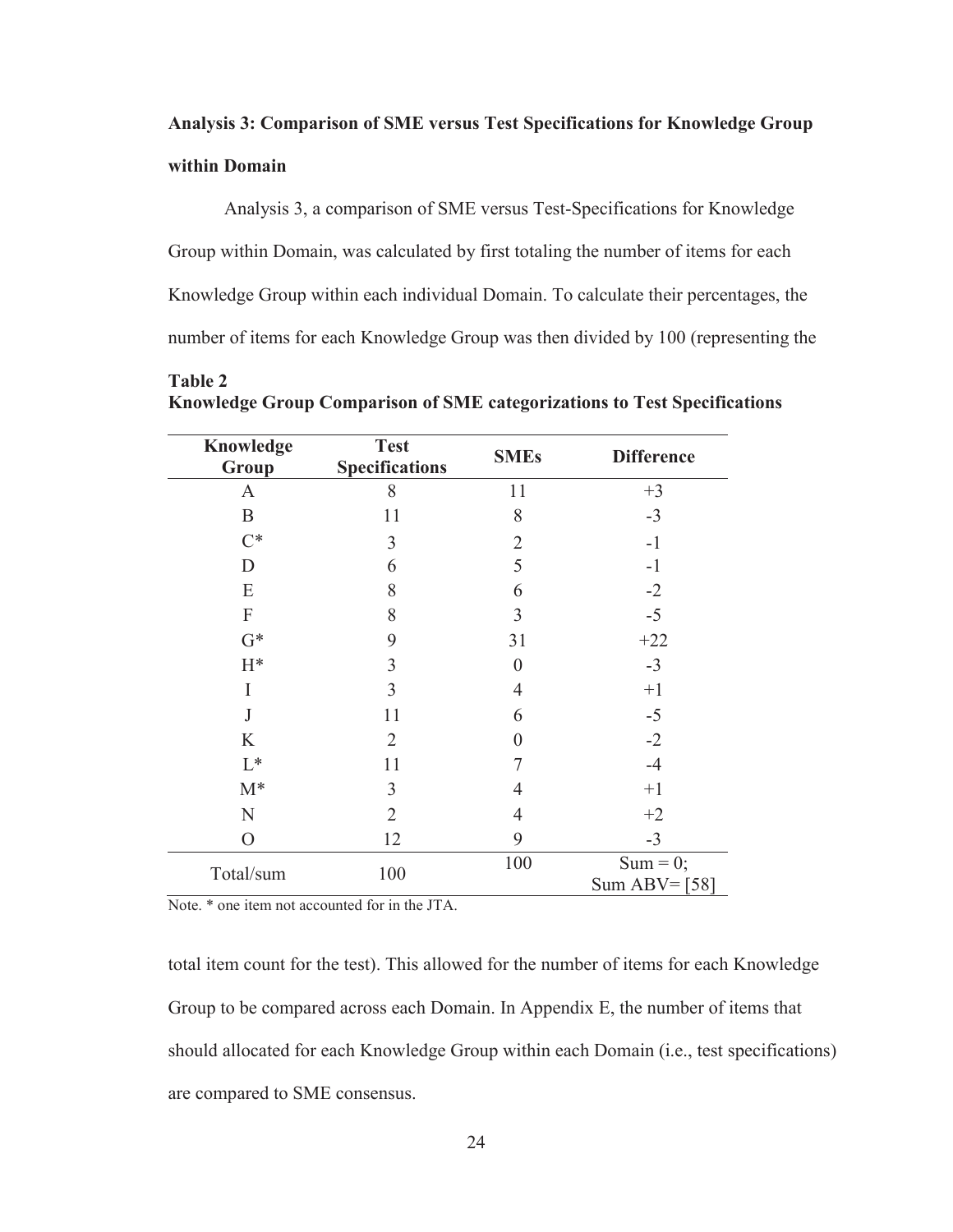#### **Analysis A: Examination of SME Consensus for Knowledge Group**

Analysis A, an examination of original SME consensus for Knowledge Group, was calculated by examining the Knowledge Group categorizations for each item. The items on which all of the SMEs agreed (i.e., there was original consensus) received a marking indicating said consensus. Items for this analysis were only included in the total if they had not also been found to have original consensus on Domain as well. Thus, Analysis A examined items for original consensus on Knowledge Group only. The analysis revealed that, of the 100 items, the SMEs reached consensus on 25 of the items. Specifically, there were three items in Knowledge Group A, two items in Knowledge Group C, fifteen items in Knowledge Group G, two items in Knowledge Group I, and one item each in Knowledge Groups M, N, O. Appendix F displays the unique item number for the items in which original consensus was reached for each Knowledge Group.

#### **Analysis B: Examination of SME Consensus for Domain**

Analysis B, an examination of original consensus for Domain, was calculated by examining the Domain categorizations for each item. The items on which all of the SMEs agreed received a marking indicating original consensus. Items for this analysis were only included in the total if they had not also been found to have original consensus on Knowledge Group as well. Analysis B found that the SMEs reached consensus on 20 out of the 100 items. Specifically, there were two items in Domain 1, four items in Domain 2, one item in Domain 3, twelve items in Domain 4, zero items in Domain 5, and one item in Domain 6. Appendix G displays the unique item number for the items in which original consensus was reached for each Domain.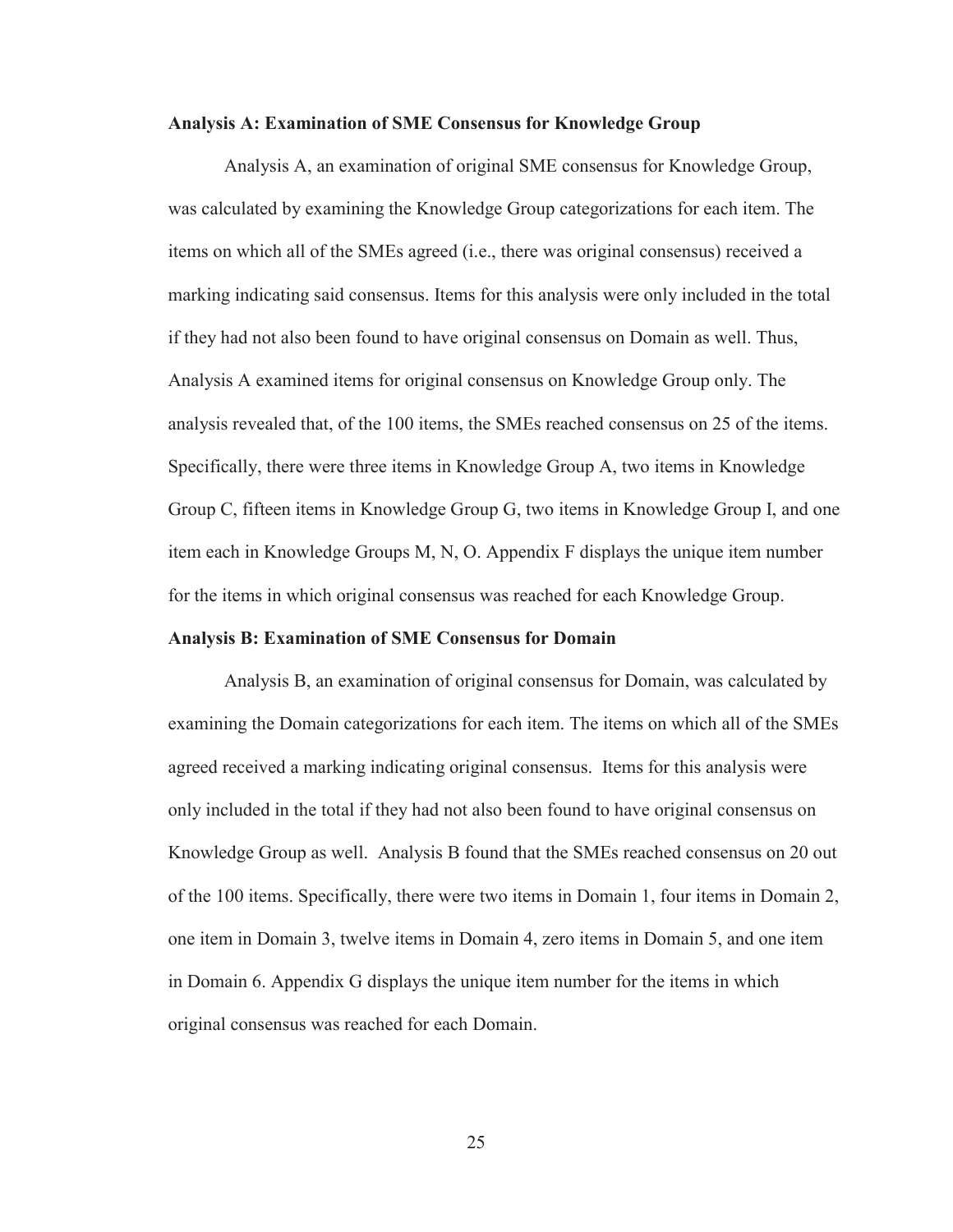# **Analysis C: Examination of SME Consensus for Both Knowledge Group and Domain**

Analysis C, an examination of original SME consensus for both Knowledge Group and Domain together, was calculated by examining the items that received a marking indicating original consensus on both Knowledge Group and Domain and totaling said items. Of the 100 items, 23 were found to have original consensus on both Knowledge Group and Domain. These items may be found in Appendix H.

#### **Trial Item Results**

In addition to the 100 scored items on the exam, there were 15 trial items. Analyses 1, 2, and 3 and Analyses A, B, and C were performed on the 15 trial items. Results are as follows. Analysis 1: one item was categorized into Domain 1, three items into Domain 2, two items into Domain 3, five items into Domain 4, one item into Domain 5, and three items into Domain 6. Analysis 2: two items into Knowledge Group A, two items into Knowledge Group B, one item into Knowledge Group D, two items into Knowledge Group E, two items into Knowledge Group G, one item into Knowledge Group J, two items into Knowledge Group L, one item into Knowledge Group M, one item into Knowledge Group N, and one item into Knowledge Group O.

 Analysis A: one item reached original consensus based only on Knowledge Group. Analysis B: five items reached original consensus based only on Domain. Analysis C: four items reached original consensus based on both Knowledge Group and Domain. Each of the 15 test items their chronological number, unique item number, Domain, and Knowledge Group are displayed in Table 3.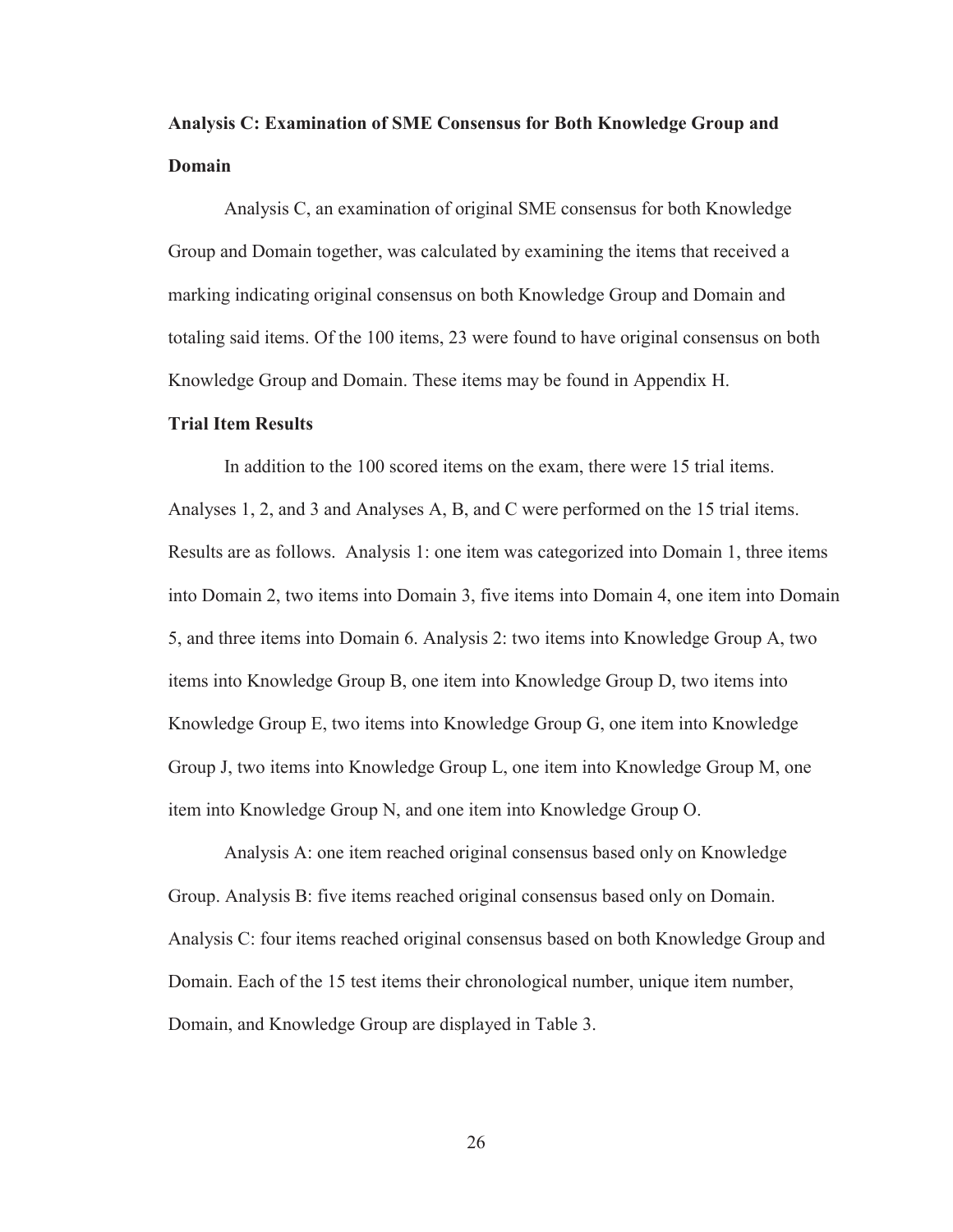| <b>Test Items</b> |               |                  |                |
|-------------------|---------------|------------------|----------------|
| Chronological     | Unique Number | Knowledge Group  | Domain (SME)   |
| Number            |               | (SME)            |                |
| 21                | 528775-4      | $\left( \right)$ |                |
| 23                | 528777-48     | D                | 6              |
| 28                | 528889-148    | B                | 2              |
| 30                | 528903-215    | B                | 2              |
| 36                | 528913-29     | M                | $\overline{4}$ |
| 43                | 528922-64     | N                | 2              |
| 45                | 528924-87     | A                | 4              |
| 51                | 528930-200    | A                | 3              |
| 60                | 528978-6      |                  | 4              |
| 86                | 529023-192    |                  | 5              |
| 91                | 529035-224    | G                | 3              |
| 93                | 529037-287    |                  | 4              |
| 95                | 529039-289    | G                | $\overline{4}$ |
| 109               | 529054-287    | Е                | 6              |
| 115               | 529060-258    | E                | 6              |

**Table 3** 

#### **Discussion**

This thesis examined the content validity of a national certification exam. A series of analyses were conducted to exam the content representativeness of 100 scored test items in terms of Domain and Knowledge Group. While conducting analysis A, which was an examination of original consensus for Knowledge Group alone, it was revealed that the SMEs did not reach original consensus on any items falling into Knowledge Group H or Knowledge Group K. Additionally, Knowledge Group G had the most items reaching original consensus with 18 items. As was reported previously, 25 items reached original consensus on only Knowledge Group; however, when the consensus on Knowledge Group and Domain was considered, there were 49 items that reached original consensus on Knowledge Group in total. Analysis B revealed that Domain 4 had the most items reaching original consensus with 20 items. There were 20 items that reached original consensus on Domain only; however, when items that reached consensus on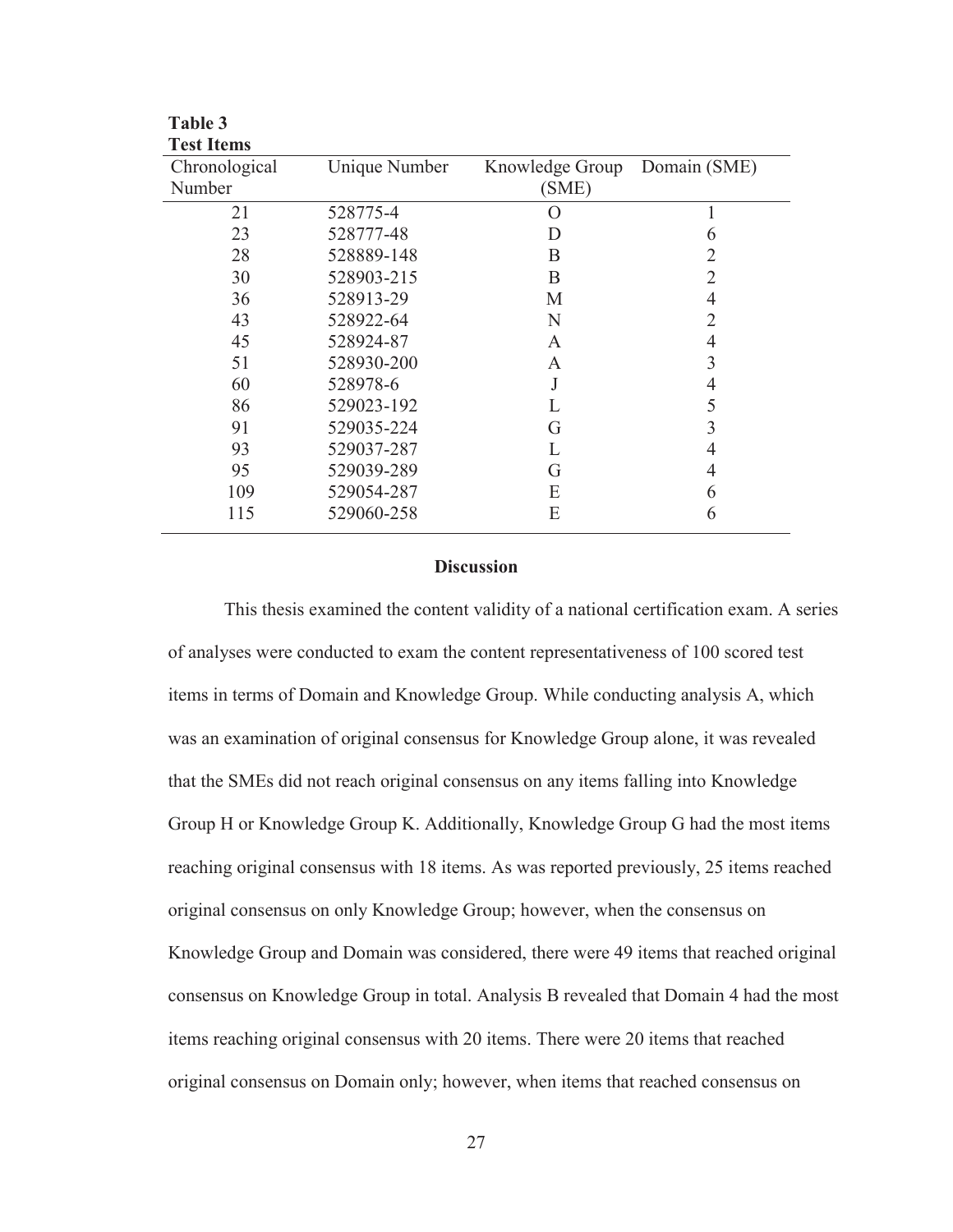Knowledge Group within Domain were considered, there were 44 items that reached original consensus on Domain in total.

 In Table 1, which compares SME categorizations of Domain to Test Specifications of Domain, the sum of the absolute value of the differences was 18. This is a substantial difference as it indicates that, whether adding or removing items, a total of 18 changes needs to be made for the test to align with the test specifications at the Domain level. In Table 2, which compares SME categorizations of Knowledge Groups to Test Specifications of Knowledge Groups, the sum of the absolute value of the differences was 58. This is a substantial difference as it indicates that more than half of the test items need to be changed for the test to align with the test specifications.

#### **Difference Mitigation**

 Analysis 3, which was a comparison of SME versus Test-Specifications for Knowledge Group within Domain, revealed differences in the Knowledge Groups within the Domains. The Test Specifications are written as the number of items assessing Knowledge Group *within* Domain. As such, the alignment of actual test items to Test Specifications should be evaluated at this combined level. To minimize these differences and to have items better align with the test specifications, items need to be removed and or added to the Domains based on each Knowledge Group weight within that Domain. The number of items that need to be added or removed by Knowledge Group can be seen in Appendix I.

#### **Limitations**

A potential limitation of this study was that it employed just three SMEs to identify which Domain and Knowledge Group was best represented by each item.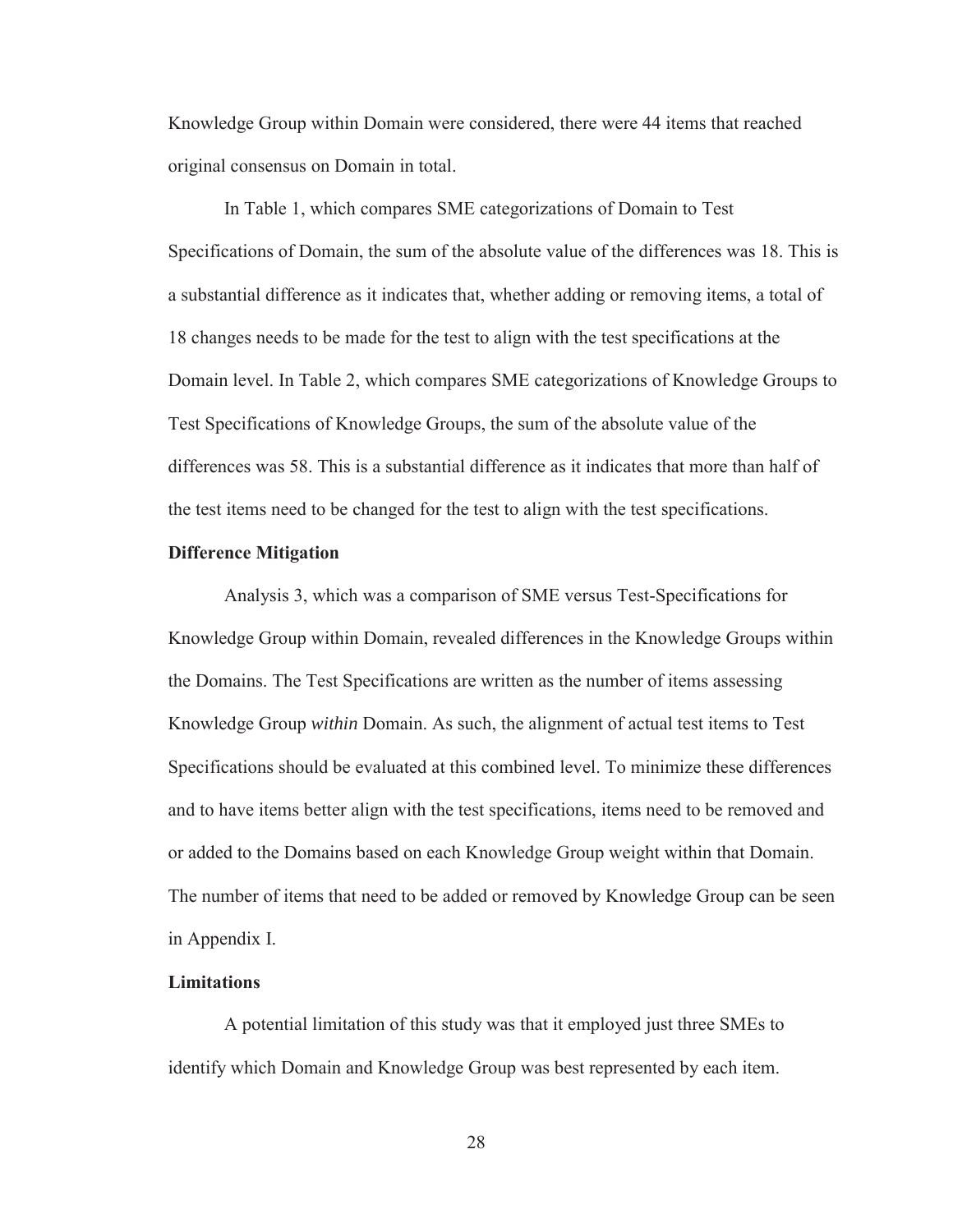Although more SMEs would lengthen the time required to complete this study, it likely would also provide more accurate identification of the most appropriate Domain and Knowledge Group for each item. Another potential limitation to this study is that the original job task analysis that was used to create the test specifications and the test was flawed. This has the potential to be a limitation because the flaws in the job task analysis could have skewed the test specifications. One flaw was that the tasks for the Knowledge Groups were defined at inconsistent levels of specificity across the Domains. Additionally, the Knowledges assigned to each Domain and Task within Domain were not weighted. The lack of weighting Knowledges suggests that no one Knowledge Group has more or less value than any other Knowledge Group within a given Domain, which is unlikely. However, the flaws were noted by the I-O Psychologist and the test

specifications were revised in an attempt to mitigate or minimize these problems.

#### **Conclusion**

The importance of this content validity study was to gather evidence that the knowledge being measured by the certification exam is representative of the knowledge needed to effectively perform the duties of an applied sport psychologist. If the revised JTA was thorough and accurate and the SMEs provided unbiased and accurate responses, then the data that were gathered and results of the analyses provide evidence in support of content validity.

Although the differences between the SMEs categorizations for Knowledge Groups and Domains and the test specifications were significant, these differences can be addressed by adding items where there were too few items and removing items where there were too many. The 15 unscored test items may be used to addressed at least some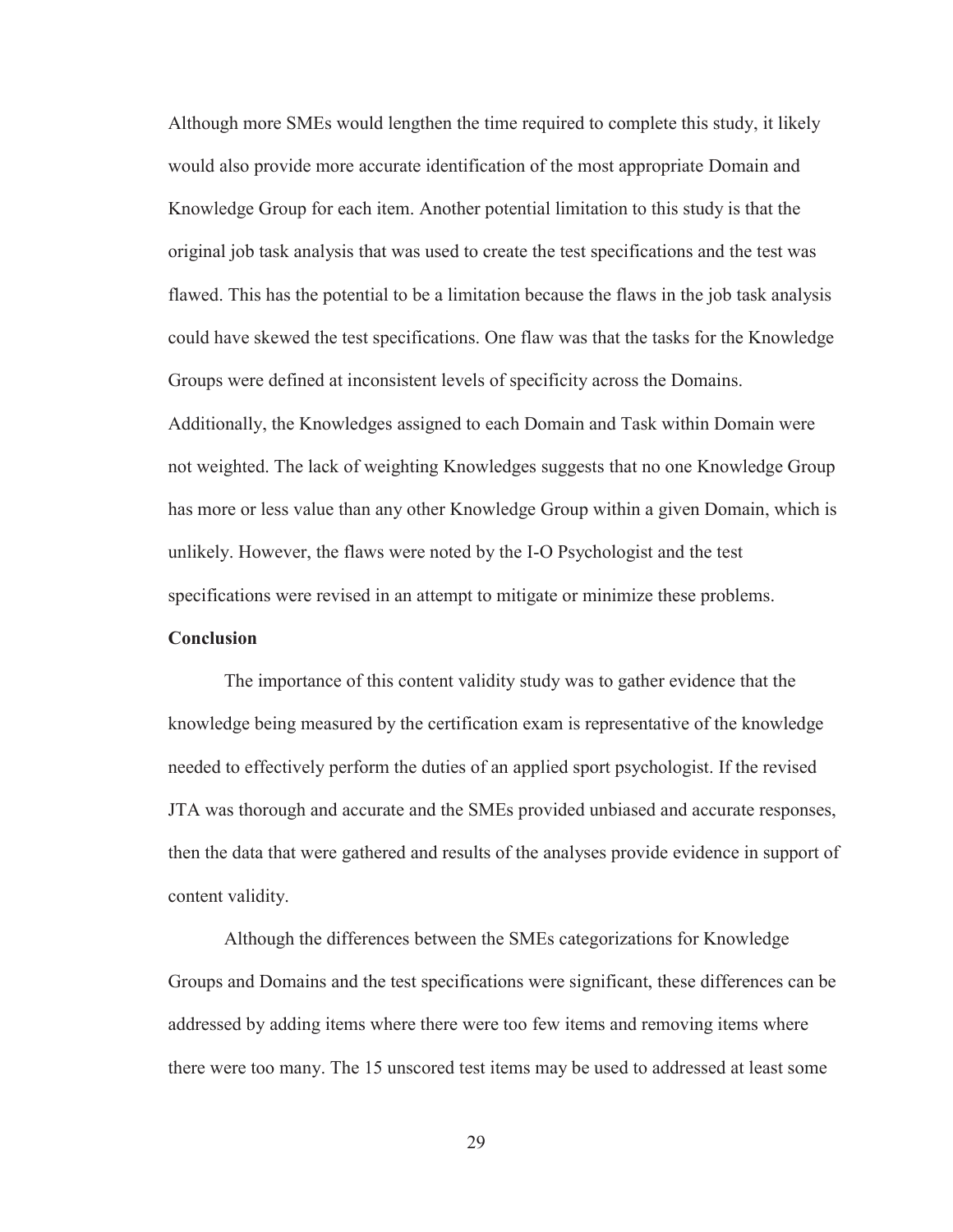of the items that need to be added. Additionally, if items were misclassified, they could potentially be used to aid in minimizing the previously mentioned differences.

The differences between the test specifications and Domain and Knowledge Group representation on the exam should be as close to zero as possible. These adjustments will increase content representativeness of the exam and will strengthen the justification behind utilizing this test for the purpose of national certification. Validity and legal defensibility are directly related. The Uniform Guidelines for Employee Selection Procedures (EEOC, 1978/1981) indicate that if a selection test has disparate impact against a group protected by EEO laws, the test must be job related and consistent with business necessity. It is likely that the certification credential awarded upon passing the national certification exam will be required by some employers. Accordingly, and consistent with sound personnel practice, it is important that the UNPO has validity evidence for the exam. This thesis provides some evidence of content validity, but also indicates there is substantial room for improvement in terms of proportional representation of exam item content matched to the test specifications.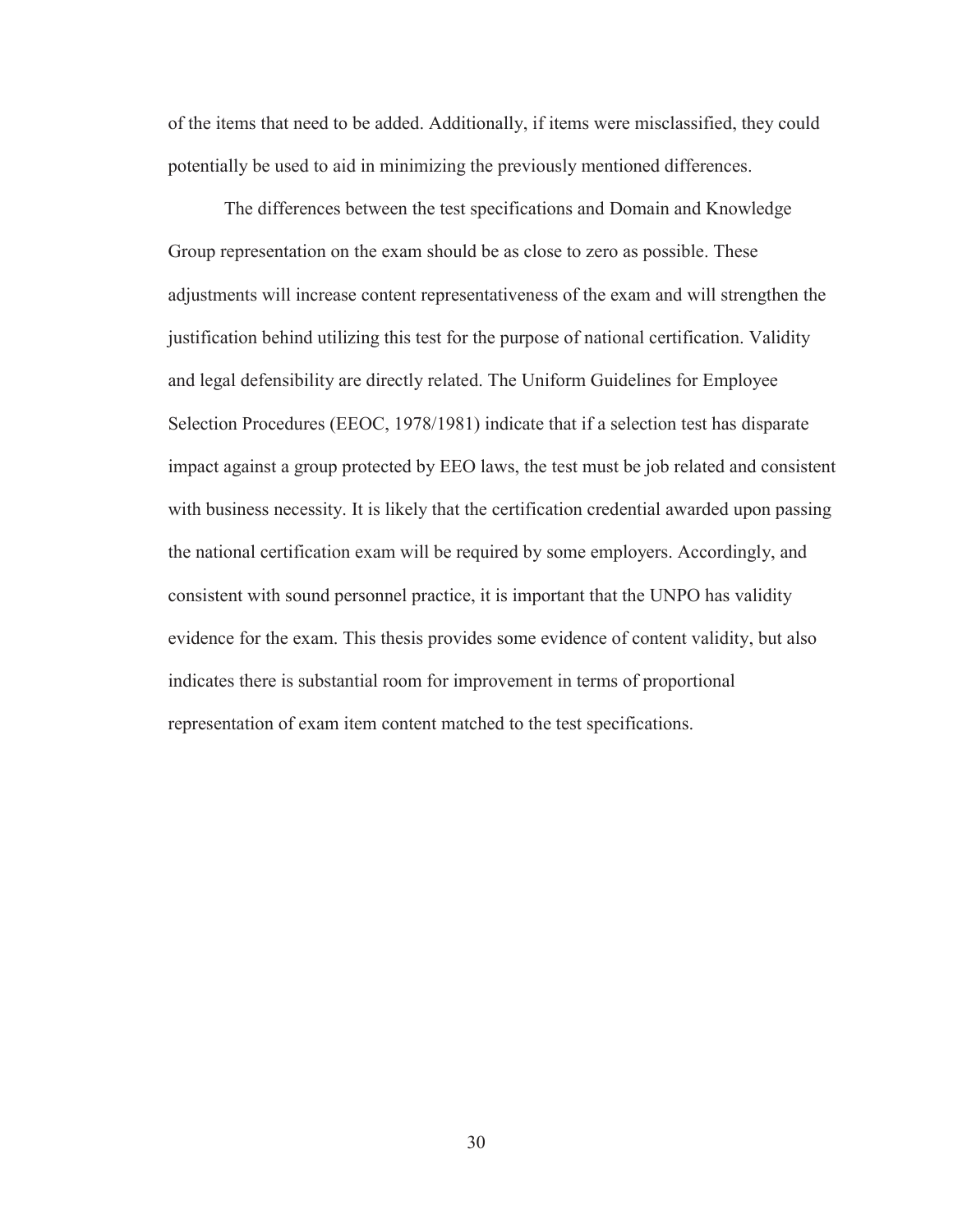#### **References**

- American Educational Research Association, American Psychological Association, & National Council on Measurement and Education. (1999). *Standards for educational and psychological testing.* Washington, D.C.: American Educational Research Association.
- Bagozzi, R., Yi, Y., & Lynn P.W. (1991). Assessing Construct Validity in Organization Research. *Administrative Science Quarterly, 36,* 421-458.
- Bannigan, K., & Watson, R. (2009). Reliability and validity in a nutshell. *Journal of Clinical Nursing, 18*, 3237-3243.
- Barrett, G. V. (1992). Clarifying construct validity: Definitions, processes, and models. *Human Performance, 5*, 13-58.

http://dx.doi.org/10.1207/s15327043hup0501&2\_2

- Binning, J. F., & Barrett, G. V. (1989). Validity of personnel decisions: A conceptual analysis of the inferential and evidential bases. *Journal of Applied Psychology, 74*, 478-494.http://dx.doi.org/10.1037/0021-9010.74.3.478
- Clifford, J. P. (1994). Job analysis: Why do it, and how should it be done? *Public Personnel Management*, *23*, 32340. https://doi.org/10.1177/009102609402300211
- Crocker, L. M., & Algina, J. *Process of test construction. Introduction to Classical and Modern Test Theory*, Orlando, Holt, Rinehart, and Winston, 1986.
- Cronbach, L. J., & Meehl, P. E. (1955). Construct validity in psychological tests. *Psychological Bulletin, 52*, 281-302. http://dx.doi.org/10.1037/h0040957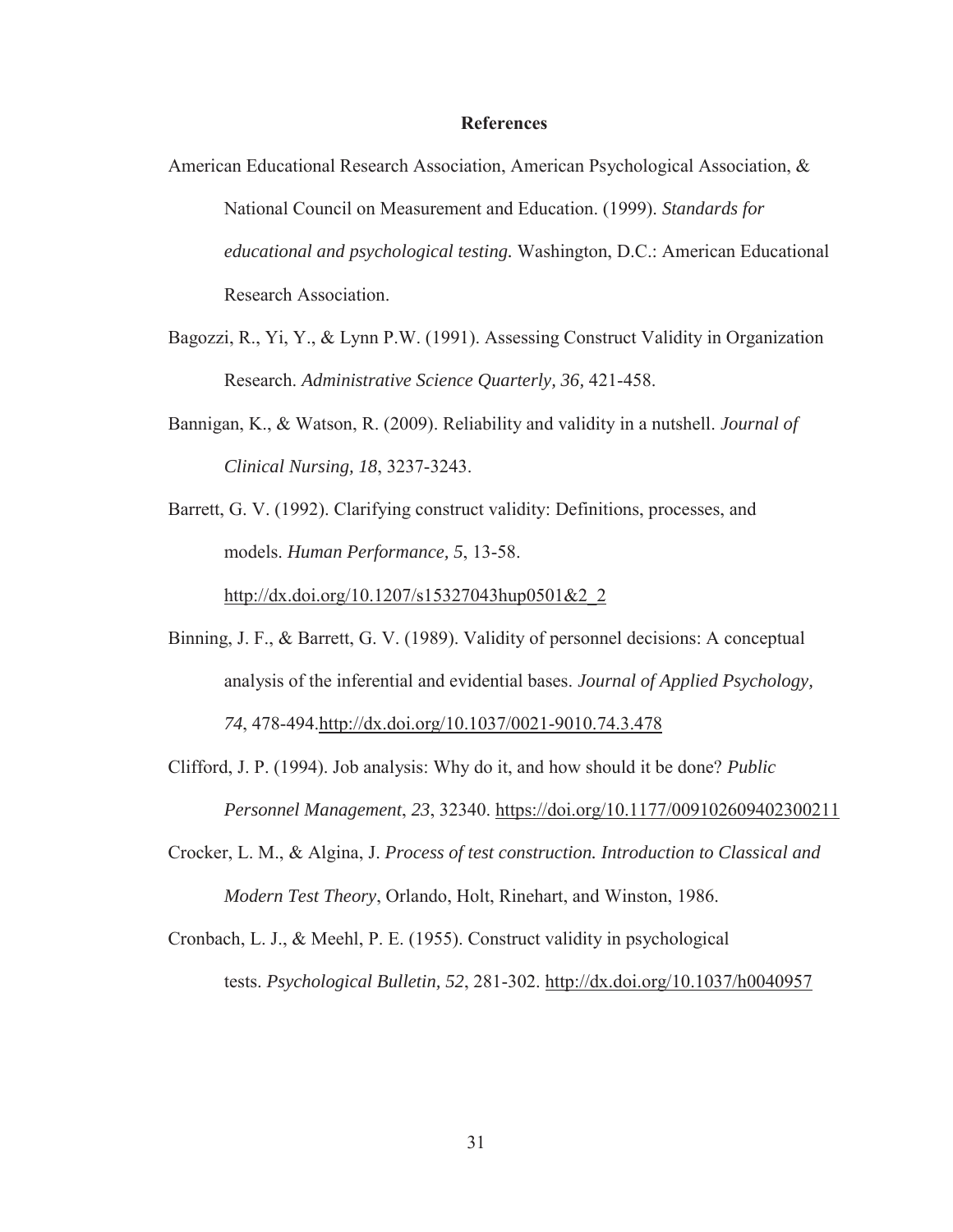- Cronbach, L. J. (1971) Test validation. *in R. L. Thorndike (ed.), Educational Measurement, 2nd ed.* (American Council on Education, Washington, DC), pp. 443-507.
- Davison, H. K., & Bing, M. N. (2009). Content validity does matter for the criterion related validity of personality tests. *Industrial and Organizational Psychology, 2*, 501-503.
- Equal Employment Opportunity Commission (1978/1981). *Uniform Guidelines on Employee Selection Procedures.* http://www.uniformguidelines.com
- Eid, M. (2010). Multitrait–multimethod matrix. In N. J. Salkind (Ed.), Encyclopedia of research design (pp. 851-855). Thousand Oaks, CA: SAGE Publications, Inc. doi:10.4135/9781412961288.n255
- Gavin, A. T. (1977). Guide to the development of written tests for selection and promotion: The content validity model. *Technical Memorandum 77-6.* Personnel Research and Development Center, United States Civil service commission. Washington, D.C.
- Guion, R. M. (1977). Content Validity—The source of my discontent. *Applied Psychological Measurement*, *1*, 1-10. https://doi.org/10.1177/014662167700100103
- Guion, R. M., (1978). "Content validity" in moderation. *Personnel Psychology, 31*, 205- 213
- Guion, R. M., (1998). *Assessment, measurement, and prediction for personnel decisions*. Mahwah, New Jersey: Lawrence Erlbaum Associates, publishers.

Gulliksen, H., (1950). 'Intrinsic validity', *American Psychologist, 5*, 511-517.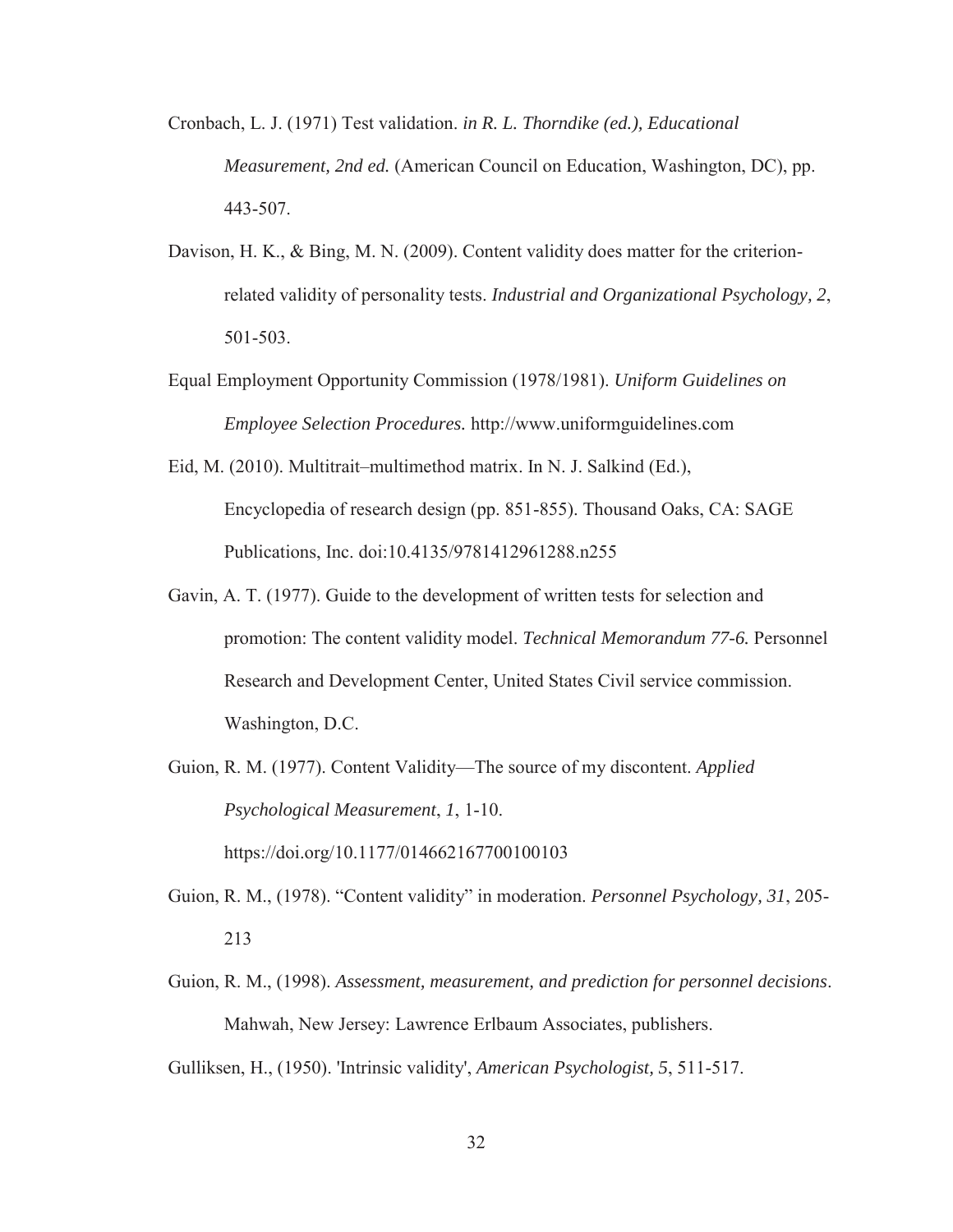- Haynes, S. N., Richard, D. C. S., & Kubany, E. S. (1995). Content validity in psychological assessment: A functional approach to concepts and methods. *Psychological Assessment, 7*, 238-247.
- Highhouse, S. (2009). Tests don't measure jobs: The meaning of content validity. *Industrial and Organizational Psychology, 2*, 493-495.
- Kim, B. H., & Oswald, F. L. (2009). Clarifying the concept and context of content validation. *Industrial and Organizational Psychology, 2*, 497-500.
- Morgeson, F. P., & Campion, M. A. (2000). Accuracy in job analysis: Toward an inference-based model. *Journal of Organizational Behavior, 21*, 819-827.
- Murphy, K. R. (2009). Content validation is useful for many things, but validity isn't one of them. *Industrial and Organizational Psychology, 2*, 453-464.
- Rulon, P. J. (1946). On the validity of educational tests. *Harvard Educational Review* 16, 290-296.
- Sireci, S. G. (1998). The Construct of Content Validity. *Social Indicators Research, 45,* 83-117.
- Sireci, S. G. (2007). On Validity Theory and Test Validation. *Educational Researcher*, *36*, 477–481. https://doi.org/10.3102/0013189X07311609
- Tan, J. A. (2009). Babies, Bathwater, and Validity: Content validity is useful in the validation process. *Industrial and Organizational Psychology, 2*, 514-516.
- Tippins, N. T. (2009). What's wrong with content-oriented validity studies for individual psychological assessments? *Industrial and Organizational Psychology, 2*, 327- 329.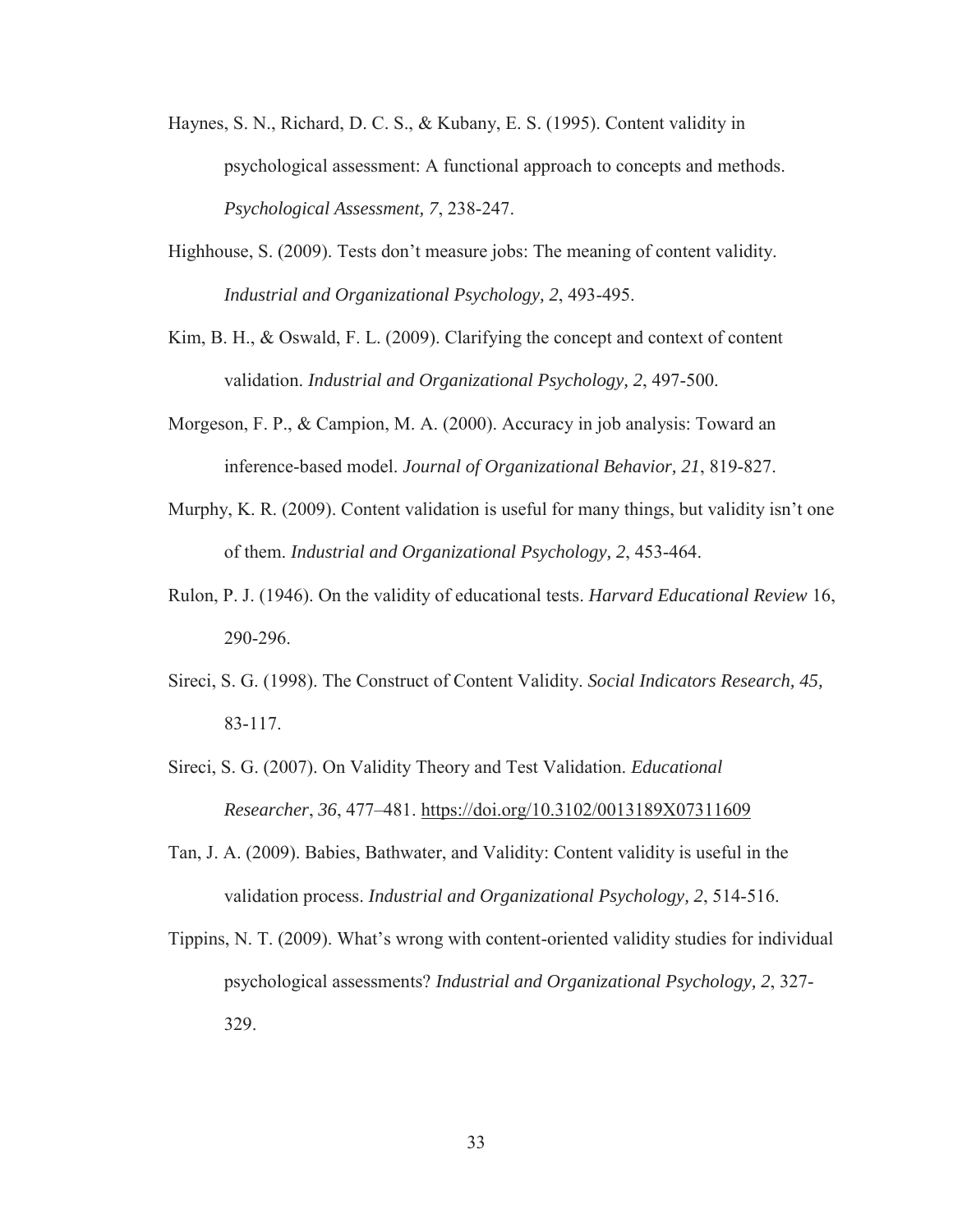- Thorndike, E. L. (1931). *Measurement of Intelligence*. New York, Bureau of Publications, Teachers College, Columbia University.
- Thornton, G. C. (2009). Evidence of content matching is evidence of validity. *Industrial and Organizational Psychology, 2,* 496-474.

Tonowski, R. F. (2009). "Content" still belongs with validity. *Industrial and Organizational Psychology, 2*, 481-485.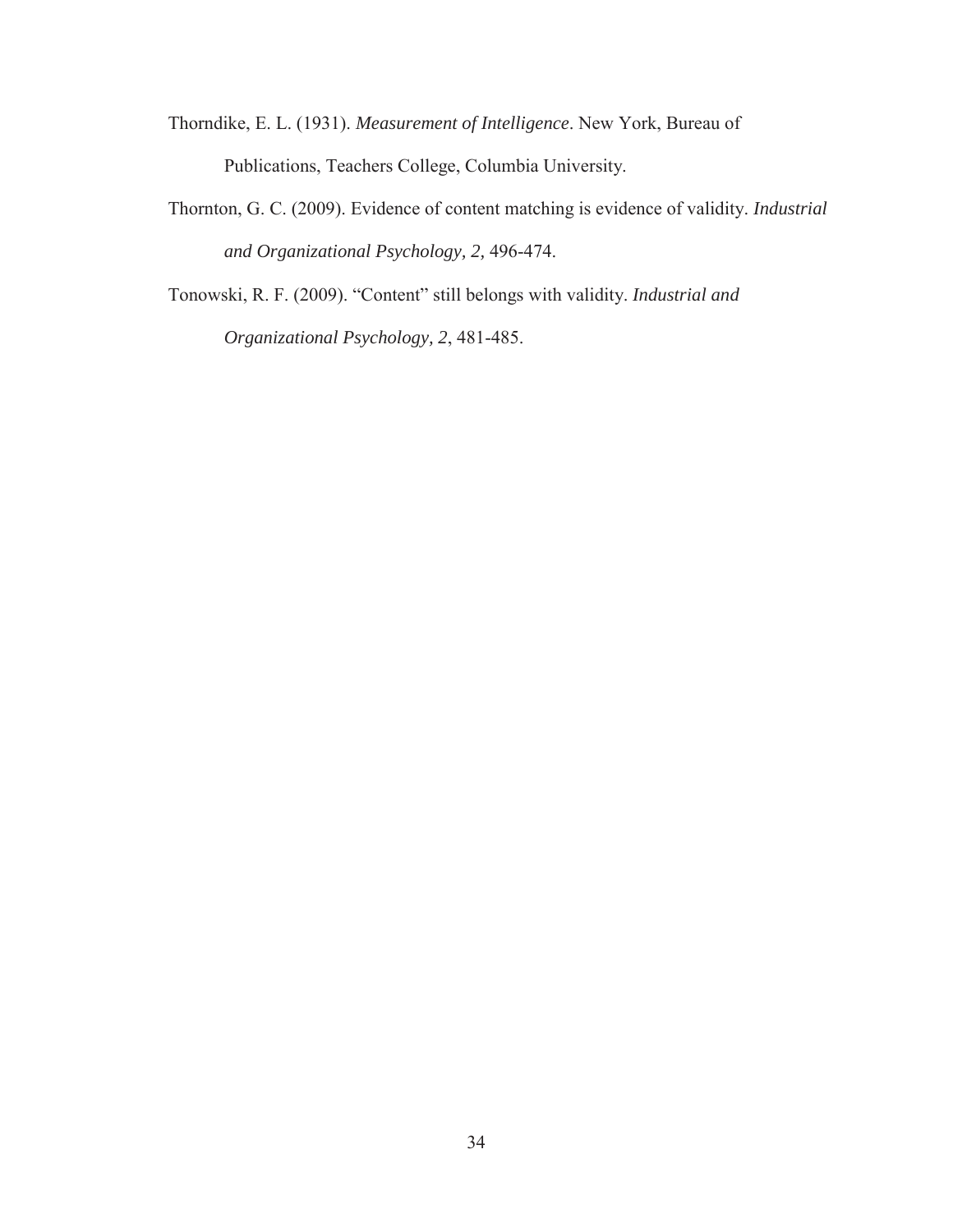# **APPENDIX A: PSYCHOLOGY PRACTITIONER JOB TASK ANALYSIS & DRAFT TEST SPECIFICATIONS**

# **Psychology Practitioner Job Task Analysis**

Applied sport psychology practitioners employ an evidence-based understanding of the psychology of human performance to conceptualize and enhance the expression or improvement of performance, holistic well-being, and social functioning.

<sup>1</sup> This document describes a common psychology process. The authors recognize that some of the tasks delineated herein may be performed simultaneously, cyclically or in a different order as appropriate to the specific situation, client, performer(s) or performance environment.

### **Domain I – Rapport, Roles and Expectations (13%)**

T-1 Establish and maintain rapport with the client/performer(s).

#### The effective performance of this task requires knowledge of:

- K-1 Techniques for establishing and maintaining rapport (e.g., active listening, presence in the performing environment, demonstrating interest, respecting boundaries)
- K-2 Techniques for promoting client/performers' self-awareness
- K-3 Techniques for establishing trust (e.g., clarification of roles, management of multiple relationships (e.g., teams, organizations))
- K-4 Techniques for establishing a safe environment (e.g., non-judgmental, neutral stance, assurance of confidentiality)
- K-5 Contextual intelligence factors (e.g., culture, values, attitudes, history and language of the performance domain, consultant role within performance and training environment, and organizational structure)
- K-6 Developmentally appropriate communication techniques
- T-2 Explain the professional/consultant role within the specific setting or system with clients and important others.

- K-3 Techniques for establishing trust (e.g., clarification of roles, management of multiple relationships (e.g., teams, organizations)
- K-5 Contextual intelligence factors (e.g., culture, values, attitudes, history and language of the performance domain, consultant role within performance and training environment, and organizational structure)
- K-7 Components of the professional/consultant role (e.g., boundaries of competence)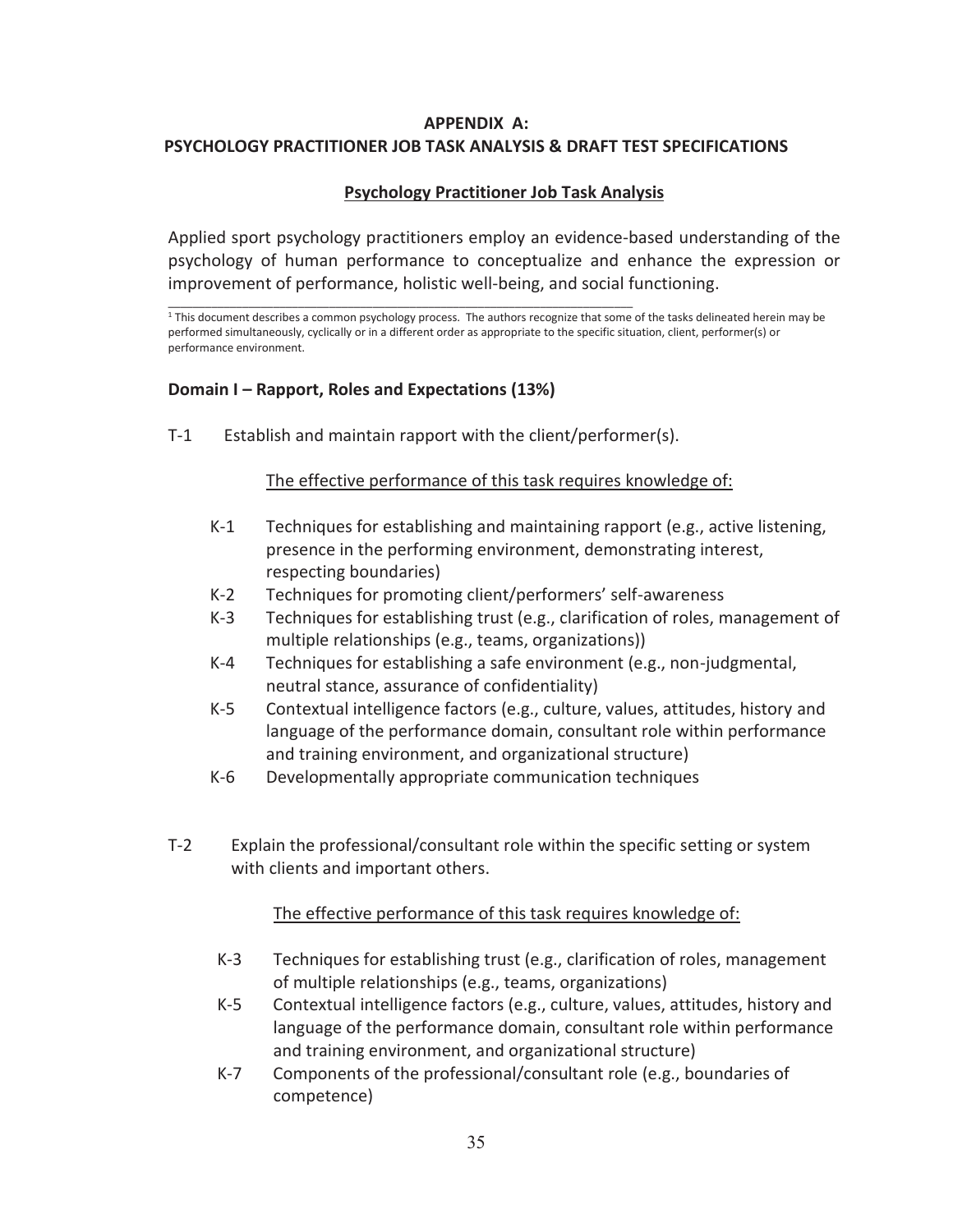- K-8 Conceptual orientations (e.g., resonance, cognitive-behavioral, acceptance/mindfulness)
- K-9 Systems theory
- T-3 Explain what is expected of the client/performer(s).

- K-4 Techniques for establishing a safe environment (e.g., non-judgmental, neutral stance, assurance of confidentiality)
- K-6 Developmentally appropriate communication techniques
- K-8 Conceptual orientations (e.g., cognitive-behavioral, acceptance/mindfulness)
- K-10 Intervention research and its applications
- K-11 Change processes (e.g., trans-theoretical model, motivational interviewing)
- T-4 Explain/describe the consulting process.

### The effective performance of this task requires knowledge of:

- K-5 Contextual intelligence factors (e.g., culture, values, attitudes, history and language of the performance domain, consultant role within performance and training environment, and organizational structure)
- K-6 Developmentally appropriate communication techniques
- K-7 Components of the professional/consultant role (e.g., boundaries of competence)
- K-8 Conceptual orientations (e.g., cognitive-behavioral, acceptance/mindfulness)
- K-9 Systems theory
- K-11 Change processes (e.g., trans-theoretical model, motivational interviewing)
- K-12 Application of counseling and consulting theory to performance

T-5 Discuss and/or clarify the consulting process (e.g., Informed consent, documentation, contract, confidentiality, limits of availability) to help clients make informed decisions.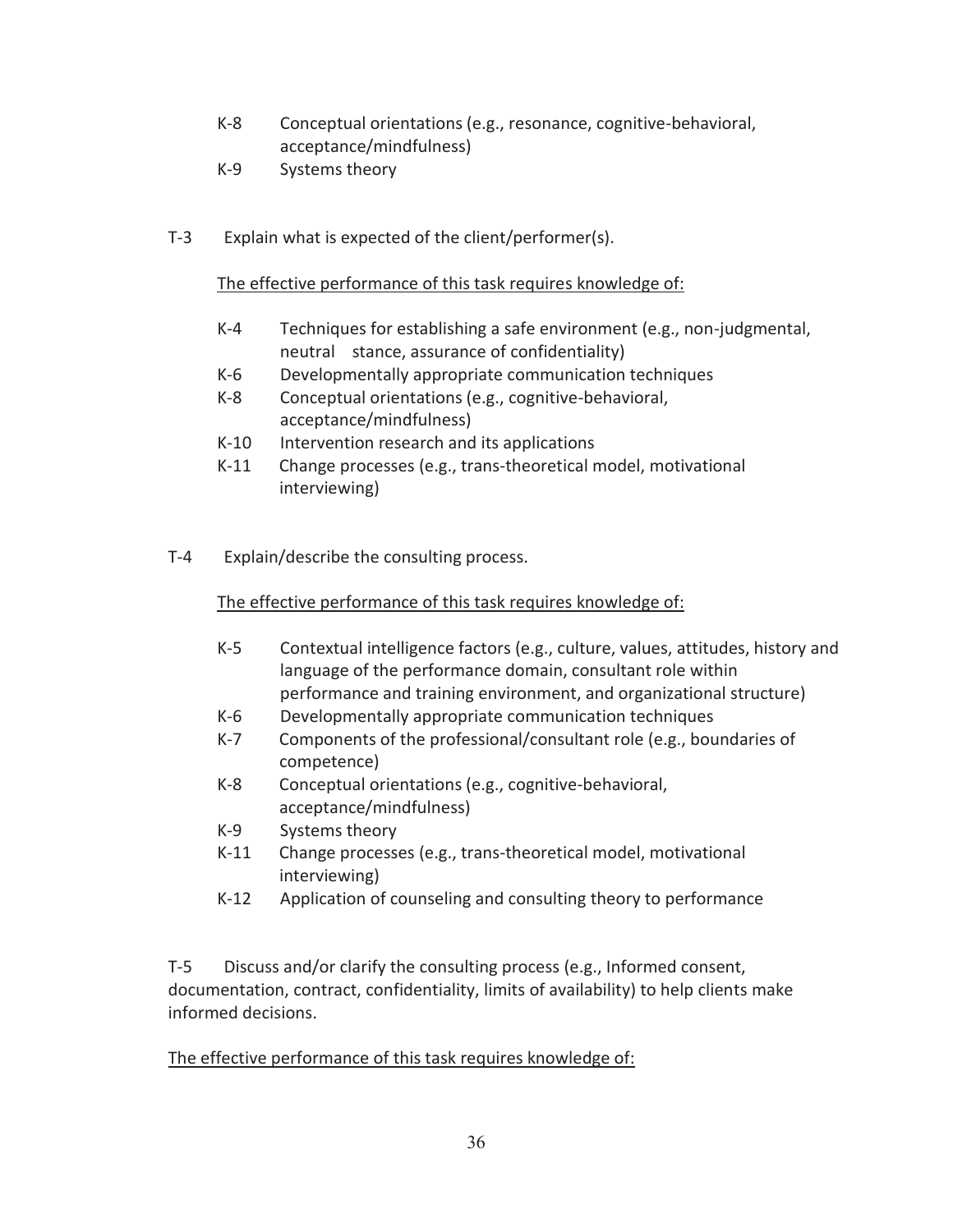- K-5 Contextual intelligence factors (e.g., culture, values, attitudes, history and language of the performance domain, consultant role within performance and training environment, and organizational structure)
- K-6 Developmentally appropriate communication techniques
- K-13 Purpose/function of documents that pertain to the consulting process

#### **Domain II – Assessment (16%)**

- T-6 Obtain and summarize individual, team/group and organizational assessment data and information pertaining to performance via interviews, direct observation, the administration of questionnaires and standardized tests, collaboration with other professionals, etc.. Assessment includes but is not limited to:
	- Observing performance
	- Obtaining a sport history
	- Obtaining collateral assessment data and information
	- Determining important factors in the performance environment (e.g., organizational characteristics (leadership, culture, dynamics), relationships with coaches)
	- Identifying personal characteristics (e.g., family, SES, social values, personality, cognitive ability, motivation)
	- Identifying perceived individual and organizational strengths and weaknesses
	- Obtaining a health and injury history
	- Identifying significant life events that may be affecting performance
	- Identifying/assessing client beliefs and biases about sport psychology

- K-1 Techniques for establishing and maintaining rapport (e.g., active listening, presence in the performing environment, demonstrating interest, respecting boundaries)
- K-5 Contextual intelligence factors (e.g., culture, values, attitudes, history and language of the performance domain, consultant role within performance and training environment, and organizational structure)
- K-6 Developmentally appropriate communication techniques
- K-8 Conceptual orientations (e.g., cognitive-behavioral, acceptance/mindfulness)
- K-9 Systems theory
- K-14 Available tests and measures and their appropriate selection and uses
- K-15 Interviewing techniques (e.g., motivational interviewing, micro skills, effective questioning)
- K-16 Multi-cultural and diversity issues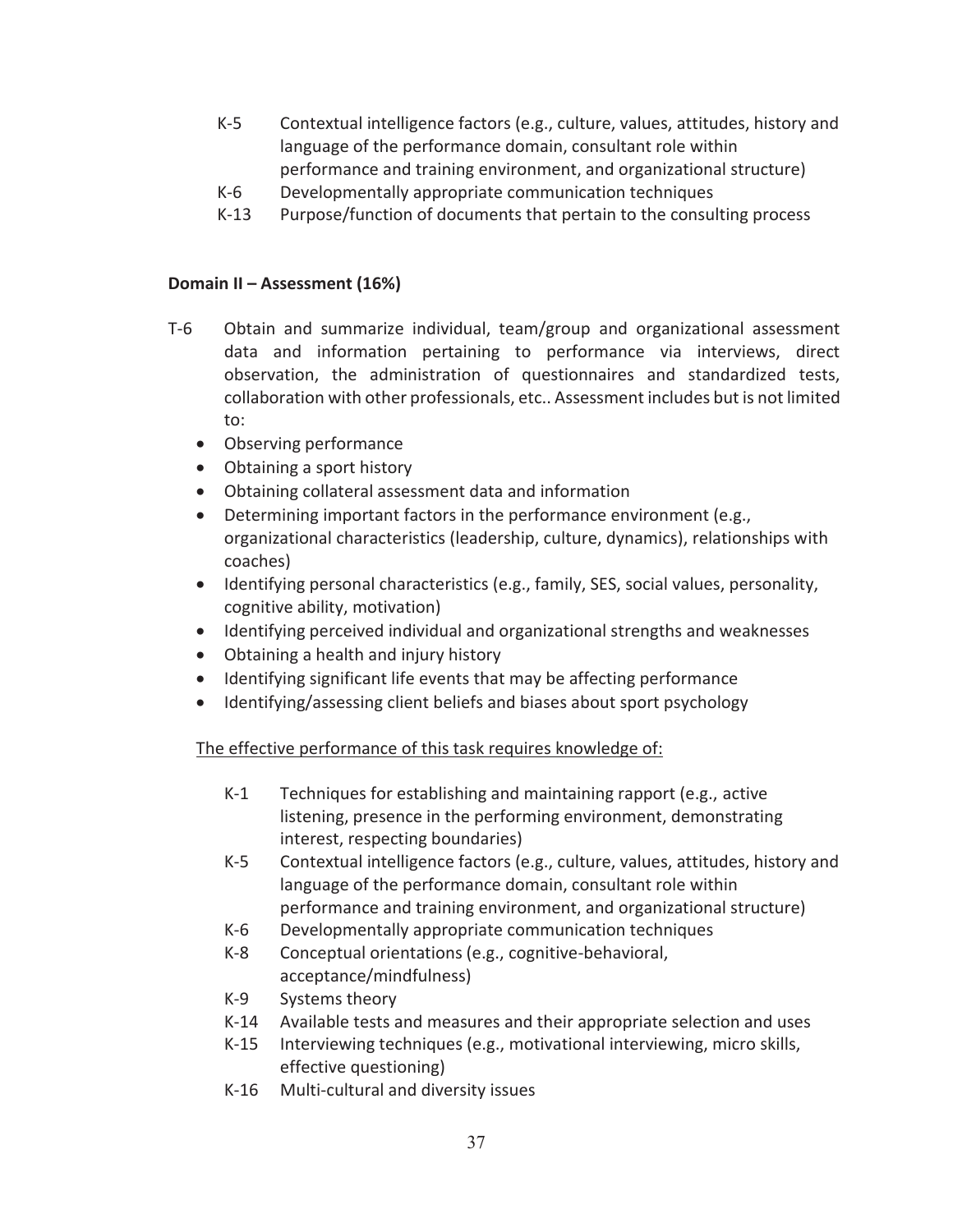- K-17 Leadership development theory and application
- K-18 Psychology of injury and rehabilitation
- K-19 Techniques for identifying possible physical and mental health conditions requiring referral
- K-20 Verbal and non-verbal performance indicators (e.g., body language, emotional displays, communication patterns, response to adversity)
- K-21 Coaching techniques and effectiveness
- K-22 Motor learning/biomechanics, skill acquisition and execution
- K-23 Physiological bases of sports/performance (e.g., preparation, and recovery)
- K-24 Periodization and training cycles
- K-25 Neuropsychology of performance
- K-26 Performance psychophysiology

#### **Domain III – Goals, Outcomes and Planning (20%)**

T-7 Integrate and evaluate assessment data within a theoretical framework of performance excellence, evidence-based practice and professional judgment.

#### The effective performance of this task requires knowledge of:

- K-5 Contextual intelligence factors (e.g., culture, values, attitudes, history and language of the performance domain, consultant role within performance and training environment, and organizational structure)
- K-8 Conceptual orientations (e.g., cognitive-behavioral,

acceptance/mindfulness)

- K-9 Systems theory
- K-10 Intervention research and its applications
- K-11 Change processes (e.g., trans-theoretical model, motivational interviewing)
- K-14 Available tests and measures and their appropriate selection and uses
- K-16 Multi-cultural and diversity issues
- K-19 Techniques for identifying possible physical and mental health conditions requiring referral
- K-20 Verbal and non-verbal performance indicators (e.g., body language, emotional displays, communication patterns, response to adversity)
- K-22 Motor learning/biomechanics, skill acquisition and execution
- K-23 Physiological bases of sports/performance (e.g., preparation, and recovery)
- K-24 Periodization and training cycles
- K-25 Neuropsychology of performance
- K-26 Performance psychophysiology
- K-27 Theories of performance excellence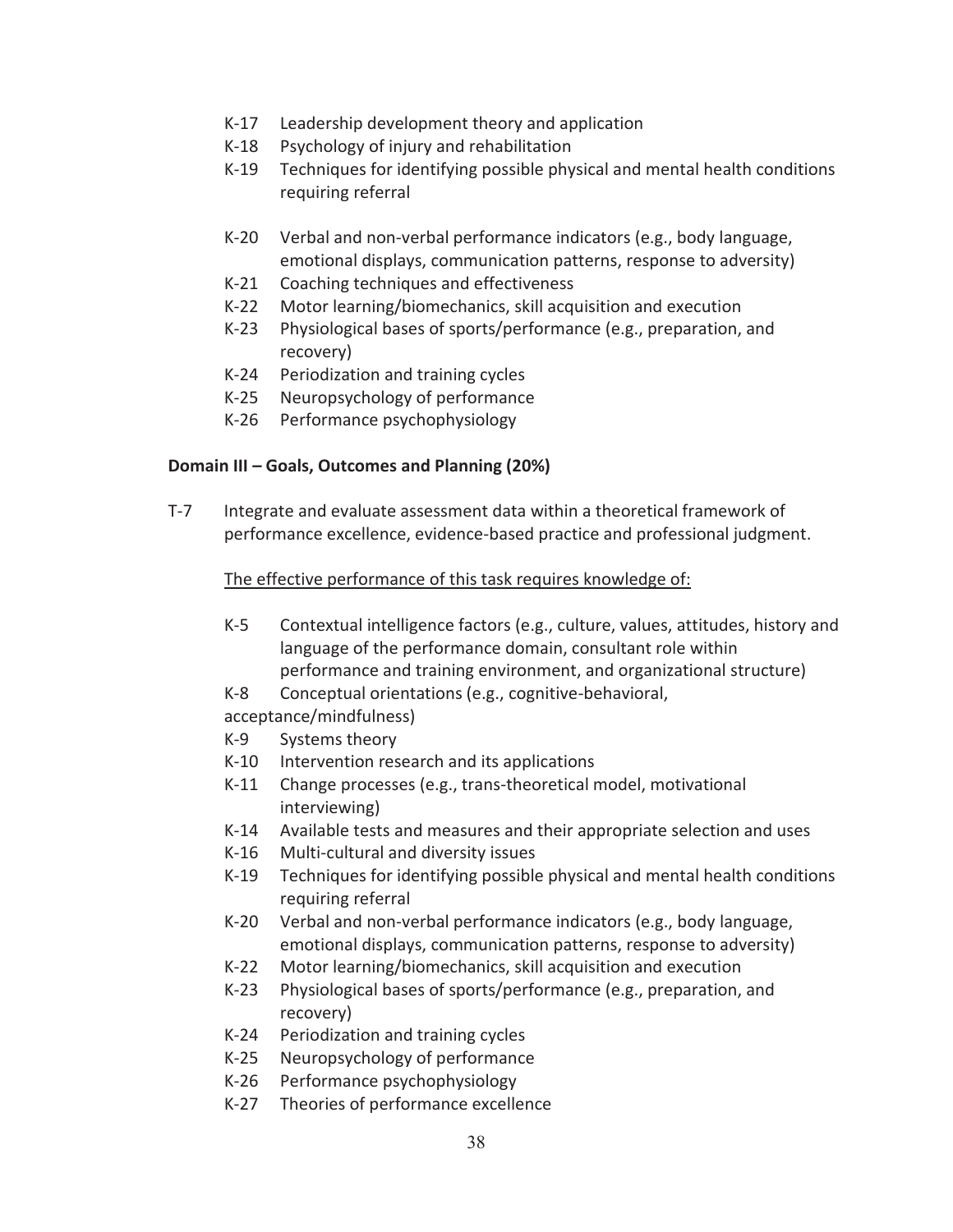T-8 Collaborate with the client/performer(s), and when appropriate, members of the performance team (e.g., coaches, colleagues, and other professionals) to formulate a plan to determine and prioritize goals and desired outcomes.

#### The effective performance of this task requires knowledge of:

- K-5 Contextual intelligence factors (e.g., culture, values, attitudes, history and language of the performance domain, consultant role within performance and training environment, and organizational structure)
- K-6 Developmentally appropriate communication techniques
- K-7 Components of the professional/consultant role (e.g., boundaries of competence)
- K-8 Conceptual orientations (e.g., cognitive-behavioral,

acceptance/mindfulness)

- K-9 Systems theory
- K-10 Intervention research and its applications
- K-11 Change processes (e.g., trans-theoretical model, motivational interviewing)
- K-15 Interviewing techniques (e.g., motivational interviewing, micro skills, effective questioning)
- K-16 Multi-cultural and diversity issues
- K-17 Leadership development theory and application
- K-18 Psychology of injury and rehabilitation
- K-19 Techniques for identifying possible physical and mental health conditions requiring referral
- K-20 Verbal and non-verbal performance indicators (e.g., body language, emotional displays, communication patterns, response to adversity)
- K-21 Coaching techniques and effectiveness
- K-22 Motor learning/biomechanics, skill acquisition and execution
- K-23 Physiological bases of sports/performance (e.g., preparation, and recovery)
- K-24 Periodization and training cycles
- K-25 Neuropsychology of performance
- K-26 Performance psychophysiology
- K-27 Theories of performance excellence
- K-28 Mental skills related to performance (i.e., energy management, concentration, emotional control, self-confidence, motivation, interpersonal etc.)
- K-29 Performance psychology interventions/methods (i.e., relaxation training, mindfulness, imagery, goal setting, self-talk, team building, brief interventions, on-site intervention, interventions targeting chaotic, high pressure moments, etc.)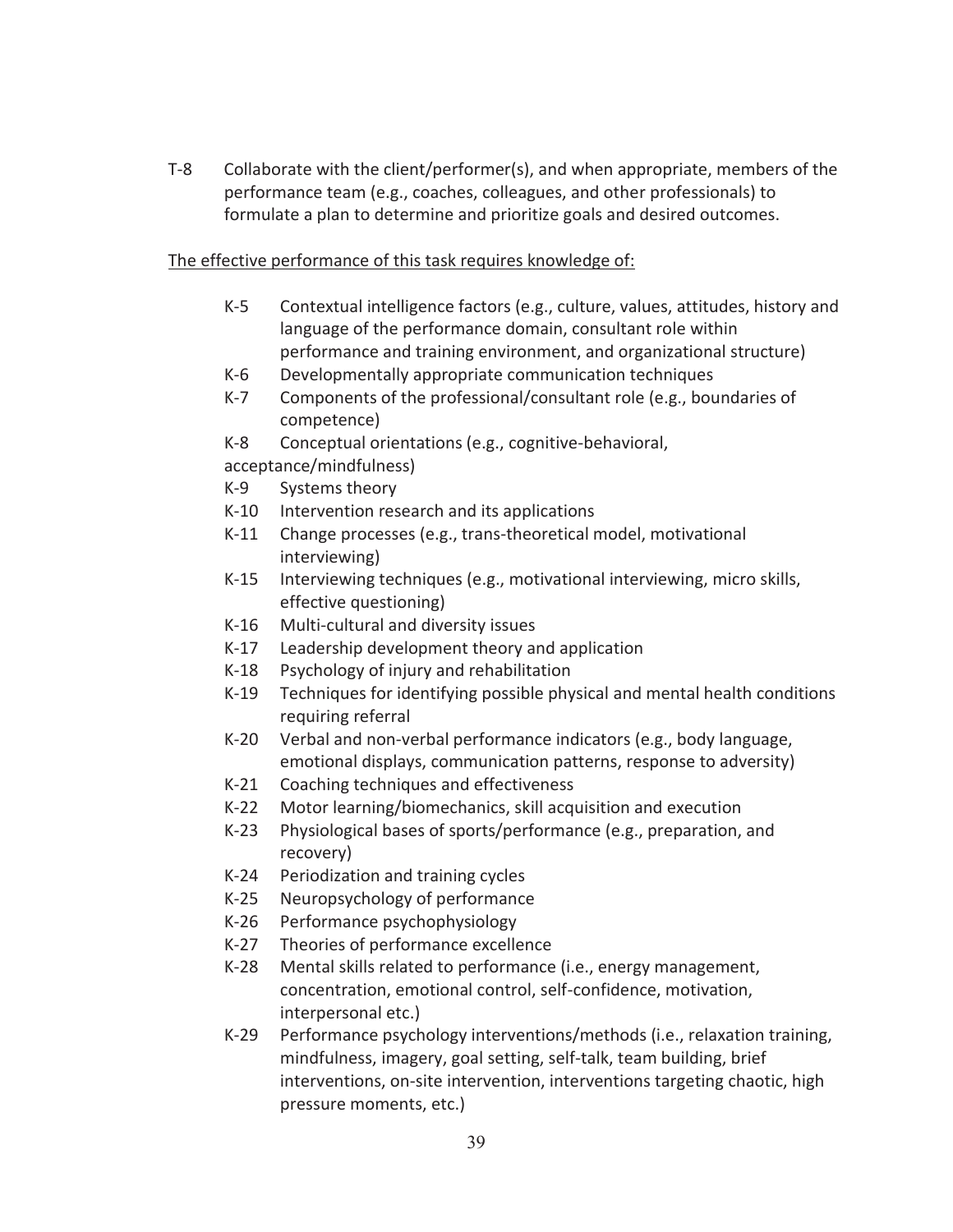- K-30 Theories of learning effectiveness (e.g., how information is absorbed, processed and retained)
- T-9 Identify personal and systemic resources and barriers related to the achievement of goals and desired outcomes.

- K-2 Techniques for promoting client/performers' self-awareness
- K-5 Contextual intelligence factors (e.g., culture, values, attitudes, history and language of the performance domain, consultant role within performance and training environment, and organizational structure)
- K-6 Developmentally appropriate communication techniques
- K-7 Components of the professional/consultant role (e.g., boundaries of competence)
- K-8 Conceptual orientations (e.g., cognitive-behavioral, acceptance/mindfulness)
- K-9 Systems theory
- K-10 Intervention research and its applications
- K-11 Change processes (e.g., trans-theoretical model, motivational interviewing)
- K-12 Application of counseling and consulting theory to performance
- K-16 Multi-cultural and diversity issues
- K-17 Leadership development theory and application
- K-18 Psychology of injury and rehabilitation
- K-19 Techniques for identifying possible physical and mental health conditions requiring referral
- K-21 Coaching techniques and effectiveness
- K-22 Motor learning/biomechanics, skill acquisition and execution
- K-23 Physiological bases of sports/performance (e.g., preparation, and recovery)
- K-24 Periodization and training cycles

### **Domain IV – Implementation (35%)**

T-10 Implement a performance plan combining awareness, education and action to facilitate achievement of desired outcomes.

### The effective performance of this task requires knowledge of:

K-1 Techniques for establishing and maintaining rapport (e.g., active listening, presence in the performing environment, demonstrating interest, respecting boundaries)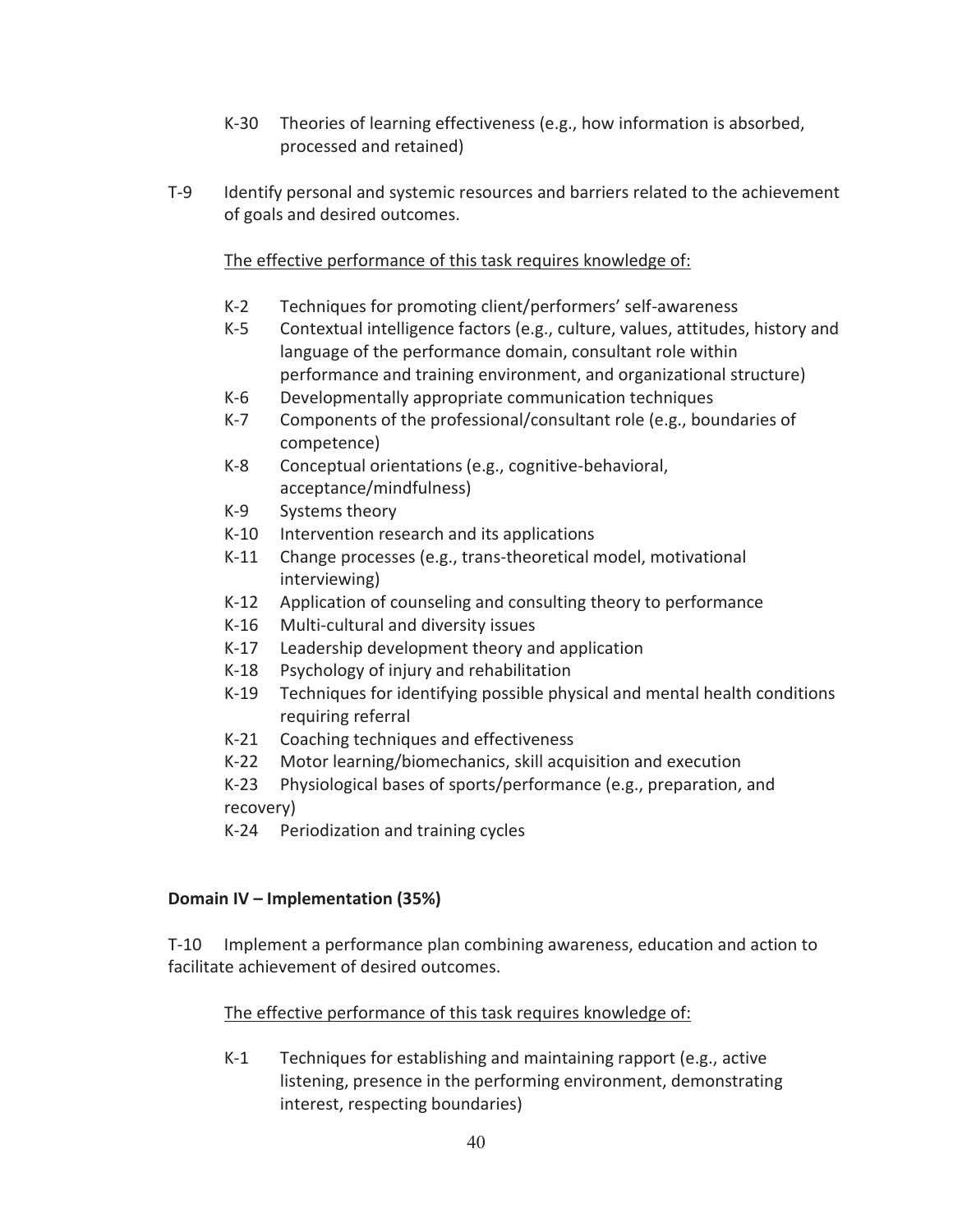- K-2 Techniques for promoting client/performers' self-awareness
- K-3 Techniques for establishing trust (e.g., clarification of roles, management of multiple relationships (e.g., teams, organizations))
- K-4 Techniques for establishing a safe environment (e.g., non-judgmental, neutral stance, assurance of confidentiality)
- K-5 Contextual intelligence factors (e.g., culture, values, attitudes, history and language of the performance domain, consultant role within performance and training environment, and organizational structure)
- K-6 Developmentally appropriate communication techniques
- K-7 Components of the professional/consultant role (e.g., boundaries of competence)
- K-8 Conceptual orientations (e.g., cognitive-behavioral, acceptance/mindfulness)
- K-9 Systems theory
- K-10 Intervention research and its applications
- K-11 Change processes (e.g., trans-theoretical model, motivational interviewing)
- K-12 Application of counseling and consulting theory to performance
- K-16 Multi-cultural and diversity issues
- K-17 Leadership development theory and application
- K-18 Psychology of injury and rehabilitation
- K-19 Techniques for identifying possible physical and mental health conditions requiring referral
- K-20 Verbal and non-verbal performance indicators (e.g., body language, emotional displays, communication patterns, response to adversity)
- K-21 Coaching techniques and effectiveness
- K-22 Motor learning/biomechanics, skill acquisition and execution
- K-23 Physiological bases of sports/performance (e.g., preparation, and recovery)
- K-24 Periodization and training cycles
- K-27 Theories of performance excellence
- K-28 Mental skills related to performance (i.e., energy management, concentration, emotional control, self-confidence, motivation, interpersonal etc.)
- K-29 Performance psychology interventions/methods (i.e., relaxation training, mindfulness, imagery, goal setting, self-talk, team building, brief interventions, on-site intervention, interventions targeting chaotic, high pressure moments, etc.)
- T-11 Implement a performance plan providing and obtaining feedback as the client/performer(s) work toward achieving the goals and desired outcomes.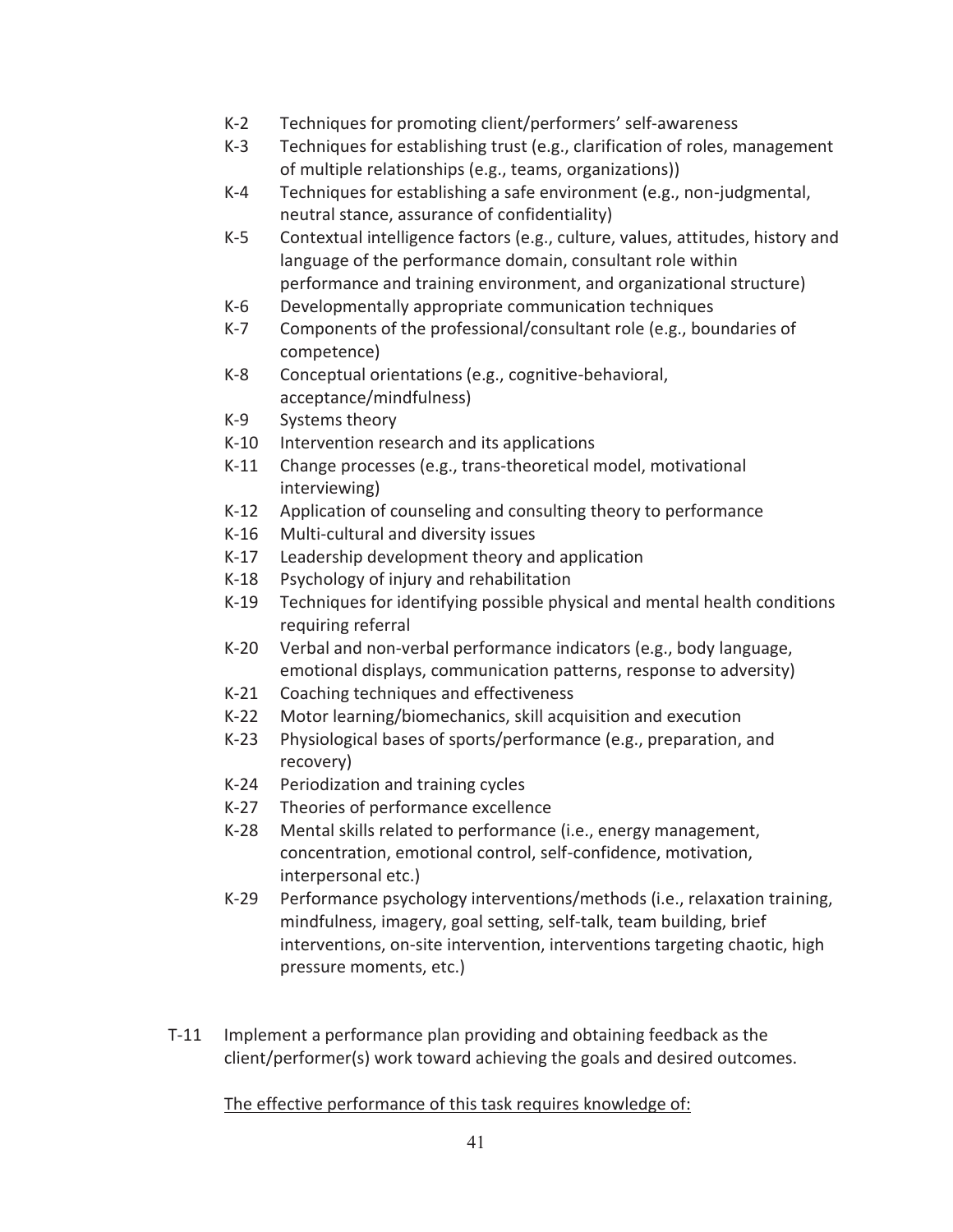- K-2 Techniques for promoting client/performers' self-awareness
- K-3 Techniques for establishing trust (e.g., clarification of roles, management of multiple relationships (e.g., teams, organizations)
- K-4 Techniques for establishing a safe environment (e.g., non-judgmental, neutral stance, assurance of confidentiality)
- K-5 Contextual intelligence factors (e.g., culture, values, attitudes, history and language of the performance domain, consultant role within performance and training environment, and organizational structure)
- K-6 Developmentally appropriate communication techniques
- K-7 Components of the professional/consultant role (e.g., boundaries of competence)
- K-8 Conceptual orientations (e.g., cognitive-behavioral, acceptance/mindfulness)
- K-9 Systems theory
- K-11 Change processes (e.g., trans-theoretical model, motivational interviewing)
- K-12 Application of counseling and consulting theory to performance
- K-16 Multi-cultural and diversity issues
- K-17 Leadership development theory and application
- K-18 Psychology of injury and rehabilitation
- K-19 Techniques for identifying possible physical and mental health conditions requiring referral
- K-20 Verbal and non-verbal performance indicators (e.g., body language,
- emotional displays, communication patterns, response to adversity) K-21 Coaching techniques and effectiveness
- K-22 Motor learning/biomechanics, skill acquisition and execution
- K-23 Physiological bases of sports/performance (e.g., preparation, and recovery)
- K-24 Periodization and training cycles
- K-27 Theories of performance excellence
- K-28 Mental skills related to performance (i.e., energy management, concentration, emotional control, self-confidence, motivation, interpersonal etc.)
- K-29 Performance psychology interventions/methods (i.e., relaxation training, mindfulness, imagery, goal setting, self-talk, team building, brief interventions, on-site intervention, interventions targeting chaotic, high pressure moments, etc.)
- K-31 Techniques for group facilitation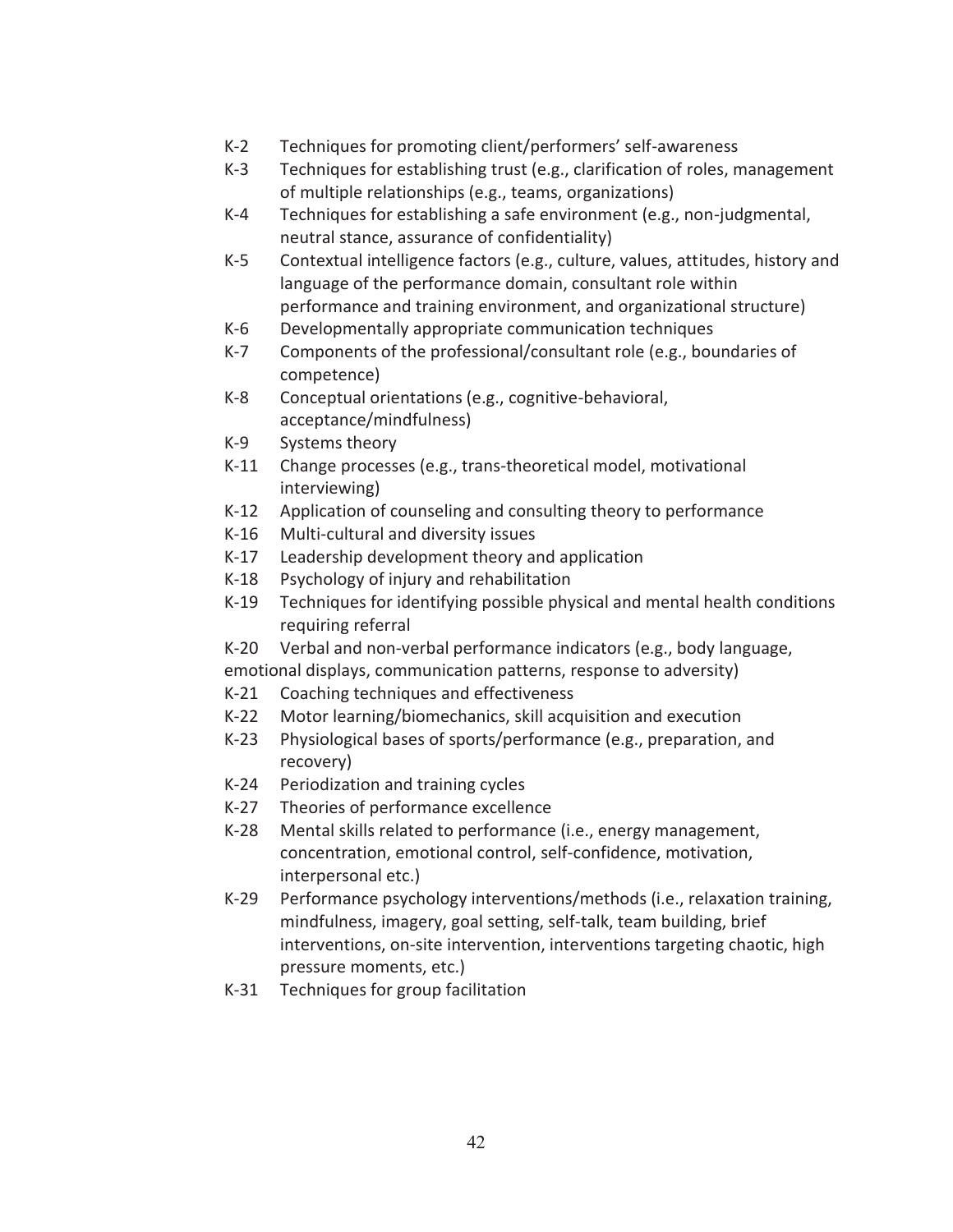#### **Domain V – Evaluation (11%)**

T-12 Assess progress, reset goals and/or revise implementation strategies and techniques either as part of a continuing process/relationship (e.g., on continuing basis, yearly, season-by-season) or as part of assisting clients in making progress towards established goals.

- K-1 Techniques for establishing and maintaining rapport (e.g., active listening, presence in the performing environment, demonstrating interest, respecting boundaries)
- K-2 Techniques for promoting client/performers' self-awareness
- K-3 Techniques for establishing trust (e.g., clarification of roles, management of multiple relationships (e.g., teams, organizations))
- K-4 Techniques for establishing a safe environment (e.g., non-judgmental, neutral stance, assurance of confidentiality)
- K-5 Contextual intelligence factors (e.g., culture, values, attitudes, history and language of the performance domain, consultant role within performance and training environment, and organizational structure)
- K-6 Developmentally appropriate communication techniques
- K-7 Components of the professional/consultant role (e.g., boundaries of competence)
- K-8 Conceptual orientations (e.g., cognitive-behavioral, acceptance/mindfulness)
- K-9 Systems theory
- K-10 Intervention research and its applications
- K-11 Change processes (e.g., trans-theoretical model, motivational interviewing)
- K-12 Application of counseling and consulting theory to performance
- K-13 Purpose/function of documents that pertain to the consulting process
- K-14 Available tests and measures and their appropriate selection and uses
- K-15 Interviewing techniques (e.g., motivational interviewing, micro skills, effective questioning)
- K-16 Multi-cultural and diversity issues
- K-17 Leadership development theory and application
- K-18 Psychology of injury and rehabilitation
- K-19 Techniques for identifying possible physical and mental health conditions requiring referral
- K-20 Verbal and non-verbal performance indicators (e.g., body language, emotional displays, communication patterns, response to adversity)
- K-21 Coaching techniques and effectiveness
- K-22 Motor learning/biomechanics, skill acquisition and execution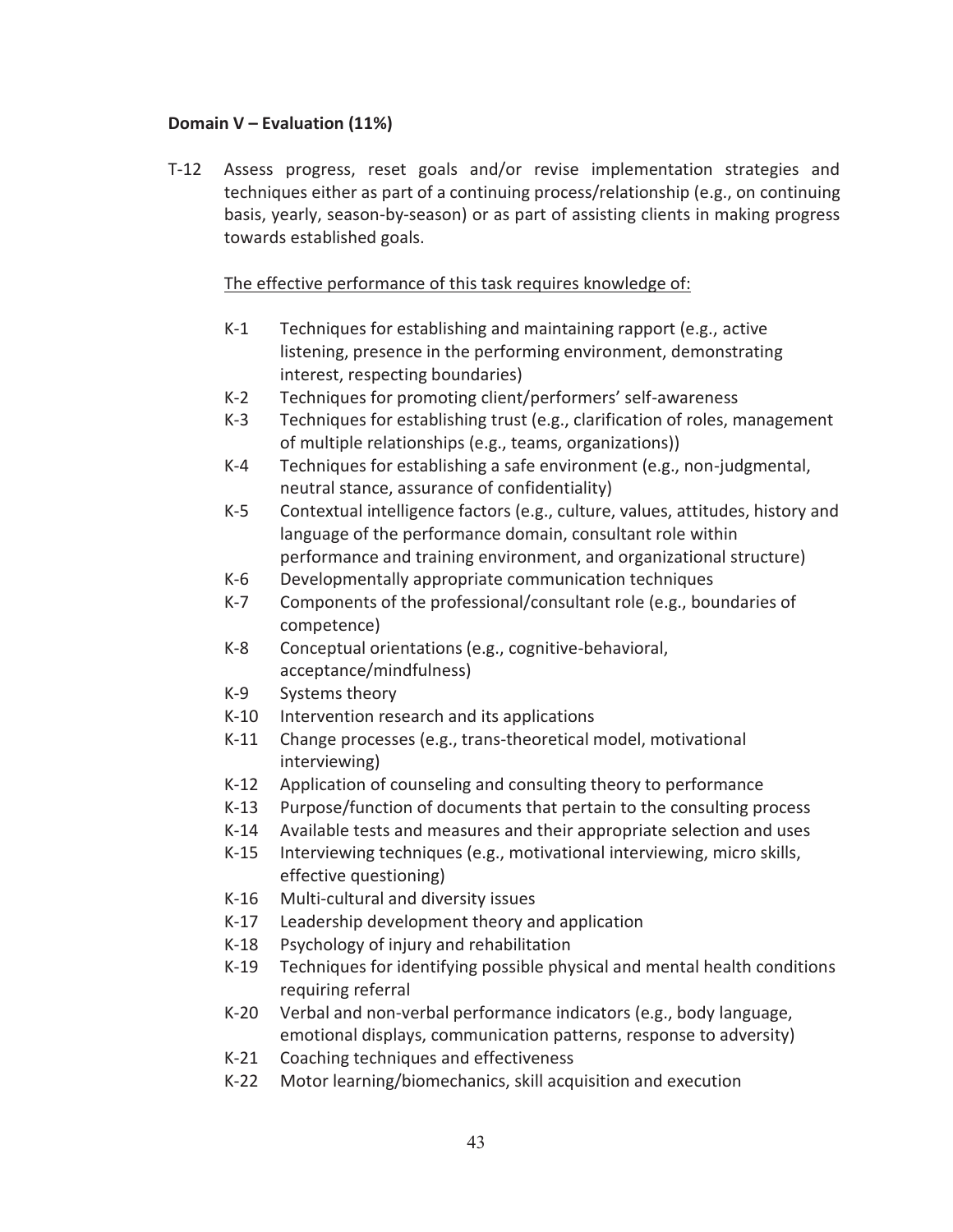- K-23 Physiological bases of sports/performance (e.g., preparation, and recovery)
- K-24 Periodization and training cycles
- K-25 Neuropsychology of performance
- K-26 Performance psychophysiology
- K-27 Theories of performance excellence
- K-28 Mental skills related to performance (i.e., energy management, concentration, emotional control, self-confidence, motivation, interpersonal etc.)
- K-29 Performance psychology interventions/methods (i.e., relaxation training, mindfulness, imagery, goal setting, self-talk, team building, brief interventions, on-site intervention, interventions targeting chaotic, high pressure moments, etc.)
- K-31 Techniques for group facilitation
- K-32 Methods of evaluating consultant effectiveness (e.g., peer approaches, self-report, engagement)
- K-33 Program evaluation methods
- K-34 Elements of a performance report
- T-13 When possible and appropriate, obtain feedback from clients/performer(s) on consultant effectiveness.

- K-2 Techniques for promoting client/performers' self-awareness
- K-3 Techniques for establishing trust (e.g., clarification of roles, management of multiple relationships (e.g., teams, organizations))
- K-5 Contextual intelligence factors (e.g., culture, values, attitudes, history and language of the performance domain, consultant role within performance and training environment, and organizational structure)
- K-12 Application of counseling and consulting theory to performance
- K-13 Purpose/function of documents that pertain to the consulting process
- K-14 Available tests and measures and their appropriate selection and uses
- K-32 Methods of evaluating consultant effectiveness (e.g., peer approaches, self-report, engagement)
- K-33 Program evaluation methods
- T-14 When ethically appropriate, obtain feedback from coaches/leadership regarding performer utilization of mental skills training and consultant effectiveness.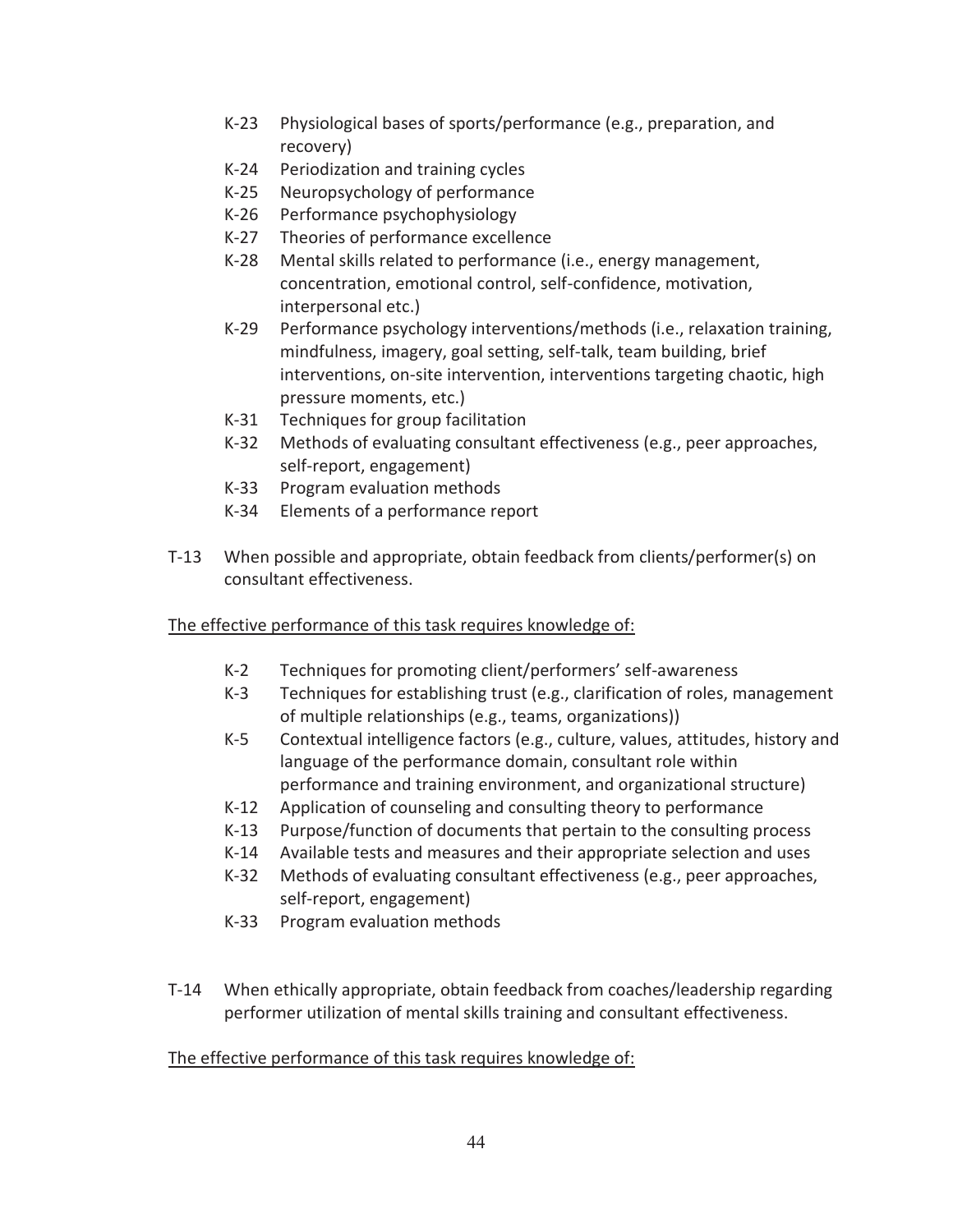- K-1 Techniques for establishing and maintaining rapport (e.g., active listening, presence in the performing environment, demonstrating interest, respecting boundaries)
- K-2 Techniques for promoting client/performers' self-awareness
- K-3 Techniques for establishing trust (e.g., clarification of roles, management of multiple relationships (e.g., teams, organizations))
- K-5 Contextual intelligence factors (e.g., culture, values, attitudes, history and language of the performance domain, consultant role within performance and training environment, and organizational structure)
- K-6 Developmentally appropriate communication techniques
- K-7 Components of the professional/consultant role (e.g., boundaries of competence)
- K-9 Systems theory
- K-10 Intervention research and its applications
- K-21 Coaching techniques and effectiveness
- K-31 Techniques for group facilitation
- K-32 Methods of evaluating consultant effectiveness (e.g., peer approaches, self-report, engagement)
- K-33 Program evaluation methods
- K-34 Elements of a performance report
- T-15 Consolidate progress and conclude the professional relationship when appropriate based upon client and/or professional opinion.

- K-2 Techniques for promoting client/performers' self-awareness
- K-4 Techniques for establishing a safe environment (e.g., non-judgmental, neutral stance, assurance of confidentiality)
- K-5 Contextual intelligence factors (e.g., culture, values, attitudes, history and language of the performance domain, consultant role within performance and training environment, and organizational structure)
- K-6 Developmentally appropriate communication techniques
- K-15 Interviewing techniques (e.g., motivational interviewing, micro skills, effective questioning)
- K-34 Elements of a performance report

### **Domain VI – Professional Issues (5%)**

T-16 Certified practitioners engage in activities to maintain and enhance professional competence.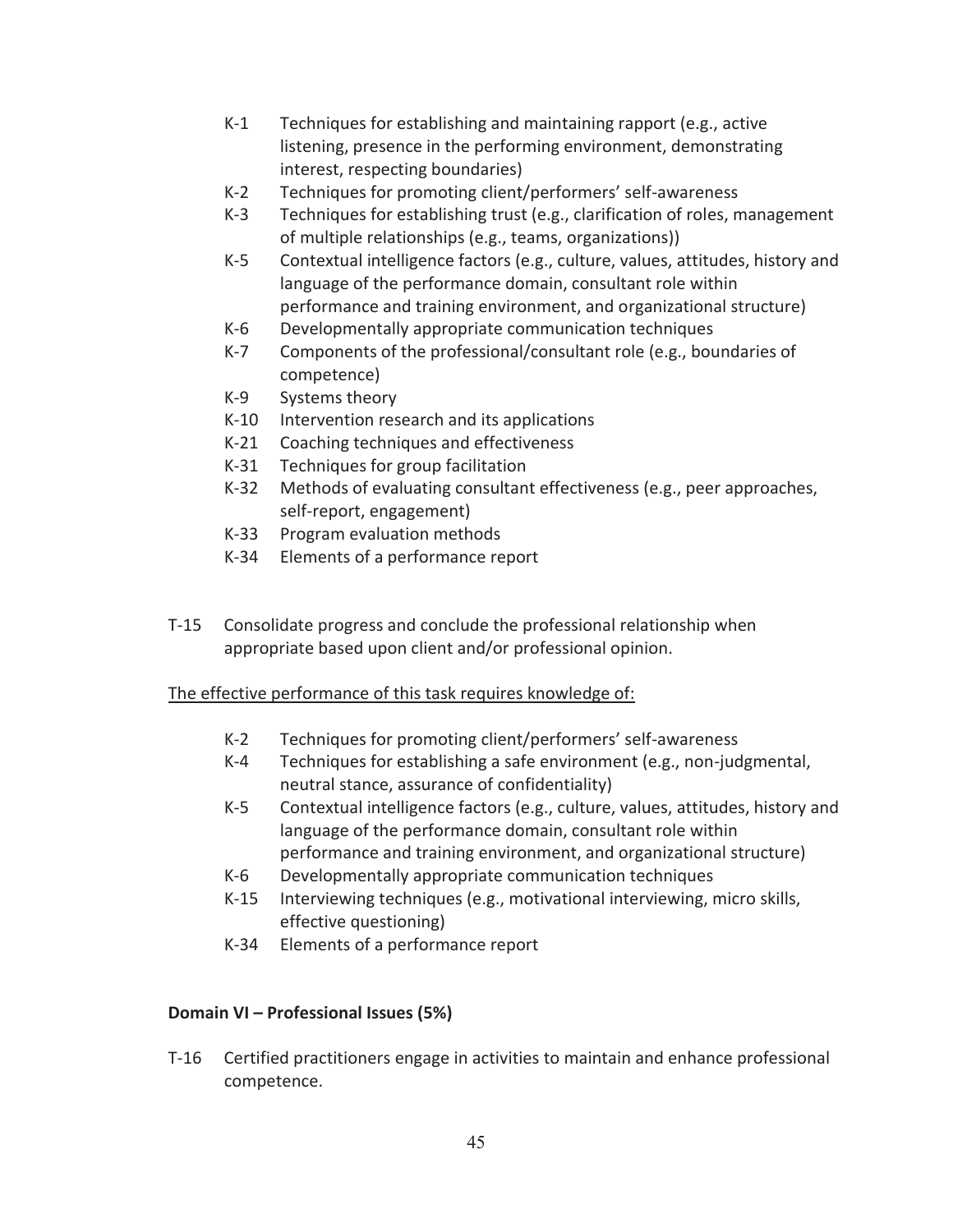- K-35 Available training, education and continuing education programs and opportunities
- T-17 Certified practitioners practice in a manner consistent with applicable laws, regulations and the *AASP Code of Ethical Principles and Standards*.

#### The effective performance of this task requires knowledge of:

- K-36 The *AASP Code of Ethical Principles and Standards*
- T-18 Certified practitioners engage in a process of self-reflective practice that includes a process of continuous learning.

#### The effective performance of this task requires knowledge of:

K-35 Available training, education and continuing education programs and opportunities K-37 Systematic reflective practice

- 
- T-19 Certified practitioners recognize their own biases, stereotypes and misconceptions to prevent them from interfering with their relationships with clients/performer(s).

#### The effective performance of this task requires knowledge of:

- K-16 Multi-cultural and diversity issues
- T-20 Certified practitioners recognize the limits of their knowledge and skills and accordingly refer clients/performers to, or seek collaboration with other qualified professionals, as necessary.

- K-7 Components of the professional/consultant role (e.g., boundaries of competence)
- K-19 Techniques for identifying possible physical and mental health conditions requiring referral
- T-21 Certified practitioners engage in activities that enhance their knowledge and skills that relate to their supervision of professional colleagues seeking certification.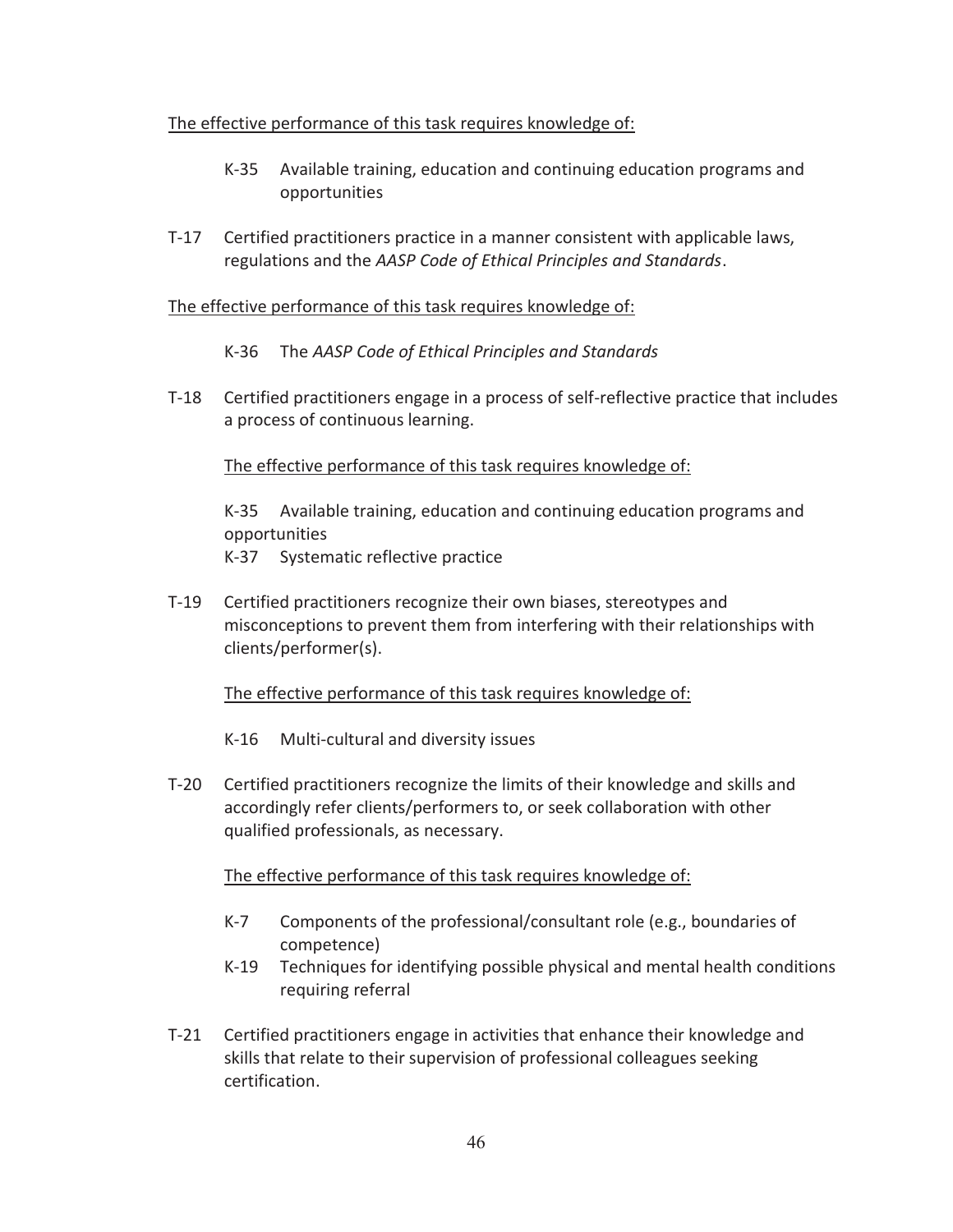K-35 Available training, education and continuing education programs and opportunities

K-38 Roles, responsibilities and techniques of professional supervision and mentoring

# **Knowledge Statement Summary**

- K-1 Techniques for establishing and maintaining rapport (e.g., active listening, presence in the performing environment, demonstrating interest, respecting boundaries)
- K-2 Techniques for promoting client/performers' self-awareness
- K-3 Techniques for establishing trust (e.g., clarification of roles, management of multiple relationships (e.g., teams, organizations))
- K-4 Techniques for establishing a safe environment (e.g., non-judgmental, neutral stance, assurance of confidentiality)
- K-5 Contextual intelligence factors (e.g., culture, values, attitudes, history and language of the performance domain, consultant role within performance and training environment, and organizational structure)
- K-6 Developmentally appropriate communication techniques
- K-7 Components of the professional/consultant role (e.g., boundaries of competence)
- K-8 Conceptual orientations (e.g., cognitive-behavioral, acceptance/mindfulness)
- K-9 Systems theory
- K-10 Intervention research and its applications
- K-11 Change processes (e.g., trans-theoretical model, motivational interviewing)
- K-12 Application of counseling and consulting theory to performance
- K-13 Purpose/function of documents that pertain to the consulting process
- K-14 Available tests and measures and their appropriate selection and uses
- K-15 Interviewing techniques (e.g., motivational interviewing, micro skills, effective questioning)
- K-16 Multi-cultural and diversity issues
- K-17 Leadership development theory and application
- K-18 Psychology of injury and rehabilitation
- K-19 Techniques for identifying possible physical and mental health conditions requiring referral
- K-20 Verbal and non-verbal performance indicators (e.g., body language, emotional displays, communication patterns, response to adversity)
- K-21 Coaching techniques and effectiveness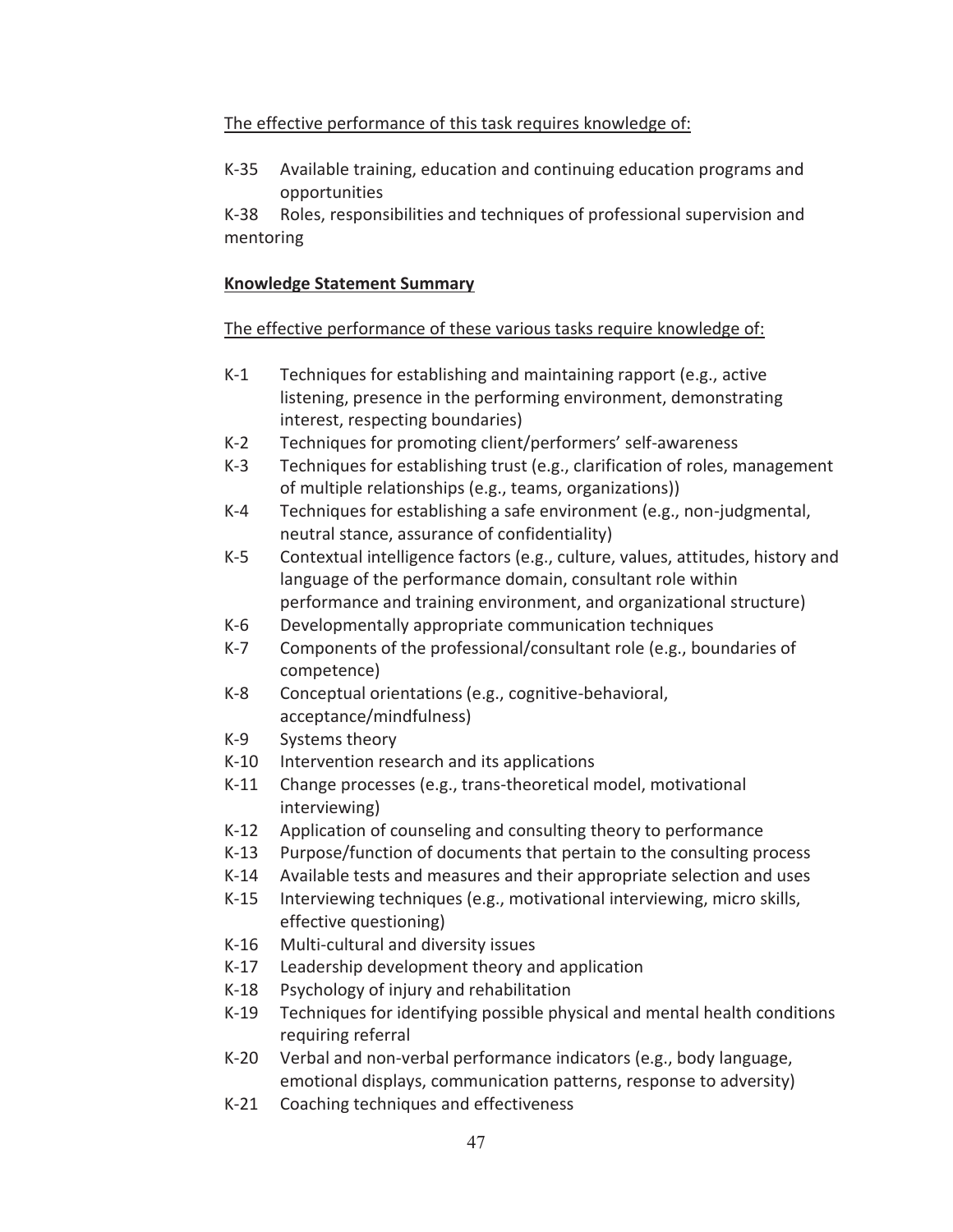- K-22 Motor learning/biomechanics, skill acquisition and execution
- K-23 Physiological bases of sports/performance (e.g., preparation, and recovery)
- K-24 Periodization and training cycles
- K-25 Neuropsychology of performance
- K-26 Performance psychophysiology
- K-27 Theories of performance excellence
- K-28 Mental skills related to performance (i.e., energy management, concentration, emotional control, self-confidence, motivation, interpersonal etc.)
- K-29 Performance psychology interventions/methods (i.e., relaxation training, mindfulness, imagery, goal setting, self-talk, team building, brief interventions, on-site intervention, interventions targeting chaotic, high pressure moments, etc.)
- K-30 Theories of learning effectiveness (e.g., how information is absorbed, processed and retained)
- K-31 Techniques for group facilitation
- K-32 Methods of evaluating consultant effectiveness (e.g., peer approaches, self-report, engagement)
- K-33 Program evaluation methods
- K-34 Elements of a performance report
- K-35 Available training, education and continuing education programs and opportunities
- K-36 The *AASP Code of Ethical Principles and Standards*
- K-37 Systematic reflective practice
- K-38 Roles, responsibilities and techniques of professional supervision and mentoring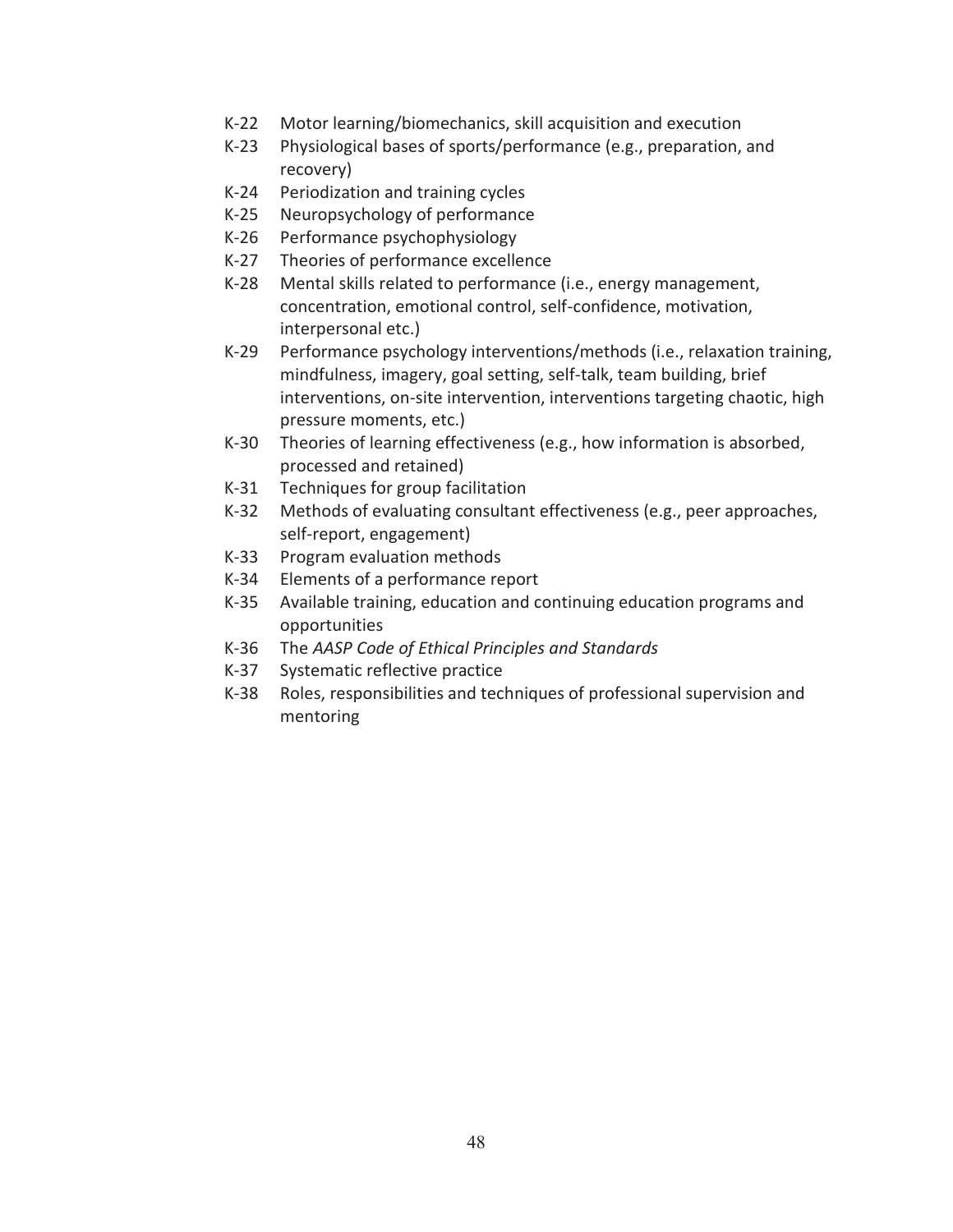# **APPENDIX B:**

# **REVISED PSYCHOLOGY PRACTITIONER CERTIFICATION EXAM TEST SPECIFICATIONS**

# **May 11, 2018**

# **CONTAINING TASK DOMAINS AND WEIGHTS WITH RELEVANT KNOWLEDGE GROUPS WEIGHTED WITHIN EACH DOMAIN**

# **Domain I – Rapport, Roles, and Expectations (13%)**

#### **Tasks**

- $\bullet$  Establish and maintain rapport with the client/performer(s).
- Explain the professional/consultant role within the specific setting or system with clients and important others.
- Explain what is expected of the client/performer(s).
- Explain/describe the consulting process.
- Discuss and/or clarify the consulting process (e.g., informed consent, documentation, contract, confidentiality, limits of availability) to help clients make informed decisions.

#### **Relevant Knowledge Groups**

O-TECHNIQUES FOR DEVELOPING RAPPORT, TRUST, AND OPEN COMMUNICATION WITH CLIENTS (6%) E-ETHICS AND PROFESSIONAL ISSUES (2%) D-CULTURE AND DIVERSITY (2%) OTHER KNOWLEDGE GROUPS (A, B, J; 3%)

# **Domain II – Assessment (16%)**

# **Tasks**

- Obtain and summarize individual, team/group and organizational assessment data and information pertaining to performance via interviews, direct observation, the administration of questionnaires and standardized tests, collaboration with other professionals, etc. Assessment includes but is not limited to:
	- Observing performance
	- Obtaining a sport history
	- Obtaining collateral assessment data and information
	- $\bullet$  Determining important factors in the performance environment (e.g., organizational characteristics (leadership, culture, dynamics), relationships with coaches)
	- Identifying personal characteristics (e.g., family, SES, social values, personality, cognitive ability, motivation)
	- Identifying perceived individual and organizational strengths and weaknesses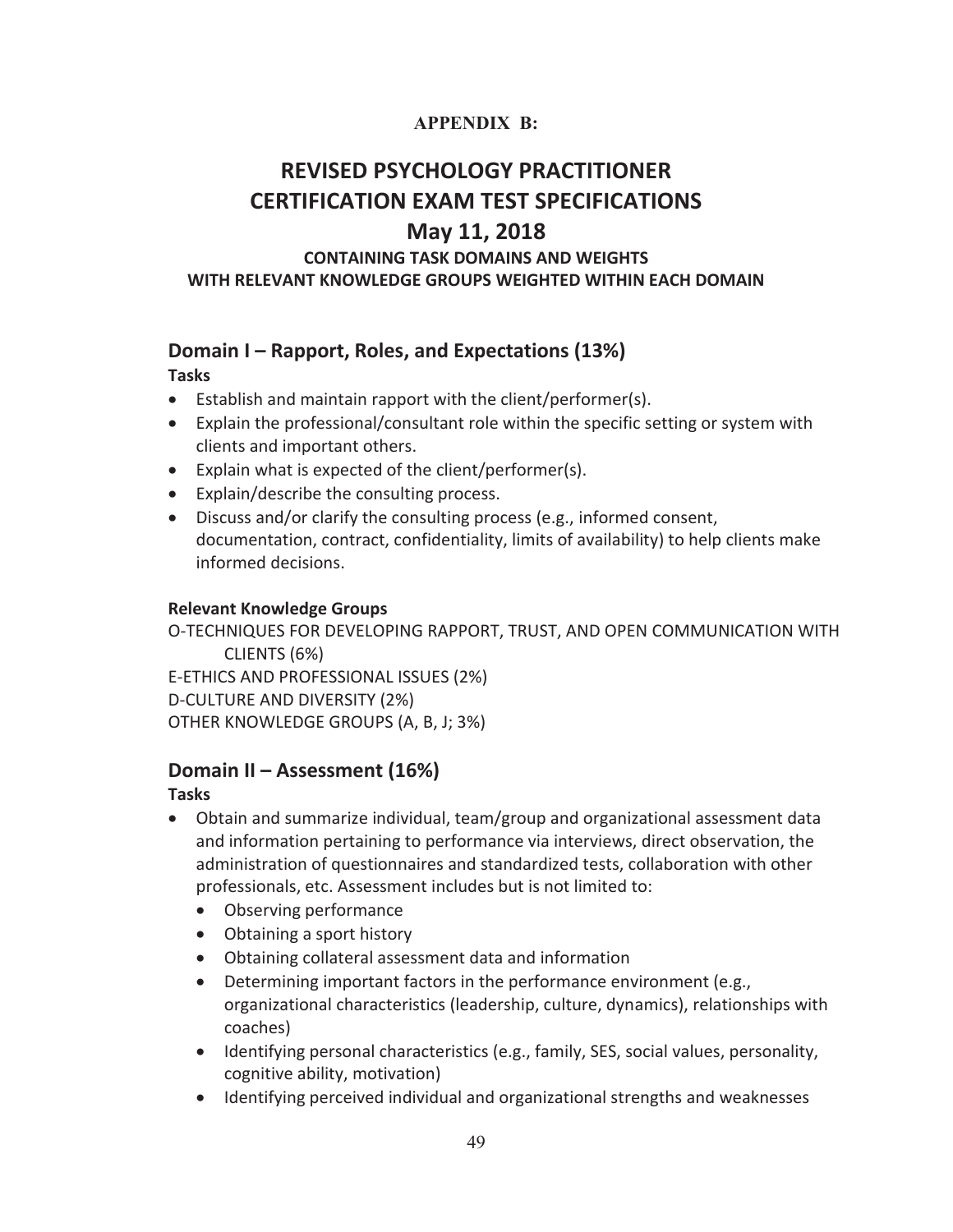- Obtaining a health and injury history
- Identifying significant life events that may be affecting performance
- Identifying/assessing client beliefs and biases about sport psychology

#### **Relevant Knowledge Groups**

B-ASSESSMENT OF INDIVIDUALS, TEAMS/GROUPS, & ORGANIZATIONS (7%) O-TECHNIQUES FOR DEVELOPING RAPPORT, TRUST, AND OPEN COMMUNICATION WITH CLIENTS (2%) OTHER KNOWLEDGE GROUPS (A, C, D, E, G, J, N; 7%)

# **Domain III – Goals, Outcomes, and Planning (20%)**

**Tasks** 

- Integrate and evaluate assessment data within a theoretical framework of performance excellence, evidence-based practice, and professional judgment.
- Collaborate with the client/performer(s) and, when appropriate, members of the performance team (e.g., coaches, colleagues, and other professionals) to formulate a plan to determine and prioritize goals and desired outcomes.
- Identify personal and systemic resources and barriers related to the achievement of goals and desired outcomes.

# **Relevant Knowledge Groups**

G-FOUNDATIONAL PSYCHOLOGICAL THEORIES, MODELS, AND CONSTRUCTS (3%) A-APPLICATION OF THEORIES AND PRINCIPLES OF COUNSELING AND CONSULTING (3%) L-PERFORMANCE PSYCHOLOGY INTERVENTIONS (3%) J-MENTAL SKILLS AND TOOLS RELATED TO PERFORMANCE (2%) B-ASSESSMENT OF INDIVIDUALS, TEAMS/GROUPS, & ORGANIZATIONS (2%) OTHER KNOWLEDGE GROUPS (D, F, H, I, K, M, O; 7%)

# **Domain IV – Implementation (35%)**

**Tasks** 

- Implement a performance plan combining awareness, education, and action to facilitate achievement of desired outcomes.
- Implement a performance plan providing and obtaining feedback as the client/performer(s) work toward achieving the goals and desired outcomes.

### **Relevant Knowledge Groups**

L-PERFORMANCE PSYCHOLOGY INTERVENTIONS (7%) J-MENTAL SKILLS AND TOOLS RELATED TO PERFORMANCE (7%) G-FOUNDATIONAL PSYCHOLOGICAL THEORIES, MODELS, AND CONSTRUCTS (4%) A-APPLICATION OF THEORIES AND PRINCIPLES OF COUNSELING AND CONSULTING (3%)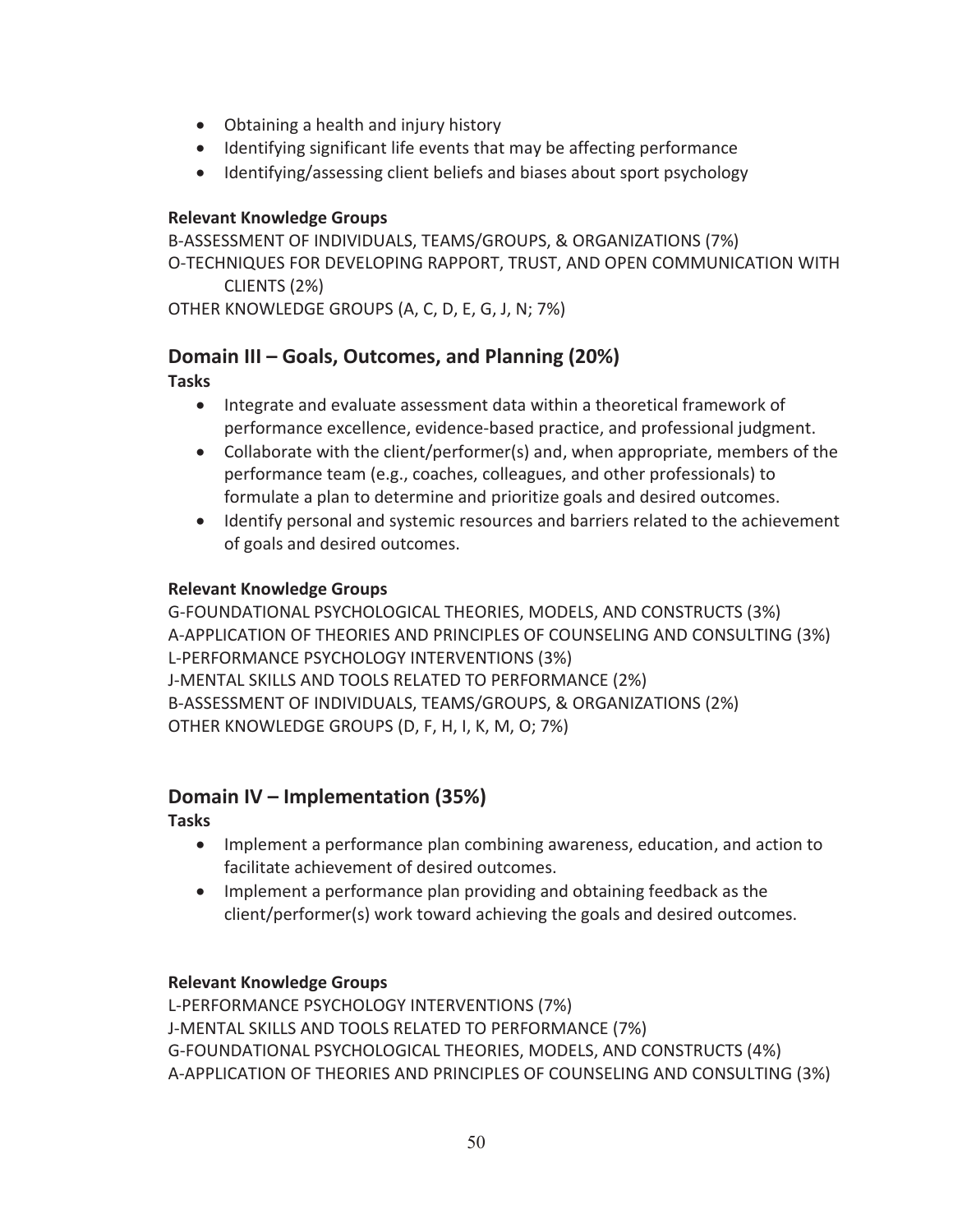O-TECHNIQUES FOR DEVELOPING RAPPORT, TRUST, AND OPEN COMMUNICATION WITH CLIENTS (2%) I-LEARNING AND SKILL ACQUISITION (2%) OTHER KNOWLEDGE GROUPS (B, C, D, E, F, H, K, M, N; 10%)

# **Domain V – Evaluation (11%)**

#### **Tasks**

- Assess progress, reset goals, and/or revise implementation strategies and techniques either as part of a continuing process/relationship (e.g., on continuing basis, yearly, season-by-season) or as part of assisting clients in making progress toward established goals.
- When possible and appropriate, obtain feedback from clients/performer(s) on consultant effectiveness.
- When ethically appropriate, obtain feedback from coaches/leadership regarding performer utilization of mental skills training and consultant effectiveness.
- Consolidate progress and conclude the professional relationship when appropriate based upon client and/or professional opinion.

#### **Relevant Knowledge Groups**

F-EVALUATION OF CONSULTING AND PROGRAM EFFECTIVENESS (6%) OTHER KNOWLEDGE GROUPS (A, B, E, O, 5%)

# **Domain VI – Professional Issues (5%)**

### **Tasks**

- Engage in activities to maintain and enhance professional competence.
- x Practice in a manner consistent with applicable laws, regulations, and the *AASP Code of Ethical Principles and Standards*.
- Engage in a process of self-reflective practice that includes a process of continuous learning.
- Recognize own biases, stereotypes, and misconceptions to prevent interfering with relationships with clients/performer(s).
- Recognize the limits of own knowledge and skills and accordingly refer clients/performers to or seek collaboration with other qualified professionals as necessary.
- Engage in activities that enhance knowledge and skills that relate to supervision of professional colleagues seeking certification (required only for those providing mentorship/supervision).

### **Relevant Knowledge Groups**

E-ETHICS AND PROFESSIONAL ISSUES (3%) OTHER KNOWLEDGE GROUPS (D, F; 2%)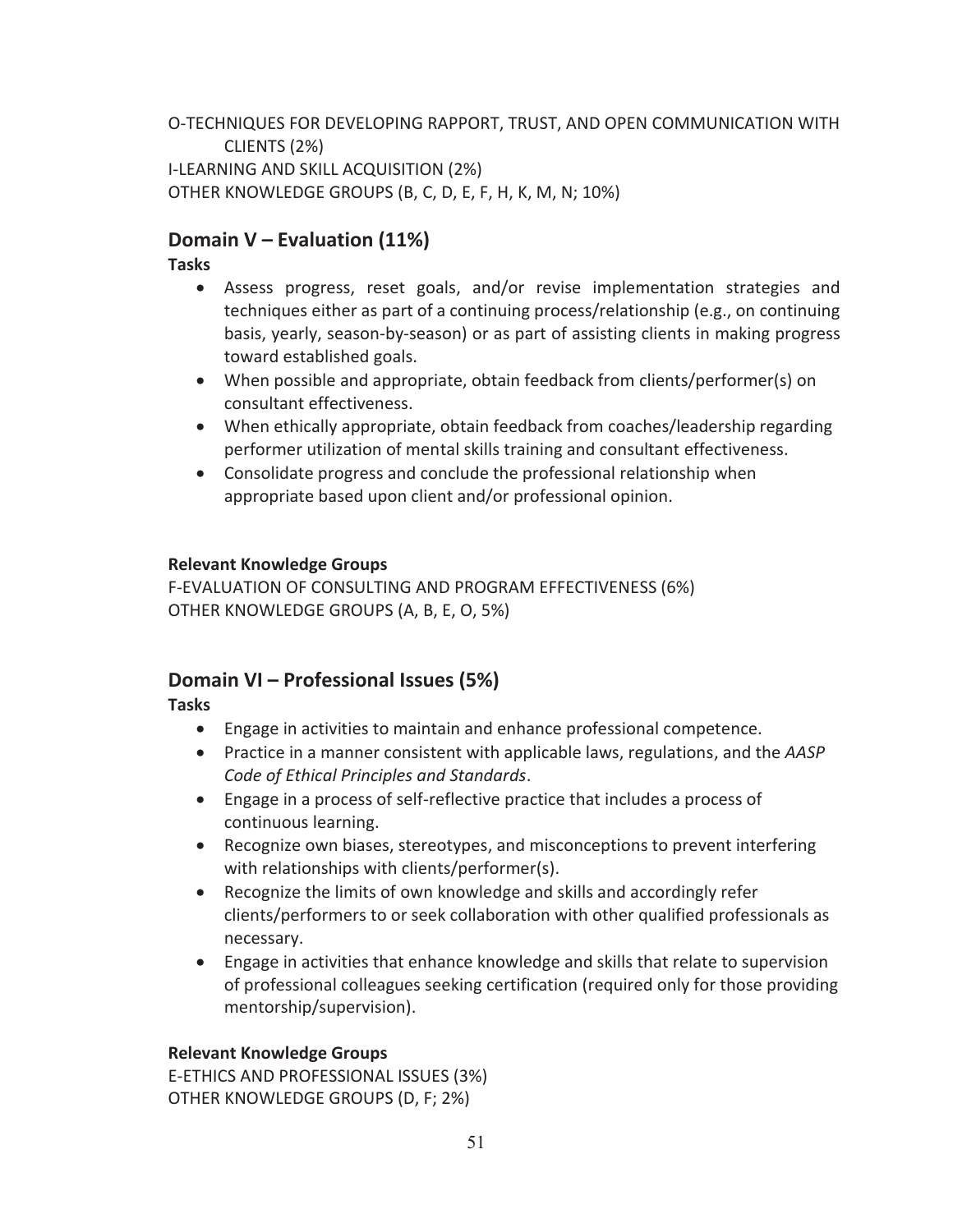#### **Note**

Task Domains and component tasks were retained from the original Job Task Analysis (JTA). Weights for a given Task Domain also were retained from the original JTA and reflect the proportion of the Certification Exam that should assess that domain. That is, the domain weight reflects how many test items out of 100 items should assess a given domain. The task domain weights across all six domains sum to 100, reflecting the 100 items on the Certification Exam. <sup>1</sup> Please see the listing of Knowledge Groups with Component Knowledge Statements at the end of this document.

<sup>1</sup> Certified Mental Performance Consultant Subject Matter Experts participated in a systematic quantitative process to weight the Knowledge Groups for each Task Domain. Weights for the Knowledge Groups within a Task Domain sum to the Task Domain weight and reflect, within a Task Domain, how many test items should assess a given Knowledge Group. The weights of all Knowledge Groups across all Task Domains sum to 100, again reflecting the 100 items on the Certification Exam.

Remaining relevant Knowledge Groups that were weighted 1% or less (i.e., representing one or fewer test items) were clustered together.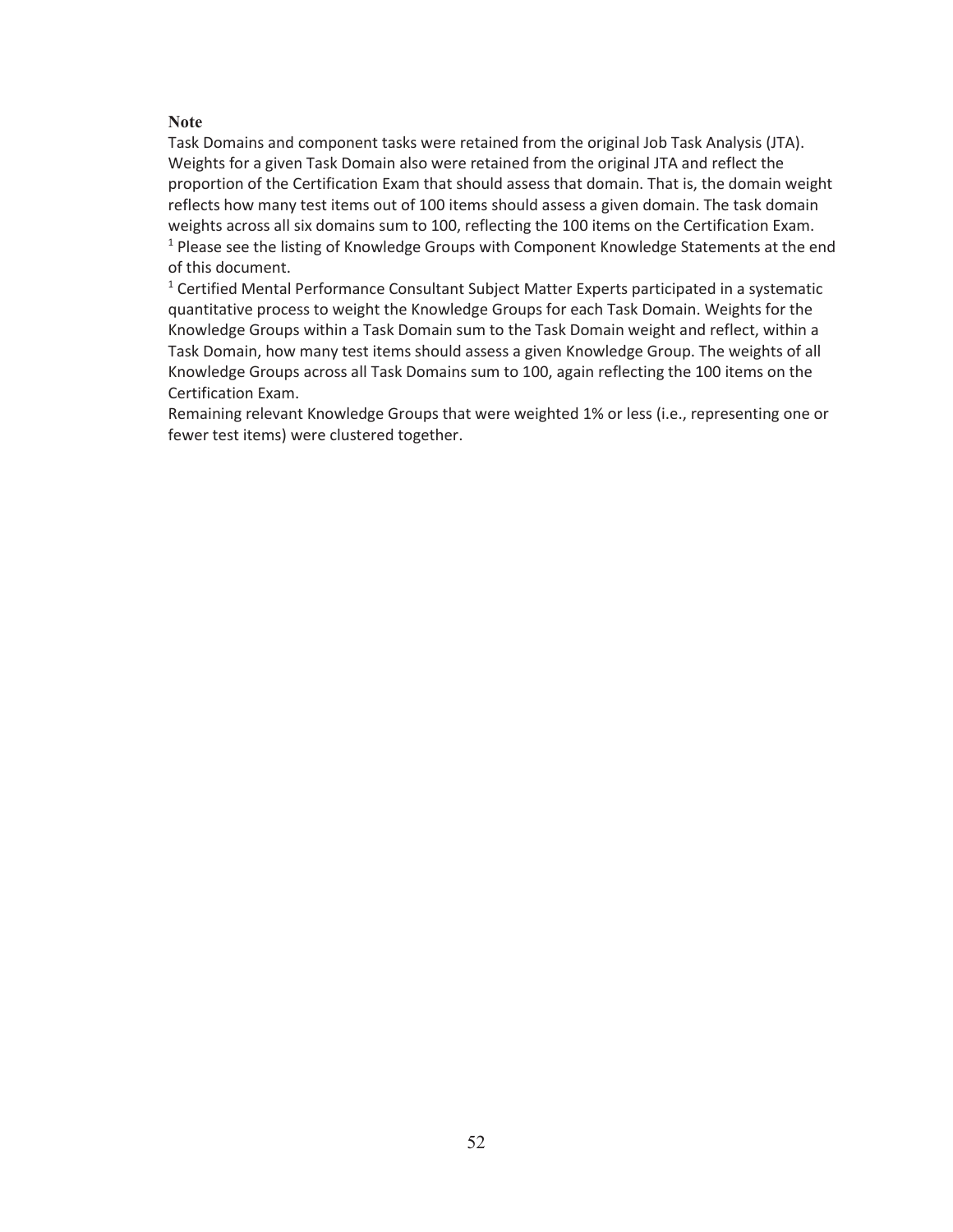# **15 Knowledge Groups (A - O) (in alphabetical order by Group name) With Weights and Component Knowledge Statements**

#### **A APPLICATION OF THEORIES AND PRINCIPLES OF COUNSELING AND CONSULTING (8%)**

- Conceptual orientations (e.g., resonance, cognitive-behavioral, acceptance/mindfulness)
- Systems theory
- Change processes (e.g., trans-theoretical model, solution-focused brief therapy; theory of planned behavior)
- Application of counseling and consulting theory to performance

#### **B ASSESSMENT OF INDIVIDUALS, TEAMS/GROUPS, & ORGANIZATIONS (11%)**

- Available tests and measures and their appropriate selection and uses
- Interviewing techniques (e.g., motivational interviewing, micro skills, effective questioning)
- Verbal and non-verbal performance indicators (e.g., body language, emotional displays, communication patterns, response to adversity)
- Elements of a performance report written by a coach, personnel director, etc. about an athlete
- Other sources of assessment data (e.g., observation, reports, existing data bases such as season statistics, etc.)

### **C COACHING EFFECTIVENESS (3%)**

• Models of coaching, coaching methods and techniques, and evaluation of coaching effectiveness

#### **D CULTURE AND DIVERSITY (6%)**

- Contextual intelligence factors (e.g., culture, values, attitudes, history and language of the performance domain, consultant role within performance and training environment, organizational structure)
- Multi-cultural and diversity issues

#### **E ETHICS AND PROFESSIONAL ISSUES (8%)**

- Components of the professional/consultant role (e.g., boundaries of competence)
- Purpose/function of documents that pertain to the consulting process
- Techniques for identifying possible physical and mental health conditions requiring referral
- The AASP Code of Ethical Principles and Standards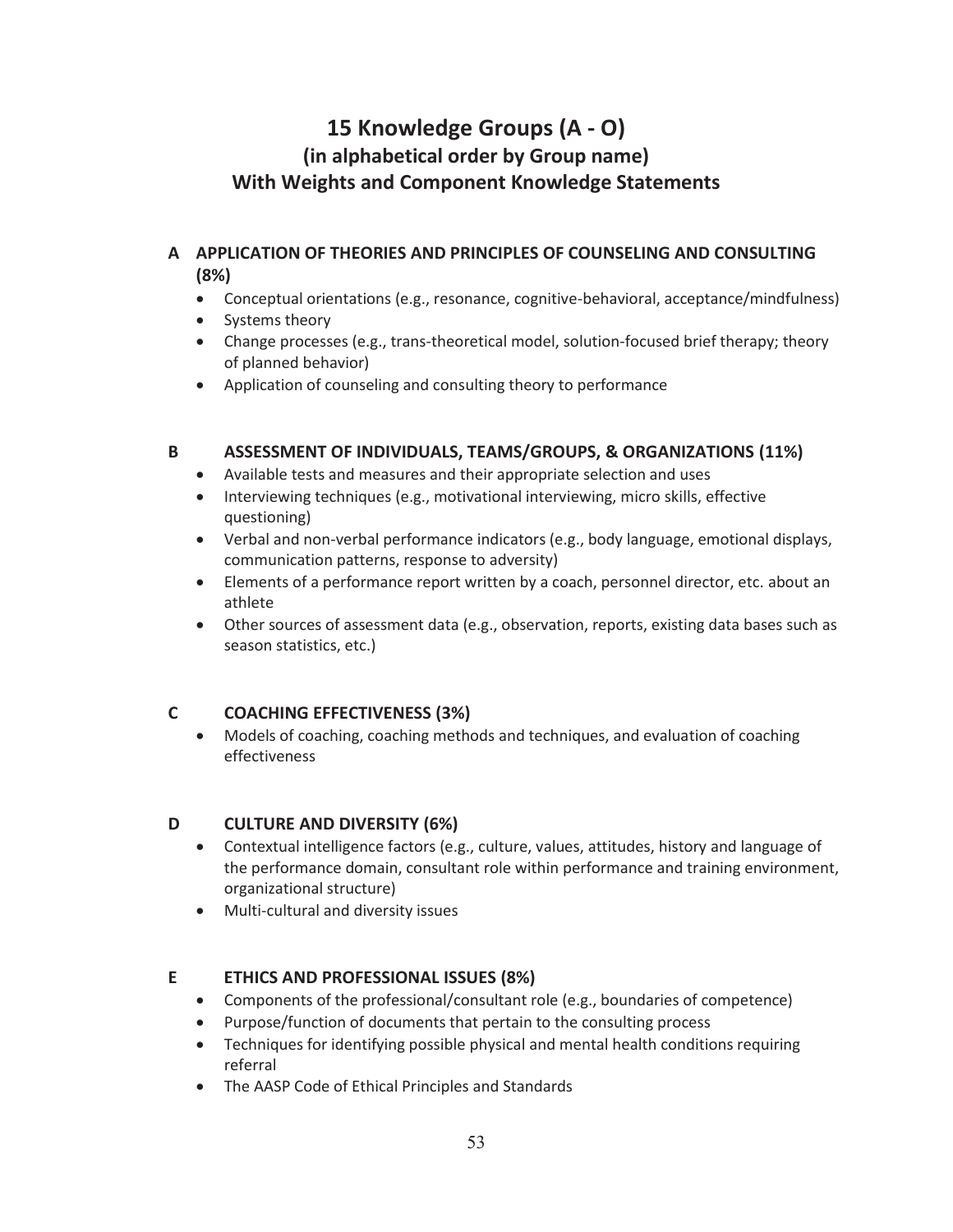#### **F EVALUATION OF CONSULTING AND PROGRAM EFFECTIVENESS (8%)**

- Methods of evaluating consultant effectiveness (e.g., peer approaches, self-report, engagement)
- Program evaluation methods
- Systematic reflective practice

### **G FOUNDATIONAL PSYCHOLOGICAL THEORIES, MODELS, AND CONSTRUCTS (9%)**

• Theories, models, and constructs from various sub-disciplines in psychology that inform practice (e.g., achievement goal theory, attribution theory, catastrophe model, cue utilization model, debilitative/facilitative anxiety principles, IZOF model, multidimensional anxiety model, reversal theory, learned helplessness, selfdetermination theory, self-efficacy theory, social cognitive theory, other theories of motivation)

### **H LEADERSHIP DEVELOPMENT (3%)**

• Theories and application of leadership development, personal leadership, and team/group leadership models and methods

#### **I LEARNING AND SKILL ACQUISITION (3%)**

- Motor learning/biomechanics, skill acquisition, and execution
- Theories of learning effectiveness (e.g., how information is absorbed, processed, and retained)

### **J MENTAL SKILLS AND TOOLS RELATED TO PERFORMANCE (11%)**

- Mental skills (e.g., attentional focus, concentration, confidence, emotional control, energy management, mindfulness) and mental tools used to build skills (e.g., imagery, goal setting, relaxation strategies, self-talk) related to performance.
- **•** Research on effectiveness of different mental skills for various demographics, settings, and physical skills

### **K NEUROPSYCHOLOGICAL BASES OF PERFORMANCE (2%)**

- Neuropsychology of performance
- Performance psychophysiology

### **L PERFORMANCE PSYCHOLOGY INTERVENTIONS (11%)**

- Techniques for promoting client/performers' self-awareness
- Intervention research and its applications
- Theories and frameworks of performance excellence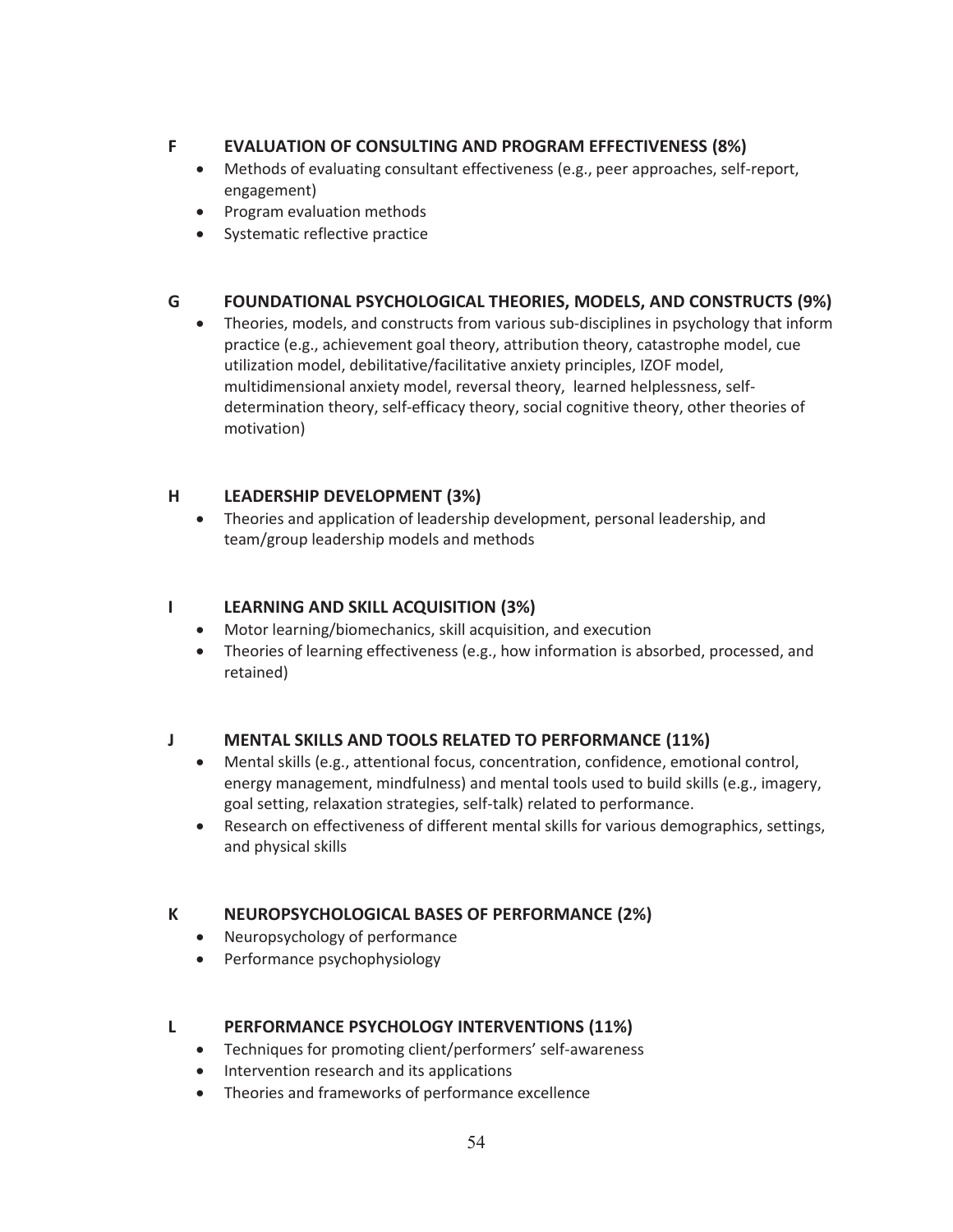- Performance psychology interventions/methods (e.g., relaxation training, mindfulness training, goal setting, team building, brief interventions, on-site intervention, interventions targeting chaotic and/or high-pressure situations, etc.)
- Techniques for group facilitation

#### **M PHYSIOLOGICAL BASES OF PERFORMANCE (3%)**

- Physiological bases of sports/performance (e.g., preparation, recovery)
- Periodization and training cycles

#### **N PSYCHOLOGY OF INJURY AND REHABILITATION (2%)**

• Psychology of injury and rehabilitation

# **O TECHNIQUES FOR DEVELOPING RAPPORT, TRUST, AND OPEN COMMUNICATION WITH CLIENTS (12%)**

- Techniques for establishing and maintaining rapport (e.g., active listening, presence in the performing environment, demonstrating interest, respecting boundaries)
- $\bullet$  Techniques for establishing trust (e.g., clarification of roles, management of multiple relationships (e.g., teams, organizations))
- Techniques for establishing a safe environment (e.g., non-judgmental, neutral stance, assurance of confidentiality)
- Developmentally appropriate communication techniques

#### **Note**

The weight for a Knowledge Group appears in parentheses following each group title. The weights indicate the number of exam items out of 100 items that target that knowledge group. The weights summed for all 15 knowledge groups equals 100, reflecting the 100 items on the exam.

The component knowledge statements were taken from the original Job Task Analysis. Knowledge Groups were formed and knowledge statements were slightly revised by a group of Certified Mental Performance Consultant (CMPC) Subject Matter Experts (SMEs). Two knowledge statements were deleted and three statements were added. A second group of CMPC SMEs participated in a systematic quantitative process to weight the Knowledge Groups.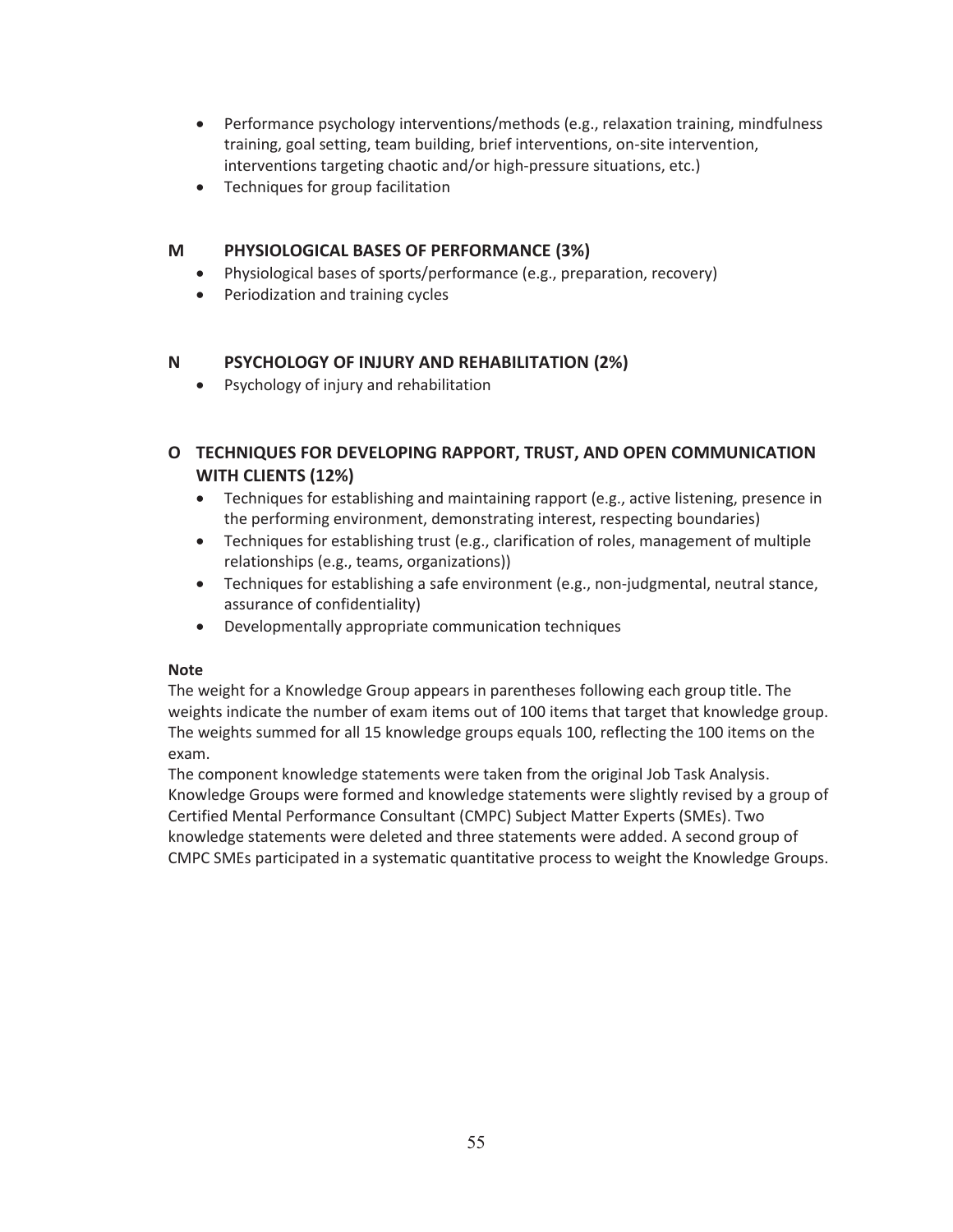Appendix C: SME Domain: Unique Item Numbers and Corresponding Domain

| Domain 1   | Domain 2   | Domain 3   | Domain 4   | Domain 5   | Domain 6   |
|------------|------------|------------|------------|------------|------------|
| 515813-33  | 528145-257 | 516136-71  | 528137-138 | 528142-236 | 528140-231 |
| 528135-84  | 528146-47  | 528136-115 | 528925-97  | 528148-52  | 528150-68  |
| 528138-142 | 528147-50  | 528139-220 | 528926-99  | 529042-2   | 528780-110 |
| 528144-249 | 528149-54  | 528143-237 | 528931-207 | 529045-9   | 529024-193 |
| 529002-85  | 528151-82  | 528778-106 | 528935-227 | 529048-203 | 529052-274 |
| 529025-194 | 528152-86  | 528902-199 | 528937-228 | 529049-207 | 529056-31  |
|            | 528153-89  | 528910-7   | 528940-256 | 529051-209 | 529057-120 |
|            | 528896-119 | 528915-45  | 528942-1   | 529053-279 | 529058-123 |
|            | 528897-137 | 528916-46  | 528977-5   | 529055-1   | 529059-134 |
|            | 528904-218 | 528920-60  | 528979-7   |            |            |
|            | 528906-230 | 528921-62  | 528980-13  |            |            |
|            | 528908-295 | 528923-69  | 528981-20  |            |            |
|            | 528909-4   | 528927-117 | 528982-23  |            |            |
|            | 528917-56  | 528929-157 | 528984-28  |            |            |
|            | 528918-58  | 528938-239 | 528985-36  |            |            |
|            | 528928-122 | 528983-24  | 528986-41  |            |            |
|            | 529014-128 | 529016-136 | 528987-42  |            |            |
|            | 529021-163 | 529018-141 | 528989-43  |            |            |
|            |            | 529020-151 | 528990-63  |            |            |
|            |            | 529032-208 | 529001-73  |            |            |
|            |            | 529043-3   | 529004-104 |            |            |
|            |            | 529044-7   | 529008-107 |            |            |
|            |            | 529046-149 | 529010-124 |            |            |
|            |            |            | 529011-125 |            |            |
|            |            |            | 529012-127 |            |            |
|            |            |            | 529015-131 |            |            |
|            |            |            | 529019-147 |            |            |
|            |            |            | 529033-209 |            |            |
|            |            |            | 529036-225 |            |            |
|            |            |            | 529038-288 |            |            |
|            |            |            | 529040-296 |            |            |
|            |            |            | 529041-299 |            |            |
|            |            |            | 529047-202 |            |            |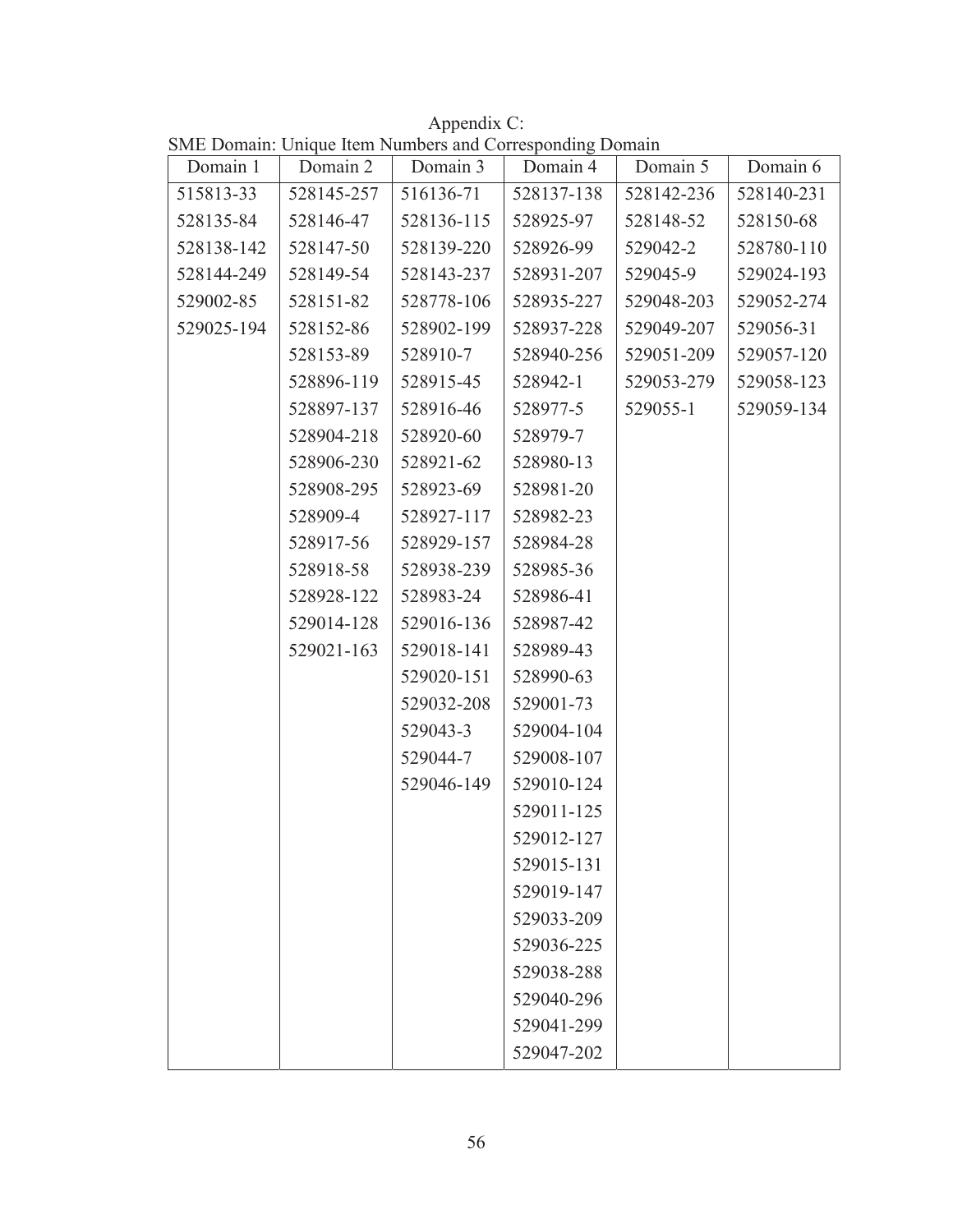| A                         | B          | C          | D          | E          | F          |
|---------------------------|------------|------------|------------|------------|------------|
| $\overline{528136} - 115$ | 528145-257 | 528927-117 | 528138-142 | 528780-110 | 529049-207 |
| 528137-138                | 528146-47  | 529043-3   | 528140-231 | 529024-193 | 529053-279 |
| 528139-220                | 528147-50  |            | 528150-68  | 529056-31  | 529055-1   |
| 528141-232                | 528151-82  |            | 528153-89  | 529057-120 |            |
| 528902-199                | 528152-86  |            | 529052-274 | 529058-123 |            |
| 528904-218                | 528896-119 |            |            | 529059-134 |            |
| 528937-228                | 528897-137 |            |            |            |            |
| 528990-63                 | 529051-209 |            |            |            |            |
| 529016-136<br>529021-163  |            |            |            |            |            |
| 529044-7                  |            |            |            |            |            |
| G                         | H          | T          | J          | K          | L          |
| 528148-52                 |            | 528149-54  | 528977-5   |            | 528931-207 |
| 528778-106                |            | 528915-45  | 528979-7   |            | 528942-1   |
| 528906-230                |            | 528928-122 | 528980-13  |            | 529008-107 |
| 528908-295                |            | 528989-43  | 528981-20  |            | 529011-125 |
| 528909-4                  |            |            | 528982-23  |            | 529012-127 |
| 528910-7                  |            |            | 529004-104 |            | 529038-288 |
| 528916-46                 |            |            |            |            | 529047-202 |
| 528917-56                 |            |            |            |            |            |
| 528918-58                 |            |            |            |            |            |
| 528920-60                 |            |            |            |            |            |
| 528921-62                 |            |            |            |            |            |
| 528923-69                 |            |            |            |            |            |
| 528925-97                 |            |            |            |            |            |
| 528926-99                 |            |            |            |            |            |
|                           |            |            |            |            |            |
| 528929-157                |            |            |            |            |            |
| 528935-227                |            |            |            |            |            |
| 528938-239                |            |            |            |            |            |
| 528940-256                |            |            |            |            |            |
| 528983-24                 |            |            |            |            |            |
| 529010-124                |            |            |            |            |            |
| 529014-128                |            |            |            |            |            |
| 529015-131                |            |            |            |            |            |
| 529018-141                |            |            |            |            |            |
| 529019-147                |            |            |            |            |            |
| 529020-151                |            |            |            |            |            |
| 529032-208                |            |            |            |            |            |
| 529033-209                |            |            |            |            |            |
| 529036-225                |            |            |            |            |            |
| 529040-296                |            |            |            |            |            |
| 529042-2                  |            |            |            |            |            |
| 529046-149                |            |            |            |            |            |

Appendix D: SME Knowledge Group (KG): Unique Item Number and Corresponding KG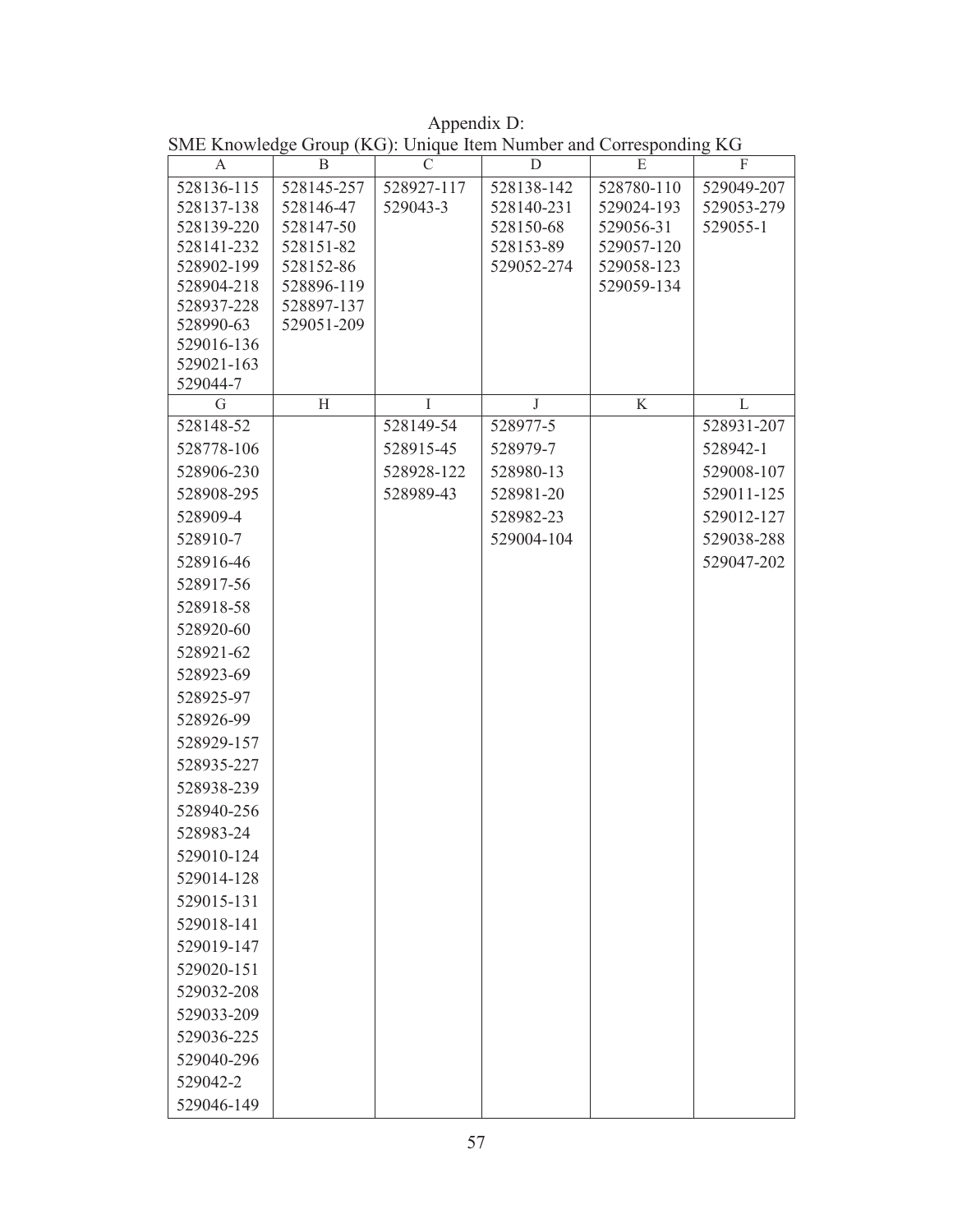Appendix D: SME Knowledge Group (KG): Unique Item Number and Corresponding KG

| М         | N          |            |
|-----------|------------|------------|
| 528985-36 | 516136-71  | 515813-33  |
| 528987-42 | 528932-226 | 528135-84  |
| 529001-73 | 528984-28  | 528142-236 |
| 529045-9  | 528986-41  | 528143-237 |
|           |            | 528144-249 |
|           |            | 529002-85  |
|           |            | 529025-194 |
|           |            | 529041-299 |
|           |            | 529048-203 |
|           |            |            |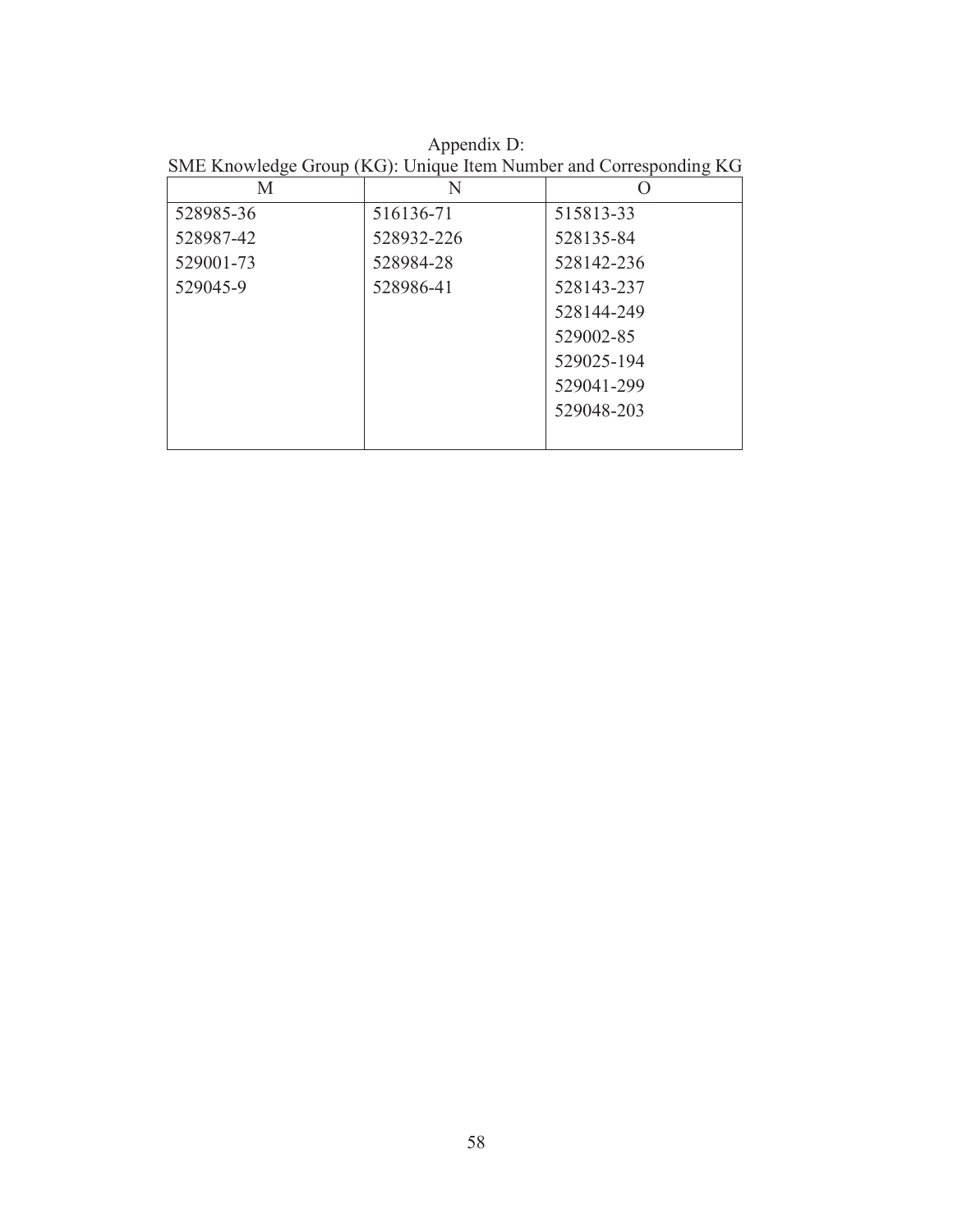|                    |                                                                 | SME Knowledge Group within Domain                                                                                                |                    |                                                                                       |                                                                                                                                                                   |
|--------------------|-----------------------------------------------------------------|----------------------------------------------------------------------------------------------------------------------------------|--------------------|---------------------------------------------------------------------------------------|-------------------------------------------------------------------------------------------------------------------------------------------------------------------|
| Domain 1           | <b>SME</b>                                                      | Test                                                                                                                             | Domain 2           | <b>SME</b>                                                                            | <b>Test Specifications</b>                                                                                                                                        |
|                    |                                                                 | Specifications                                                                                                                   |                    |                                                                                       |                                                                                                                                                                   |
| Knowledge<br>Group | $D - 1$<br>$O - 5$                                              | $O - 6$<br>$E - 2$<br>$D - 2$<br>$A - 1$<br>$B - 1$<br>$J - 1$                                                                   | Knowledge<br>Group | $A - 2$<br>$B - 7$<br>$D - 1$<br>$G - 6$<br>$I - 2$                                   | $B - 7$<br>$O - 2$<br>$A - 1$<br>$C - 1$<br>$D - 1$<br>$E - 1$<br>$G - 1$<br>$J - 1$<br>$N - 1$                                                                   |
| Domain 3           | <b>SME</b>                                                      | Test<br>Specifications                                                                                                           | Domain 4           | <b>SME</b>                                                                            | <b>Test Specifications</b>                                                                                                                                        |
| Knowledge<br>Group | $A - 5$<br>$C - 2$<br>$G - 13$<br>$I - 1$<br>$O - 1$<br>$N - 1$ | $G - 3$<br>$A - 3$<br>$L - 3$<br>$J - 2$<br>$B - 2$<br>$D - 1$<br>$F - 1$<br>$H - 1$<br>$I - 1$<br>$K - 1$<br>$M - 1$<br>$O - 1$ | Knowledge<br>Group | $A - 4$<br>$G - 10$<br>$I - 1$<br>$J - 6$<br>$L - 7$<br>$M - 3$<br>$N - 3$<br>$O - 1$ | $L - 7$<br>$J - 7$<br>$G - 4$<br>$A - 3$<br>$O - 2$<br>$I - 2$<br>$B - 1$<br>$C - 1$<br>$D - 1$<br>$E - 1$<br>$F - 1$<br>$H - 1$<br>$K - 1$<br>$M - 1$<br>$N - 1$ |
| Domain 5           | <b>SME</b>                                                      | Test<br>Specifications                                                                                                           | Domain 6           | <b>SME</b>                                                                            | <b>Test Specifications</b>                                                                                                                                        |
| Knowledge<br>Group | $B - 1$<br>$F - 3$<br>$G - 2$<br>$M - 1$<br>$O - 2$             | $F - 6$<br>$A - 1$<br>$B - 1$<br>$E - 1$<br>$O - 5$                                                                              | Knowledge<br>Group | $D - 3$<br>$E - 6$                                                                    | $E - 3$<br>$D - 1$<br>$F - 1$                                                                                                                                     |

Appendix E: SME Knowledge Group within Domain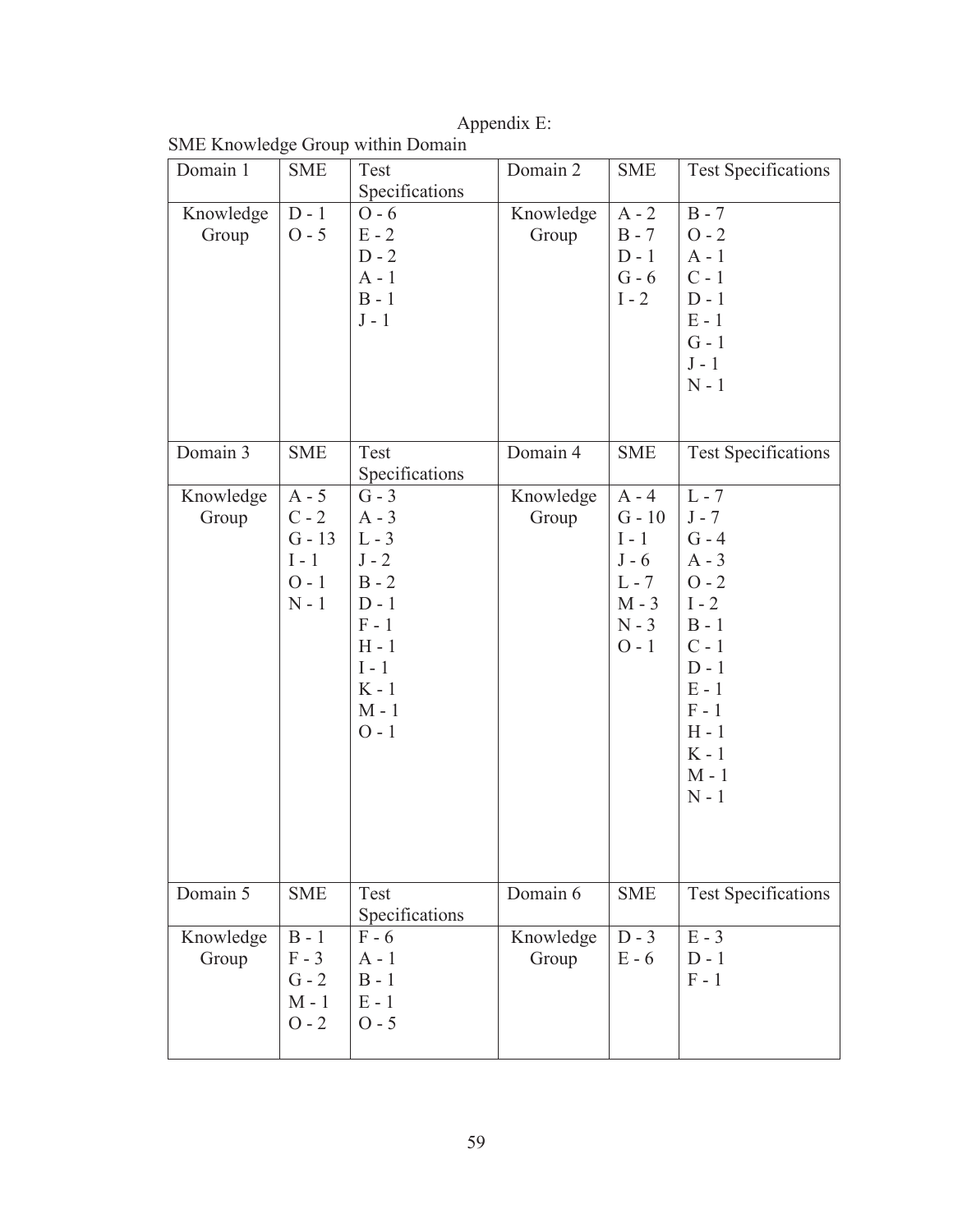|  | Appendix F: |                                                         |
|--|-------------|---------------------------------------------------------|
|  |             | Knowledge Group Original Consensus – Unique Item Number |

| A          | $\mathbf{B}$ | $\overline{C}$ | D          | E          | $\overline{F}$ |
|------------|--------------|----------------|------------|------------|----------------|
| 528139-220 | 528151-82    | 528927-117     | 528150-68  | 528870-110 | 529049-207     |
| 528141-232 | 528152-86    | 529043-3       | 529052-274 | 529024-193 |                |
| 528902-199 | 528897-137   |                |            | 529056-31  |                |
|            |              |                |            | 529057-120 |                |
|            |              |                |            | 529058-123 |                |
|            |              |                |            | 529059-134 |                |
| G          | H            | T              | J          | K          | L              |
| 528148-52  |              | 528915-45      | 528977-5   |            | 529008-107     |
| 528778-106 |              | 528928-122     | 528981-20  |            |                |
| 528190-7   |              |                | 528982-23  |            |                |
| 528916-46  |              |                |            |            |                |
| 528917-56  |              |                |            |            |                |
| 528918-58  |              |                |            |            |                |
| 528920-60  |              |                |            |            |                |
| 528921-62  |              |                |            |            |                |
| 528923-69  |              |                |            |            |                |
| 528935-97  |              |                |            |            |                |
| 528929-157 |              |                |            |            |                |
| 528935-227 |              |                |            |            |                |
| 528938-239 |              |                |            |            |                |
| 528940-256 |              |                |            |            |                |
| 529015-131 |              |                |            |            |                |
| 529020-151 |              |                |            |            |                |
| 529033-209 |              |                |            |            |                |
| 529046-149 |              |                |            |            |                |
| M          | N            | $\overline{O}$ |            |            |                |
| 529001-73  | 516136-71    | 515813-33      |            |            |                |
| 529045-9   | 528984-28    | 528142-236     |            |            |                |
|            | 528986-41    | 528144-249     |            |            |                |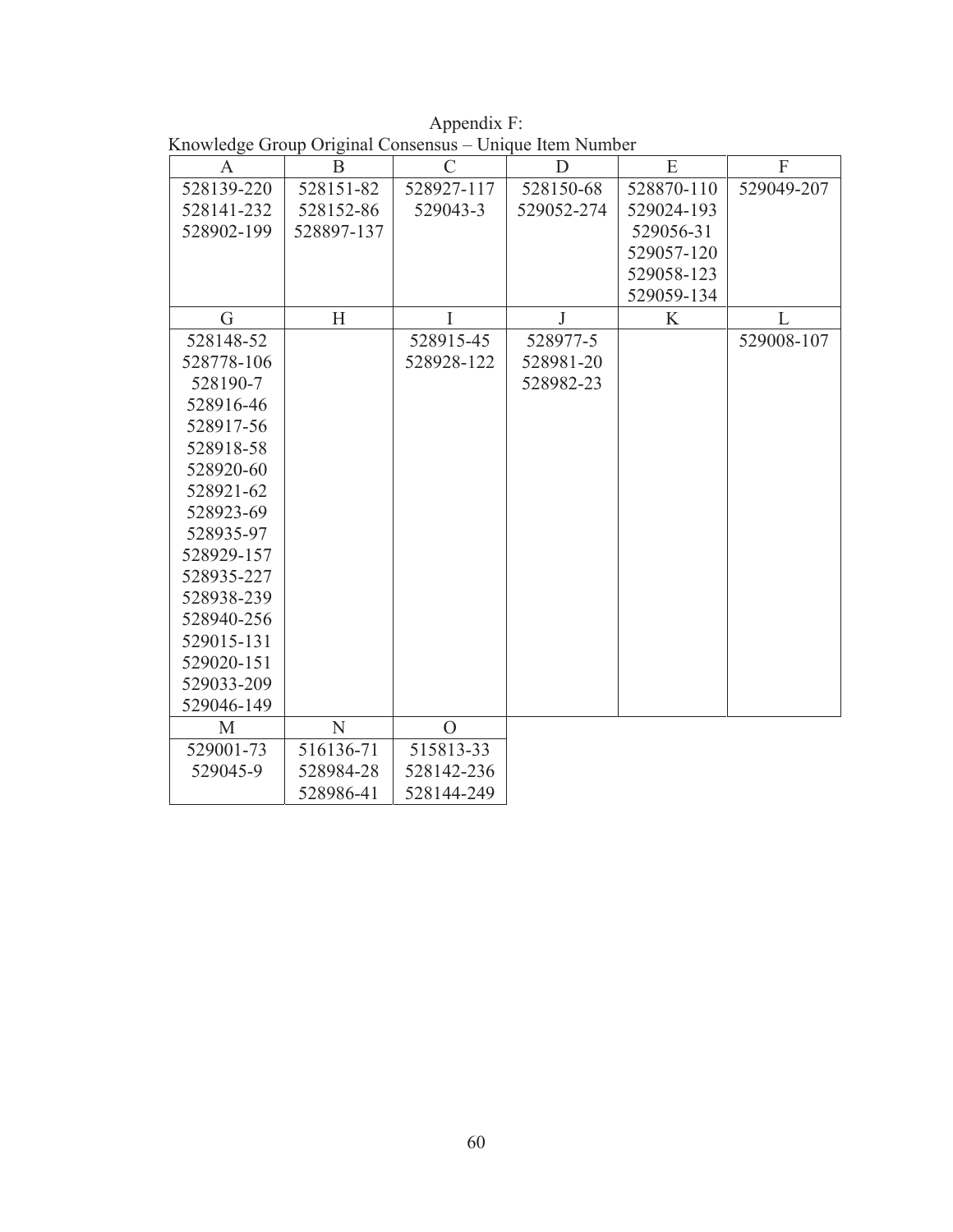| Domain 1   | $D$ onnam $O_{II}$ chan $O_{III}$<br>Domain 2 | $C$ <i>hique hem ramoer</i><br>Domain 3 | Domain 4   | Domain 5   | Domain 6   |
|------------|-----------------------------------------------|-----------------------------------------|------------|------------|------------|
| 515813-33  | 528151-82                                     | 528910-7                                | 528137-138 | 529049-207 | 528140-231 |
| 528135-84  | 528152-86                                     | 528923-69                               | 528931-207 |            | 528150-68  |
| 528144-249 | 528153-89                                     | 529044-7                                | 528937-228 |            | 528780-110 |
| 529002-85  | 528896-119                                    |                                         | 528942-1   |            | 529024-193 |
|            | 528897-137                                    |                                         | 528977-5   |            | 529052-274 |
|            | 528906-230                                    |                                         | 528979-7   |            | 529056-31  |
|            | 528908-295                                    |                                         | 528980-13  |            | 529057-120 |
|            |                                               |                                         | 528981-20  |            | 529058-123 |
|            |                                               |                                         | 528982-23  |            | 529059-134 |
|            |                                               |                                         | 528984-28  |            |            |
|            |                                               |                                         | 528986-21  |            |            |
|            |                                               |                                         | 528987-42  |            |            |
|            |                                               |                                         | 529001-73  |            |            |
|            |                                               |                                         | 529004-104 |            |            |
|            |                                               |                                         | 529008-107 |            |            |
|            |                                               |                                         | 529010-124 |            |            |
|            |                                               |                                         | 529011-125 |            |            |
|            |                                               |                                         | 529015-131 |            |            |
|            |                                               |                                         | 529036-225 |            |            |
|            |                                               |                                         | 529038-288 |            |            |

Appendix G: Domain Original Consensus – Unique Item Number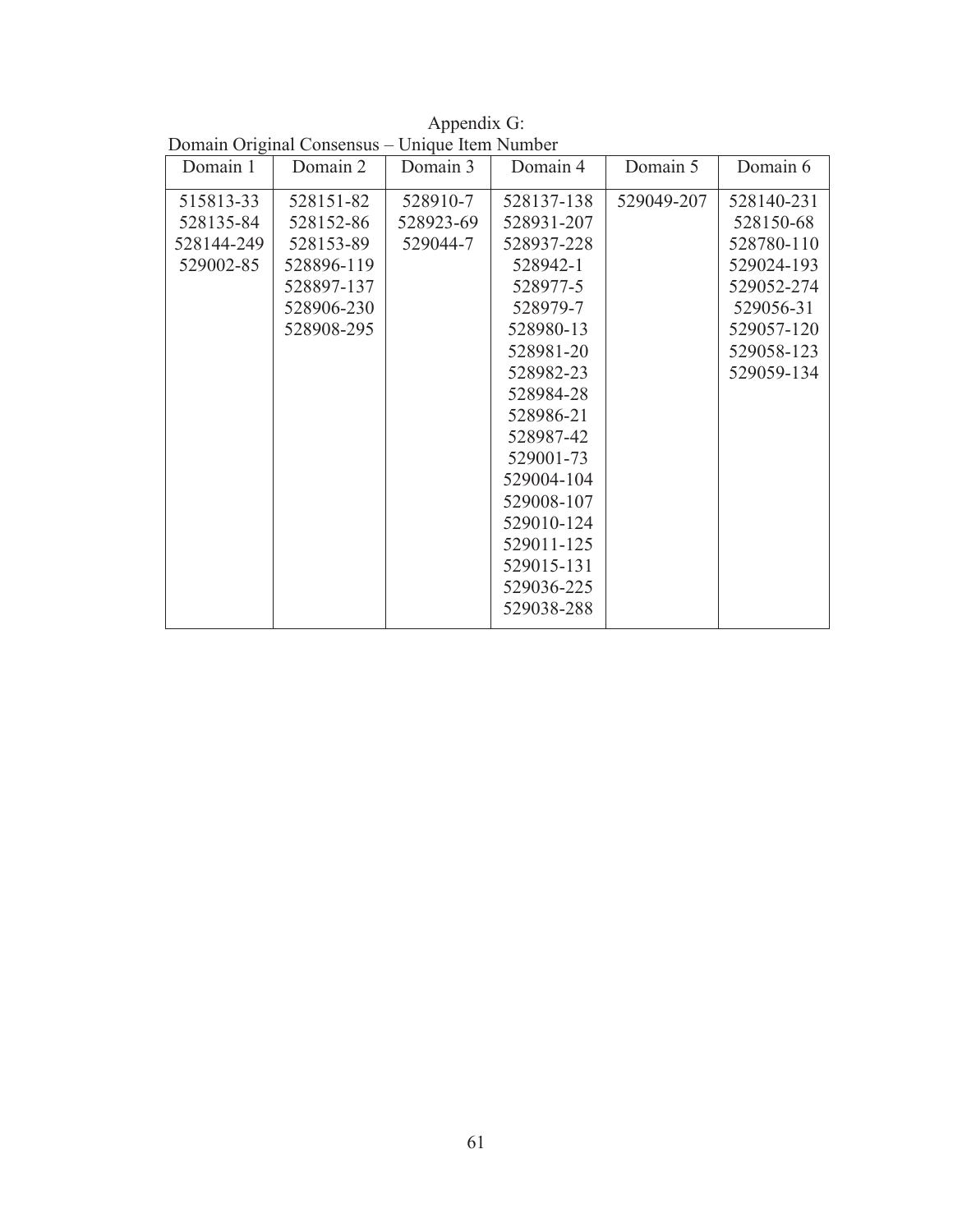| Chronological | <b>RETOWNOGO</b> OTORP and DOMAIN OTISHINI CONSCIISHS<br>Unique Item | Knowledge                 | Unique nom Franco<br>Domain |
|---------------|----------------------------------------------------------------------|---------------------------|-----------------------------|
| Number        | Number                                                               | Group                     |                             |
| $\mathbf{1}$  | 515813-33                                                            | $\overline{O}$            | $\mathbf{1}$                |
| 12            | 528144-249                                                           | $\overline{O}$            | $\mathbf{1}$                |
| 18            | 528150-68                                                            | $\mathbf D$               | 6                           |
| 19            | 528151-82                                                            | $\bf{B}$                  | $\overline{2}$              |
| 20            | 528152-86                                                            | B                         | $\overline{2}$              |
| 25            | 528780-110                                                           | ${\bf E}$                 | 6                           |
| 27            | 528897-137                                                           | $\mathbf B$               | $\overline{2}$              |
| 35            | 528910-7                                                             | G                         | $\overline{3}$              |
| 44            | 528923-69                                                            | G                         | $\overline{3}$              |
| 59            | 528977-5                                                             | $\bf J$                   | $\overline{4}$              |
| 63            | 528981-20                                                            | J                         | $\overline{4}$              |
| 64            | 528982-23                                                            | $\mathbf{J}$              | $\overline{4}$              |
| 66            | 528984-28                                                            | N                         | $\overline{4}$              |
| 68            | 528986-41                                                            | $\mathbf N$               | $\overline{4}$              |
| 72            | 529001-73                                                            | M                         | $\overline{4}$              |
| 75            | 529008-107                                                           | L                         | $\overline{4}$              |
| 80            | 529015-131                                                           | G                         | $\overline{4}$              |
| 87            | 529024-193                                                           | E                         | 6                           |
| 105           | 529049-207                                                           | $\boldsymbol{\mathrm{F}}$ | 5                           |
| 107           | 529052-274                                                           | $\mathbf D$               | 6                           |
| 111           | 529056-31                                                            | E                         | 6                           |
| 112           | 529057-120                                                           | ${\bf E}$                 | 6                           |
| 113           | 529058-123                                                           | ${\bf E}$                 | 6                           |
| 114           | 529059-134                                                           | E                         | 6                           |

Appendix H: Knowledge Group and Domain Original Consensus – Unique Item Number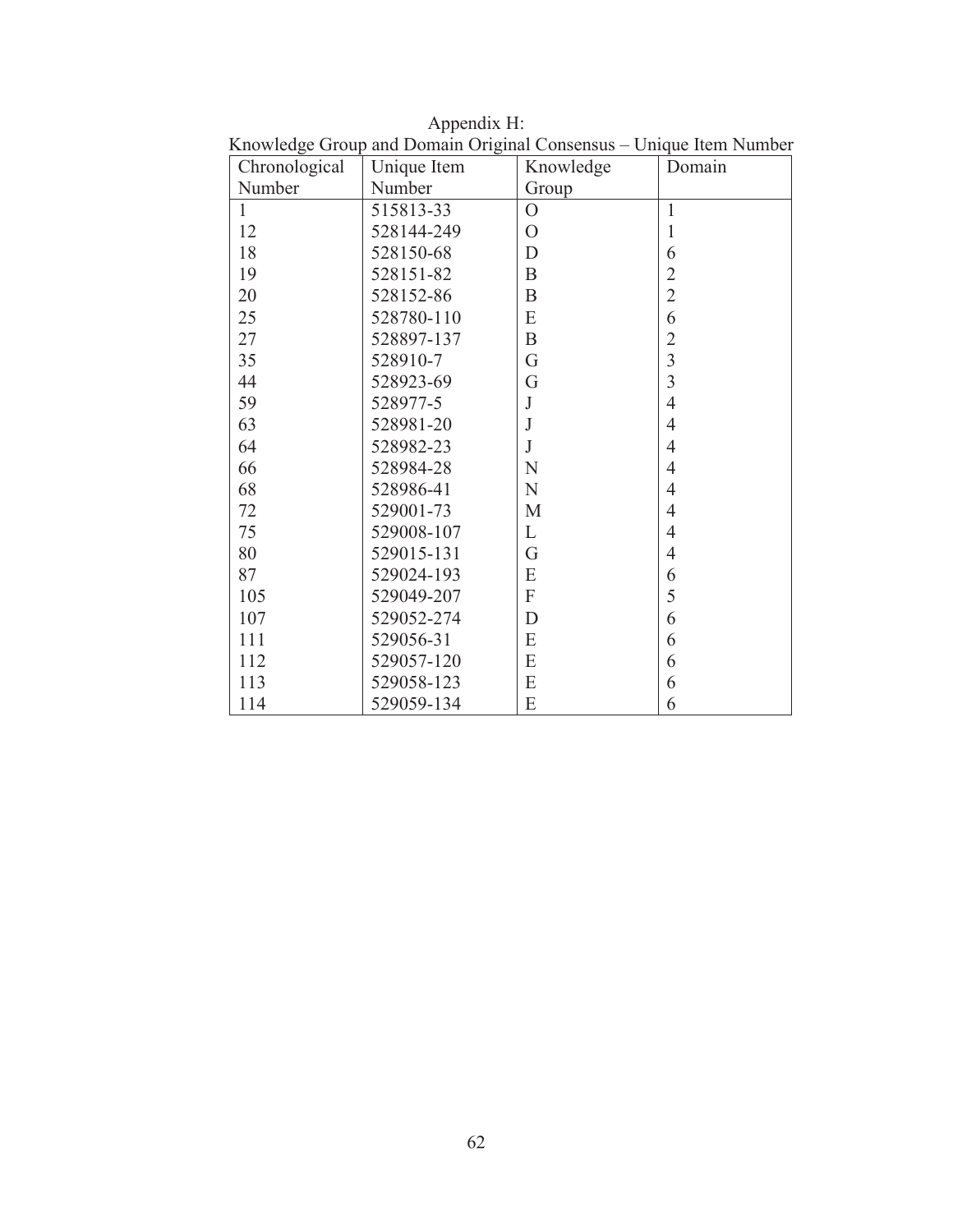#### Appendix I:

Number of items that need to be added or removed by Knowledge Group

Knowledge Group A: (add two items, remove 4 items)

- one item needs to be added to Domain 1
- one item needs to be removed from Domain 2
- two items need to be removed from Domain 3
- one item needs to be removed from Domain 4
- one item needs to be added to Domain 5.

Knowledge Group B: (add four items)

- one item needs to be added to Domain 1
- two items need to be added to Domain 3
- one item needs to be added to Domain 4.

Knowledge Group C: (add two items)

- one item needs to be added to Domain 2
- one item needs to be added to Domain 4

Knowledge Group D: (add three items, remove two items)

- one item needs to be added to Domain 1
- one item needs to be added to Domain 3
- one item needs to be added to Domain 4
- $\bullet$  two items need to be removed from Domain 6

Knowledge Group E: (add five items, remove three items)

- two items need to be added to Domain 1
- one item needs to be added to Domain 2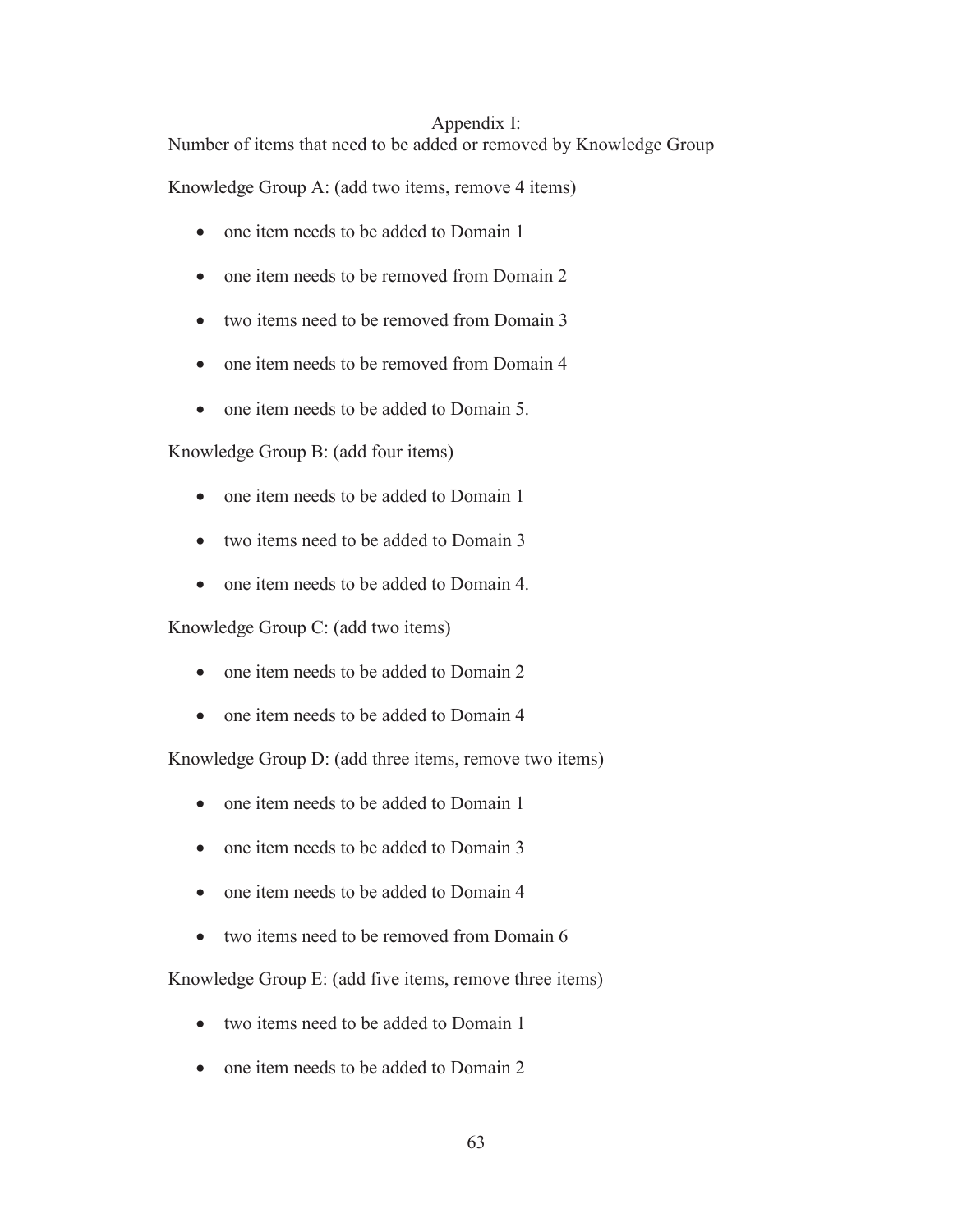- one item needs to be added to Domain 4
- one item needs to be added to Domain 5
- three items need to be removed from Domain 6.

Knowledge F: (add five items)

- one item needs to be added to Domain 3
- one item needs to be added to Domain 4
- $\bullet$  two items need to be added to Domain 5
- $\bullet$  one item needs to be added to Domain 6

Knowledge Group G: (remove 21 items)

- five items need to be removed from Domain 2
- ten items need to be removed from Domain 3
- six items need to be removed from Domain 4

Knowledge Group H: (add two items)

- one item needs to be added to Domain 3
- one item needs to be added to Domain 4

Knowledge Group I: (add one item, remove two items)

- $\bullet$  two items need to be removed from Domain 2
- one item needs to be added to Domain 4

Knowledge Group J: (add five items)

- one item needs to be added to Domain 1
- one item needs to be added to Domain 2
- two items need to be added to Domain 3
- one item needs to be added to Domain 4